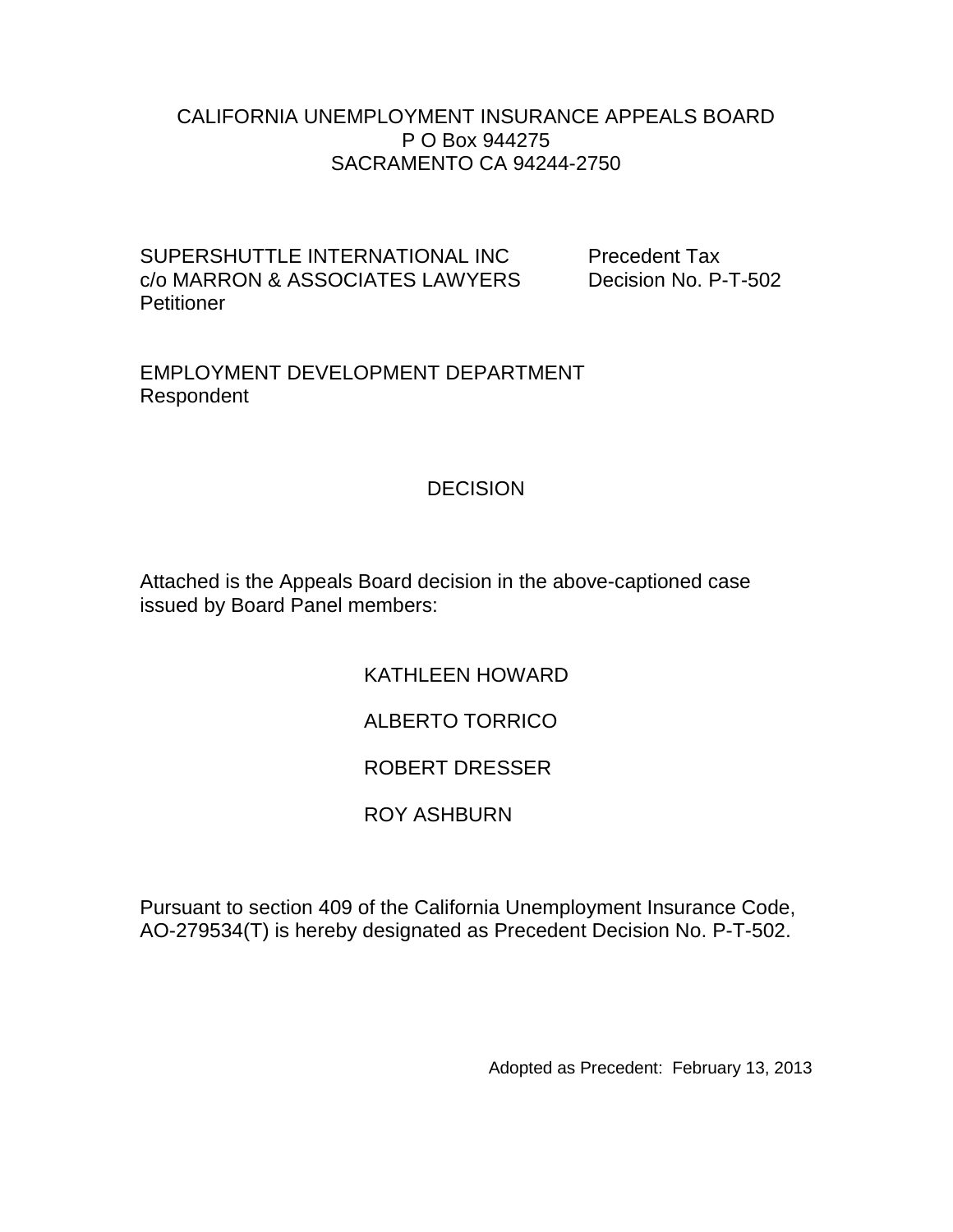#### **Case No.: AO-279534, AO-279535, AO-279536, AO-279537 Petitioners: SUPERSHUTTLE INTERNATIONAL, INC. SUPERSHUTTLE LOS ANGELES, INC. SUPERSHUTTLE OF SAN FRANCISCO, INC. SACRAMENTO TRANSPORTATION SERVICES, INC.**

In Case No. AO-279534 (FO Case No. 3214568), Petitioners SuperShuttle International, Inc.<sup>[1](#page-1-0)</sup> (hereafter "SuperShuttle") and SFO Airporter, Inc.<sup>[2](#page-1-1)</sup> appealed from the decision of the administrative law judge that denied the Petitioners' petition for reassessment of an assessment issued under section 1127 of the Unemployment Insurance Code (hereafter "code") covering the period of January 1, 2007 through June 30, 2009, for a total of 10 calendar quarters. The Employment Development Department (the Department or EDD) computed and assessed the amounts of employer and worker contributions payable by Petitioners based on the estimated wages paid for employment by Petitioners' operations in Los Angeles, San Francisco and Sacramento.

**\_\_\_\_\_\_\_\_\_\_\_\_\_\_\_\_\_\_\_\_\_\_\_\_\_\_\_\_\_\_\_\_\_\_\_\_\_\_\_\_\_\_\_\_\_\_\_\_\_\_\_\_\_\_\_\_\_\_\_\_\_\_**

In Case No. AO-279535 (FO Case No. 3214569), Petitioner SuperShuttle Los Angeles, Inc. (hereafter "SuperShuttle Los Angeles") appealed from the decision of the administrative law judge that denied the Petitioner's petition for reassessment of an assessment issued under code section 1127 covering the period of July 1, 2006 through December 31, 2006, for a total of two calendar quarters. The Department computed and assessed the amounts of employer and worker contributions payable by Petitioner based on the estimated wages paid for employment by Petitioner's operation in Los Angeles.

In Case No. AO-279536 (FO Case No. 3214570), Petitioner SuperShuttle of San Francisco, Inc. (hereafter "SuperShuttle San Francisco") appealed from the decision of the administrative law judge that denied Petitioner's petition for reassessment of an assessment issued under code section 1127 covering the period of July 1, 2006 through December 31, 2006, for a total of two calendar quarters. The Department computed and assessed the amounts of employer and worker contributions payable by Petitioner based on the estimated wages paid for employment by Petitioner's operation in San Francisco.

<sup>&</sup>lt;sup>1</sup> Veolia Transportation acquired SuperShuttle in or about 2006.

<span id="page-1-1"></span><span id="page-1-0"></span> $2$  SuperShuttle Franchise Corporation, a Delaware corporation, entered into "License Agreement" with Petitioners SFO Airporter, Inc., SuperShuttle Los Angeles, Inc., SuperShuttle of San Francisco, Inc., and Sacramento Transportation Services, Inc., respectively. Each Petitioner was referred to as "City Licensee" in the "License Agreement;" and was a wholly-owned subsidiary of SuperShuttle International, Inc. City Licensee was granted the right to use a unique system of transportation services which SuperShuttle had developed, including without limitation, a demand responsive and/or scheduled airport shuttle serving under appropriate governmental authority providing transportation to passengers traveling to and from specific metropolitan airports and destinations within the general markets surrounding those airports.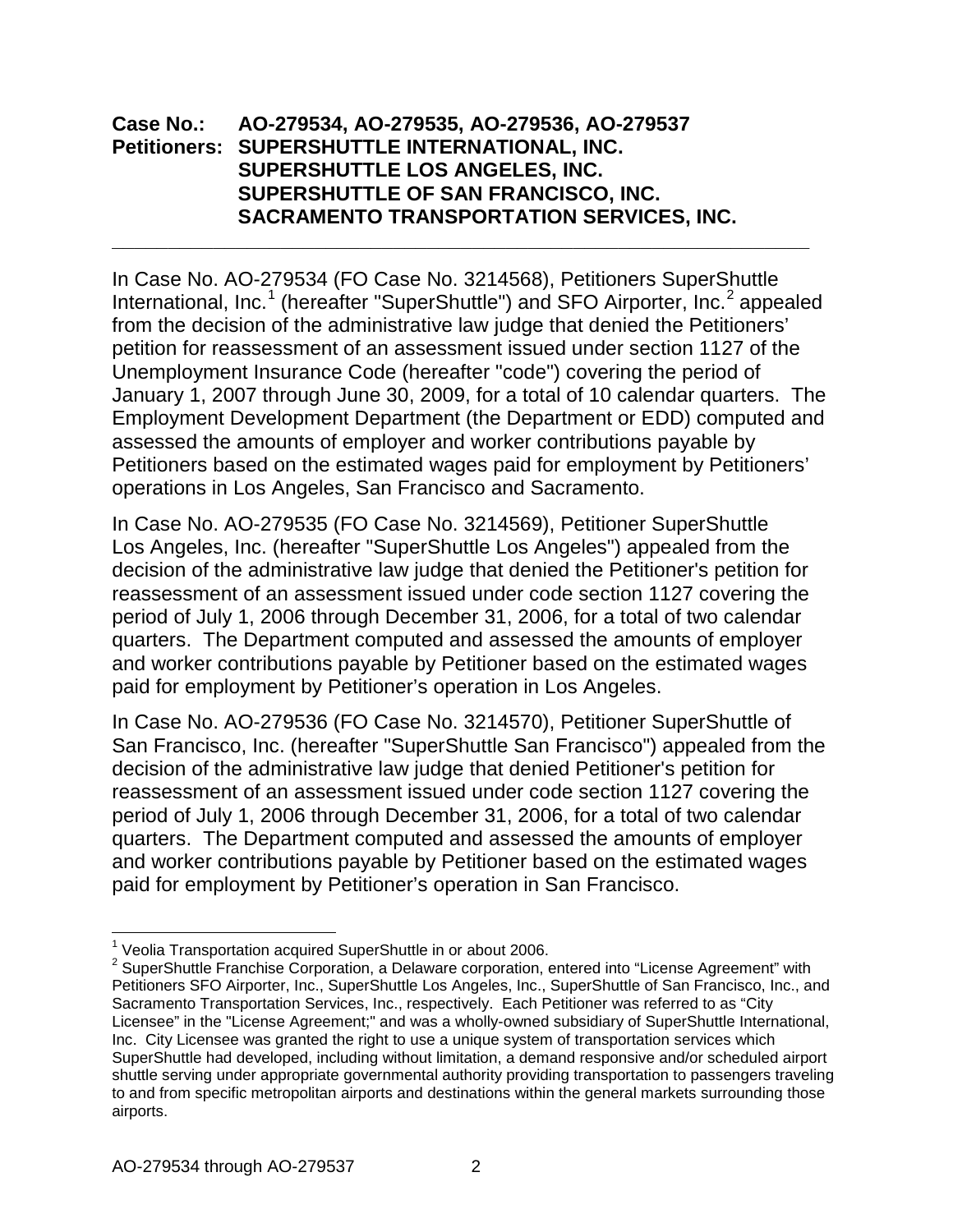In Case No. AO-279537 (FO Case No. 3214571), Petitioner Sacramento Transportation Services, Inc. (hereafter "Sacramento Transportation Services") appealed from the decision of the administrative law judge that denied Petitioner's petition for reassessment of an assessment issued under code section 1127 covering the period of July 1, 2006 through December 31, 2006, for a total of two calendar quarters. The Department computed and assessed the amounts of employer and worker contributions payable by Petitioner based on the estimated wages paid for employment by Petitioner's operation in Sacramento. No penalty of 10 percent of the amount of contributions was added to any of the assessments under code section 1127.

The Board heard oral argument on October 9, 2012. SuperShuttle Drivers; and National Employment Law Project submitted amicus curiae briefs to the Board.

Henceforth, all the above-named Petitioners are referred collectively as "Petitioners" or "City Licensees," unless indicated otherwise.

## ISSUE STATEMENT

The issues in these cases are whether or not the franchisee airport shuttle drivers (hereafter "the franchisees," or "the franchisee drivers," "the shuttle drivers" or "the drivers," including their singular forms) are employees of Petitioners during the periods of the assessments. If so, whether or not the petitioners are liable for unemployment, employment training, and disability contributions, personal income tax withholdings, and interest.

## FINDINGS OF FACT

Petitioners are passenger stage corporations (hereafter "PSC" or "PSCs") subject to regulation by the California Public Utilities Commission (hereafter "CPUC") pursuant to sections 211(c), 216(a), and 226(a) of the Public Utilities Code. A PSC "includes every corporation or person engaged as a common carrier, for compensation, in the ownership, control, operation, or management of any passenger stage over the public highway in this state between fixed termini or over a regular route." (Public Utilities Code § 226(a).) Petitioners hold certificates of public convenience and necessity ("PSC certificates" or "CPCN") from CPUC to operate as PSCs pursuant to section 1031 of the Public Utilities Code. A PSC is not authorized to engage in taxicab transportation service licensed and regulated by a city/county.

The California Public Utilities General Order 158-A governs PSC operations. Section 5.03 of this General Order pertains to "Driver Status." It states, "Every driver of a vehicle shall be the [PSC] certificate holder or under the complete supervision, direction and control of the operating carrier and shall be:

- A. An employee of the [PSC] certificate holder; or,
- B. An employee of a sub-carrier; or,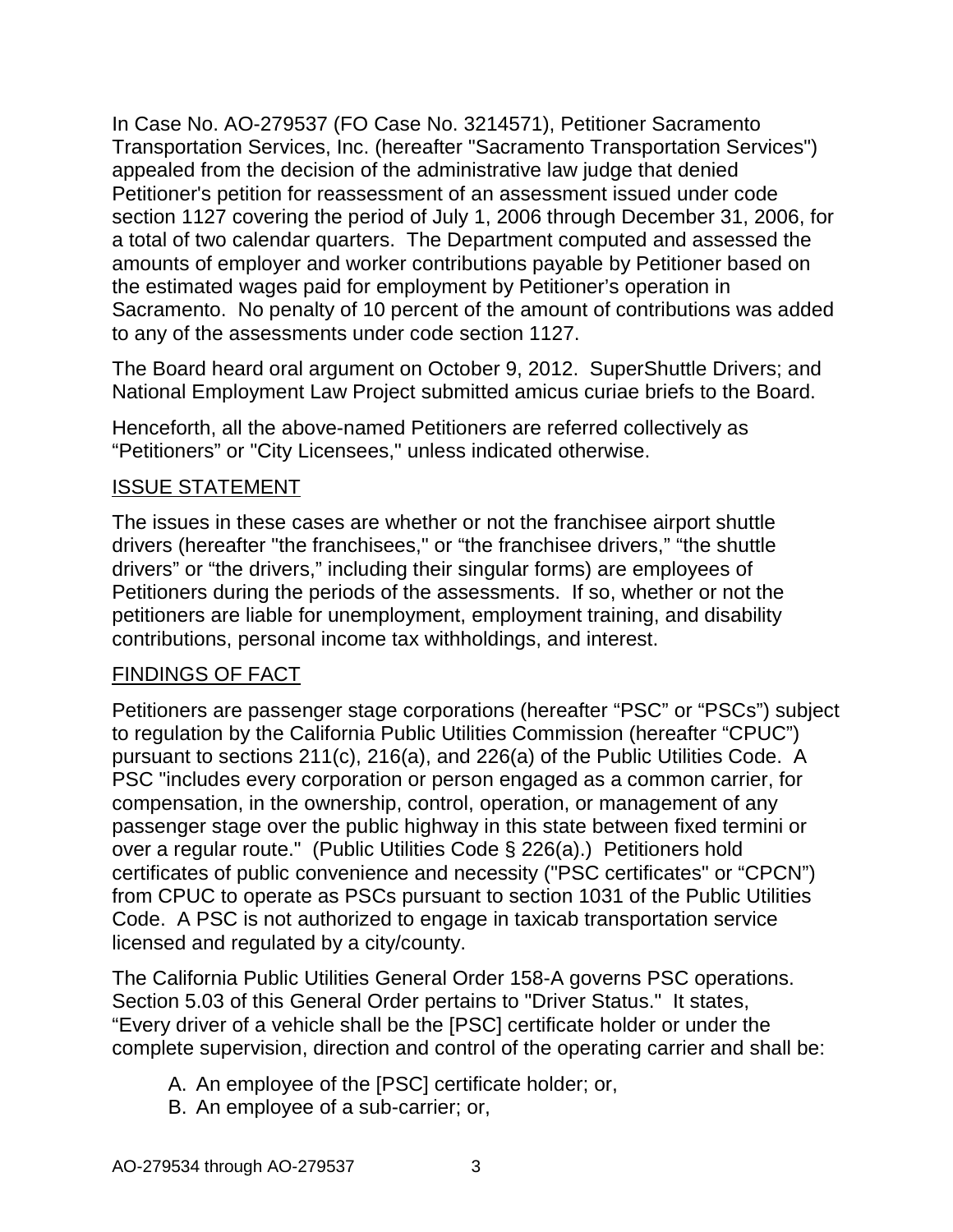C. An independent owner-driver who holds charter-party carrier [TCP] authority and is operating as a sub-carrier.

Under CPUC General Order 158-A, "carrier" refers to a PSC carrier unless specific reference includes charter-party carriers (TCPs). "Vehicle" refers to a motor vehicle operating passenger stage service. (CPUC Gen. Order 158-A, §§ 2.02 and 2.03.) A TCP can sign up charters or specific contracts to transport passengers from one place to another; and operate as an on demand carrier only under the authority of a PSC.

1. *SuperShuttle converted the employment status of airport shuttle van drivers from employees to franchisees to save costs.*

SuperShuttle was operating with employee drivers in all of their operations until late 1993 when SuperShuttle was suffering severe financial trouble. Subsequently, SuperShuttle engaged in effects bargaining of their decision to change the employment status of their drivers with all the labor unions concerned, and negotiated the financial terms of the unit franchise agreements that would be offered to drivers.

2. *Petitioners had the right to operate and provide shared ride airport shuttle van transportation service; notwithstanding its claim that it was in the business of offering and granting franchises for the right to utilize SuperShuttle's trademark and trip-generating service.*

During the periods of assessments, Petitioners were authorized and licensed to transport passengers and provide other transportation services; had the right to operate shared ride shuttle services; and operated as shared ride ground transportation providers. Petitioners entered into unit franchise agreements with drivers, referred therein as "franchisees," to operate "demand responsive and/or scheduled airport shuttle services," transporting passengers to and from hotel, convention center, passenger's home or office, and the metropolitan airports with which Petitioners had entered into service agreements. Petitioners offered and granted to franchisees, through unit franchise agreements, the right to utilize the SuperShuttle System (hereafter "System") and its trademarks. The "System" provided to the franchisees "trip generating service," and access into an airport with which Petitioners had contracted to be the premiere transportation provider on a semi-exclusive basis.

- 3. *Petitioners used SuperShuttle's mandatory national central reservations, route design, dispatch and cashiering systems to receive reservations and non-cash payments from customers; and then dispatch the routes to franchisee drivers for bidding and transportation of the customers.*
	- a. *SuperShuttle controlled the dispatch systems.*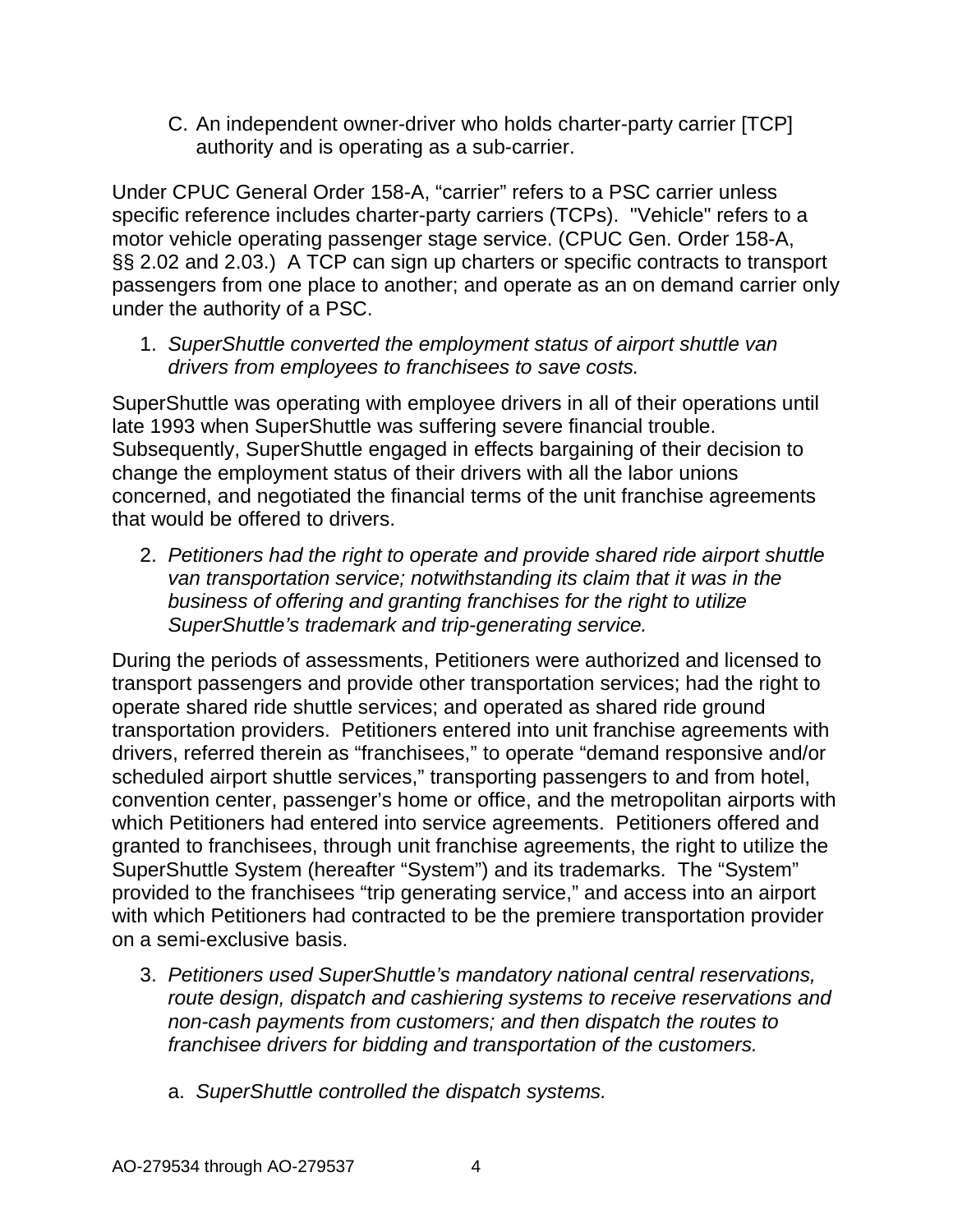SuperShuttle developed a "proprietary" technology to automate the Dispatch System (SDS), consisting of the dispatch and reservation systems; communications technology; and analytical and reporting tools. "Bidding" software was used to "manage" and "create" bids. A hand-held Nextel device, the so-called Nextel phone, transmitted and displayed bids from the SuperShuttle dispatch system to the franchisees.

The automated SDS used an algorithm and routing software to apply various variables - flight time, lead time for pickup, pickup time, and distance involved in picking up the different trips - to determine which trips should be grouped for the creation of "the most efficient routes." A "trip" originated from the same location and could consist of any number of passengers up to the van capacity. According to SuperShuttle policy, three should be the maximum number of trips in each route, but the dispatcher had the discretion to increase it.

The dispatch system was not totally automated. There were two groups of dispatchers, one handling the reservations in the field and the other at the airport holding lots. Dispatchers' jobs were to insure proper operation of the automated dispatch system and the bidding process. Dispatchers could use a "bid monitor" to view driver availability and pending rides, strategically group passengers into the most optimal routes, and monitor the execution of each trip. A dispatcher could combine two routes, one more lucrative than the other, to allow a driver who had placed a bid on the less lucrative route to "piggyback" on a better route.

# b. *Franchisees bid for routes through SuperShuttle's dispatch system.*

Franchisees were obligated to provide Petitioners with an availability schedule in advance, and to accept assigned trips while their vans were logged into the dispatch system. There were predominantly three types of bidding: the "clear van bidding;" the "available bidding;" and the "holding lot bidding."

"Clear van bidding" was a means by which a driver would initiate the bidding process by text-messaging the centralized dispatch system to state his/her availability. The dispatch system would search any routes within a predetermined radius within that vehicle's GPS location and a given period of time, such as a 20-mile radius within any two-hour period; and transmit a summary of multiple routes to the driver's Nextel phone screen display, consisting of information on the zone, number of passengers and stops.

Drivers could let the routes "time out" after about 60 to 75 seconds; or hit the "pass" button; or select a route and hit the "bid" button. After a driver hit the "bid" button, the server would "assign" the route to that driver if that route and the vehicle driven by the bidding driver were still available, and display more details of the route, including the address, pick up location, city, state, zip, fare, tip, payment method, and number of passengers. The driver could accept the bid or exercise an "option" to reject it; or occasionally, contact the dispatcher to request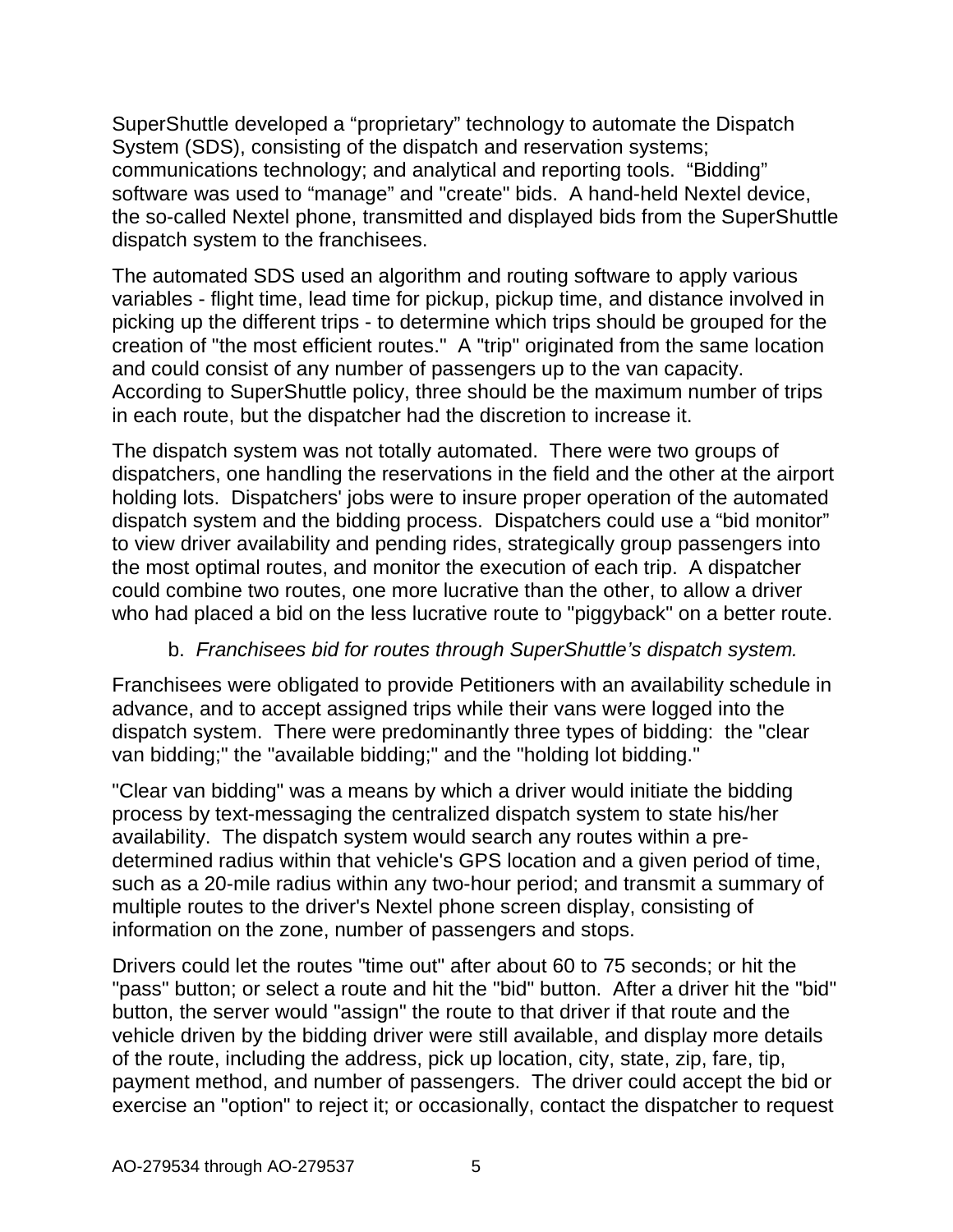a "piggyback." The dispatcher would "un-assign" a rejected route, i.e., remove the route from that driver and make it available for bidding by other drivers. The manager could question why a franchisee had rejected a bid, and remind the franchisee that the purpose of the unit franchise agreement was to provide customer service, rather than to merely earn higher revenue.

"Available bidding" involved routes that were not accepted during the bidding process, or were outside the radius of the "clear van" window. The dispatcher would send a message to all vehicles in the available queue stating, "Bid started. You're number [queue position] of [number of available drivers]." The vehicle that had been available for the longest period of time would have the first choice. It was not uncommon for Petitioners to use taxis, or ExecuCars that were operated by a different entity of the Petitioners, to pick up passengers whose reservations were not selected or when the shuttle vehicle was going to be late.

"Holding lot bidding" would be available only to vehicles in the airport van holding lots in the order of their holding queue positions. Before proceeding into the airport's central terminal area, all airport concessionaire drivers had to wait at the van holding lot that Petitioners managed, until an airport manager at the curbside pickup location notified the holding area that a van would be needed. A franchisee that refused to take a passenger at the curb when needed could face adverse consequences from Petitioners, that included being forced to leave the airport for two hours, or work only in the field for the rest of the day.

"Auto dispatching" involved direct communication between the dispatcher and the driver when increase of "van coverage" was necessary.

Prospective passengers had multiple reservation options. They could book reservations through the SuperShuttle centralized reservation telephone line, the SuperShuttle Web site, an airport SuperShuttle agent, or a hotel. Passengers could pay in cash or with a credit card, in advance or on-board the shuttle vans.

The Nextel system recorded information on the activities of each vehicle: the shift beginning and ending time; vehicle availability; the quantity of bids that were passed up; whether the Nextel phone was turned off or timed out; the pickup time, location and destination; the distance between the first pickup and the vehicle's then current location; the number of passengers and stops; whether the bid was accepted or acknowledged and denied; and where the passenger had boarded and disembarked. Franchisees could view a summary of the financial information related to their franchises on their Nextel phones, such as their receivables and revenue for the week, payments, fares, and prepaid credit cards.

4. *SuperShuttle unilaterally determined the franchisees' obligations in excess of what the regulating authorities imposed, and what would be necessary for the protection of the SuperShuttle brand standard.*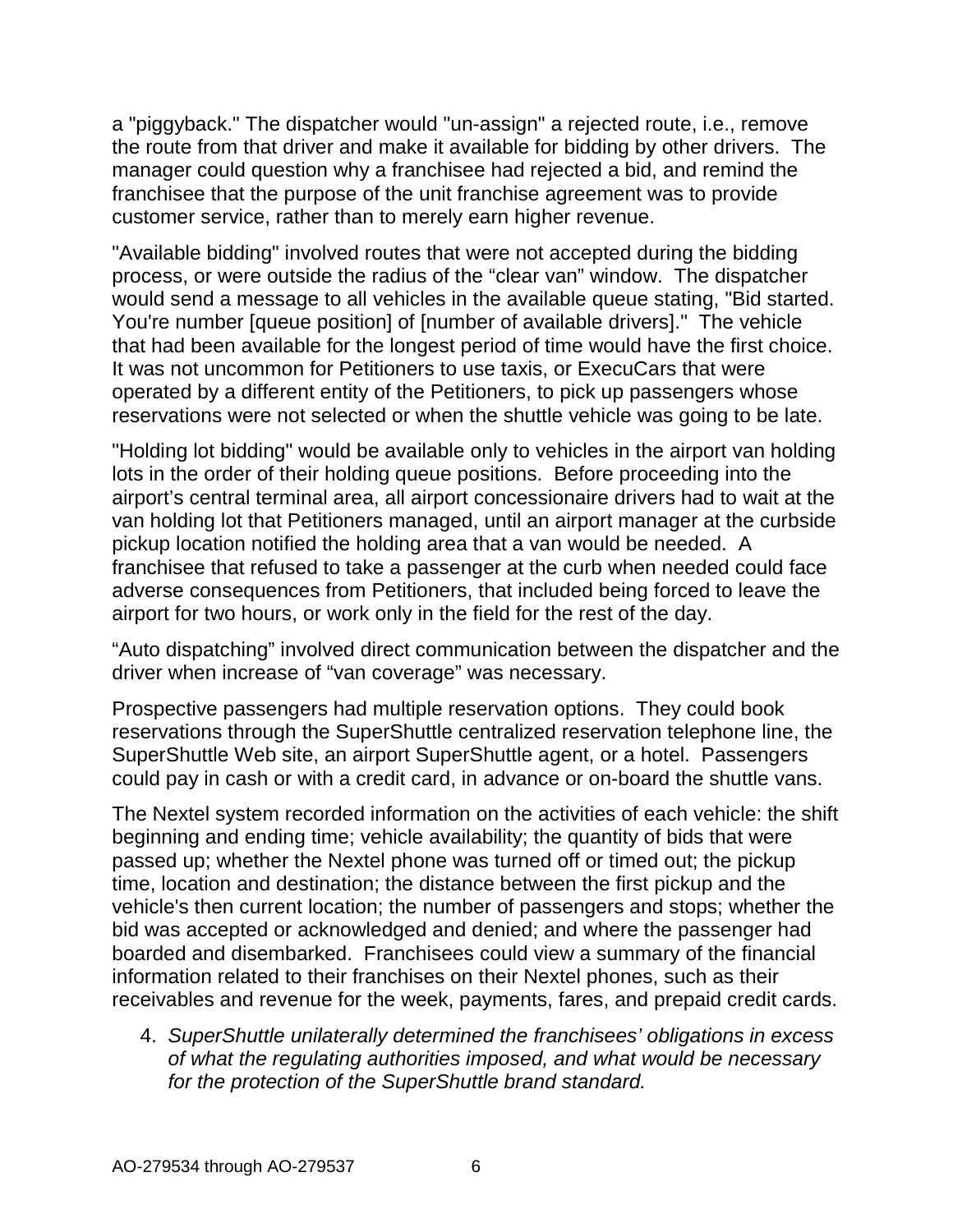The unit franchise agreement of Petitioner SuperShuttle Los Angeles stated, "The System standards set forth in the unit franchise agreement and in the operations manual are, in part, imposed by regulating authorities. *Additional obligations were determined by SuperShuttle, to be necessary for the overall quality and growth of the SuperShuttle brand.* The brand is composed of the SuperShuttle companies and all the individual franchisees who operate in the SuperShuttle System, and who collectively and voluntarily accept the SuperShuttle standards[.]" The SuperShuttle Operations Manual stated, "The SuperShuttle System procedures and standards established in the Unit Franchise Agreement and this Manual are the backbone of its franchise business. When you became a franchisee, *you agreed to abide by the SuperShuttle service standards and procedures*." [emphasis added]

The unit franchise agreement further stated that a franchisee was operating a business independent of and distinct from those of SuperShuttle and Petitioner. It was stated verbatim, "FRANCHISEE IS NOT AN EMPLOYEE OF EITHER SUPERSHUTTLE OR CITY LICENSEE," and "SuperShuttle does not seek to control the details of how Franchisee conducts its business[, it] seeks only two compatible objectives: that customers are served promptly, courteously, and safely; and, that the SuperShuttle brand image is upheld[.]" [*sic*]

a. *SuperShuttle unilaterally established the franchisees' scheduled hours and territory.*

Petitioners granted to the franchisees, through the unit franchise agreement, the right to operate a "SuperShuttle System" van during certain specified hours determined by Petitioners (called "scheduled hours"); to provide shared ride shuttle services, and certain other services within a certain geographic area (called "the territory"); and to participate in Petitioners' dispatch system.

Franchisees might elect a 24-hour franchise, beginning each day at 12 noon and continuing until 12 noon of the next day. Franchisees might also elect either the 14-hour "AM Franchise" beginning from 1:00 a.m. to 4:00 p.m. on the same day, or the "PM Franchise" beginning from 11:00 a.m. to 2:00 a.m. on the next day. Upon one week's prior written notice to Petitioner, Franchisee might elect to change from one type of "scheduled hours" to another (e.g., from a 24-Hour Franchise to a PM Franchise). Franchisee's right to make any such change was limited to four (4) times per calendar year. Under the franchise agreement, franchisees could conduct "occasional charter operations<sup>[3](#page-6-0)</sup> originating in the "territory" without using Petitioners' dispatch system. Petitioners' evidence showed that one driver had conducted "occasinal charter operations."

<span id="page-6-0"></span><sup>&</sup>lt;sup>3</sup> "Charter operations" meant incidental scheduled transportation between locations other than the airport.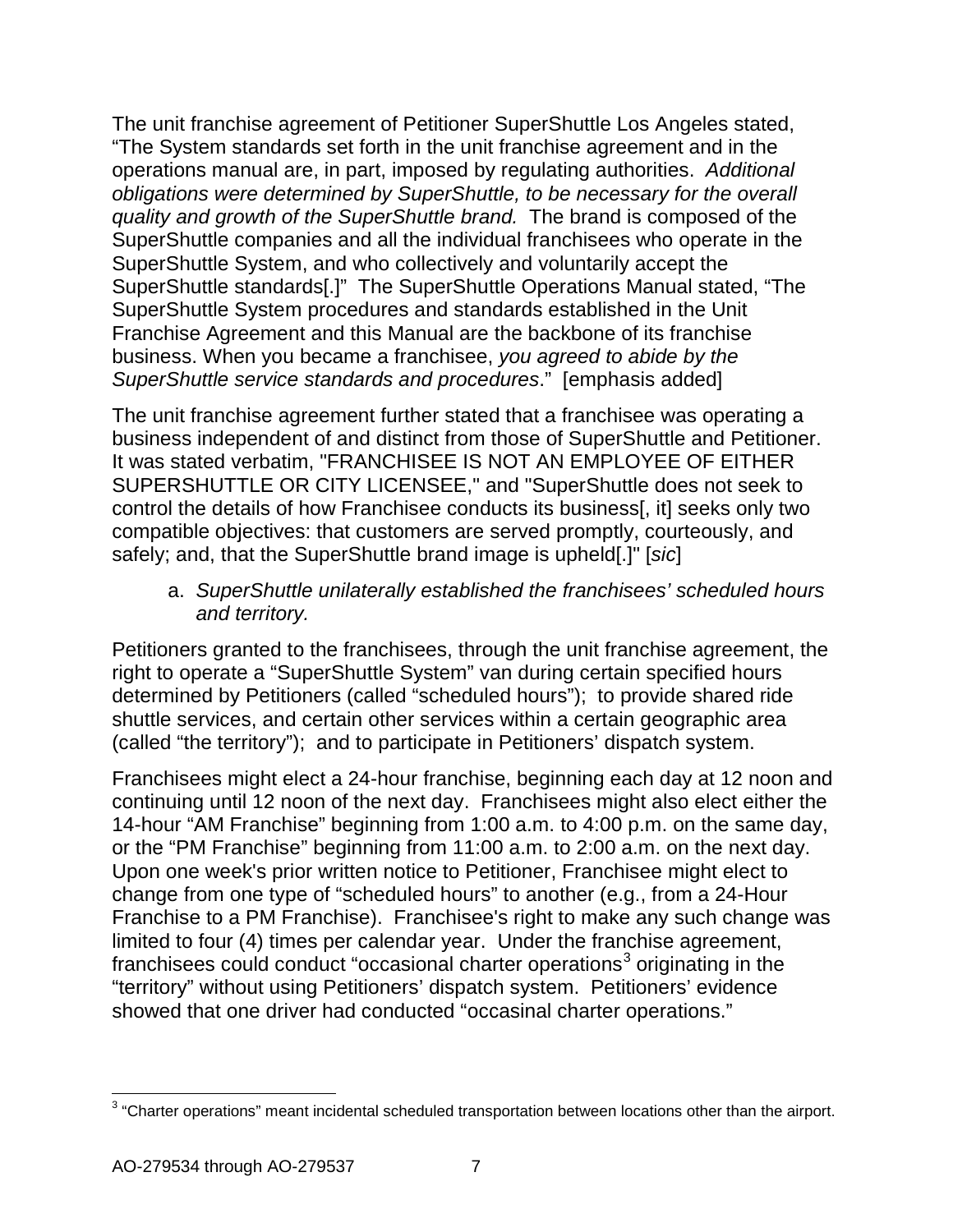### b. *SuperShuttle unilaterally established the types and amounts of fees to be charged to franchisees.*

(i) *Franchise fee.* Franchisees had to pay Petitioners an initial franchise fee, or a portion thereof for a 14-hour franchise. Such fee would be deemed fully earned by Petitioners upon execution of the unit franchise agreements and would not be refunded, in whole or in part, at any time. The amount of the franchisee fee was initially twenty-one thousand dollars (\$21,000) in 2004, and was increased to fifty thousand dollars (\$50,000) as of January 27, 2005. Most drivers financed the entire franchise fee by making payments to SuperShuttle for the first seven years of the ten-year franchise period.

(ii) *License fees.* Franchisees had to pay to Petitioners 25% of all gross revenues received by the franchisees on account of operating the SuperShuttle System vehicles during the preceding week.

(iii) *System fee.* Franchisees had to pay Petitioners a weekly system fee in the sum of \$375 for the 24-hour Franchise and \$250 for AM Franchise or PM Franchise. The system fee accrued throughout the term of the unit franchise agreement and continued to accrue; and would be due and payable whether or not the franchisee's vehicle was operational.

(iv) *Airport and incidental expenses.* Franchisees had to reimburse Petitioners for all airport expenses, including the airport loop fees, airport concession and inspections fees assessed to Petitioners for the operation of franchisees' vehicles in the airports. Airport loop fees were charged to Petitioners based on the number of times each specific shuttle van, identified by a transponder on the van, had entered the airport.

Franchisees also had to reimburse Petitioners for any and all costs Petitioners incurred on behalf of the franchisees such as vehicle insurance costs; vehicle leasing fees if the franchisees leased their vehicles from Petitioners; alternative fuel costs; pager costs; toll fees; vehicle maintenance and/or inspection fees; Nextel phone charges or similar phone system charges; any fines assessed against Petitioners due to the franchisees' acts or failure to act; any parking tickets; costs in resolving the customer complaints about franchisees or franchisees' services; and for all other articles that Petitioners might order on the franchisees' behalf, such as uniforms.

(v) *Deposit for the communication and specialized equipment.* Franchisees had to sign the communication and specialized equipment agreement, and pay a \$1,500.00 deposit to Petitioners for the installation of the SuperShuttle specialized communication transmission equipment for Petitioners' dispatch system in their vans, and other equipment, such as a headsign and credit card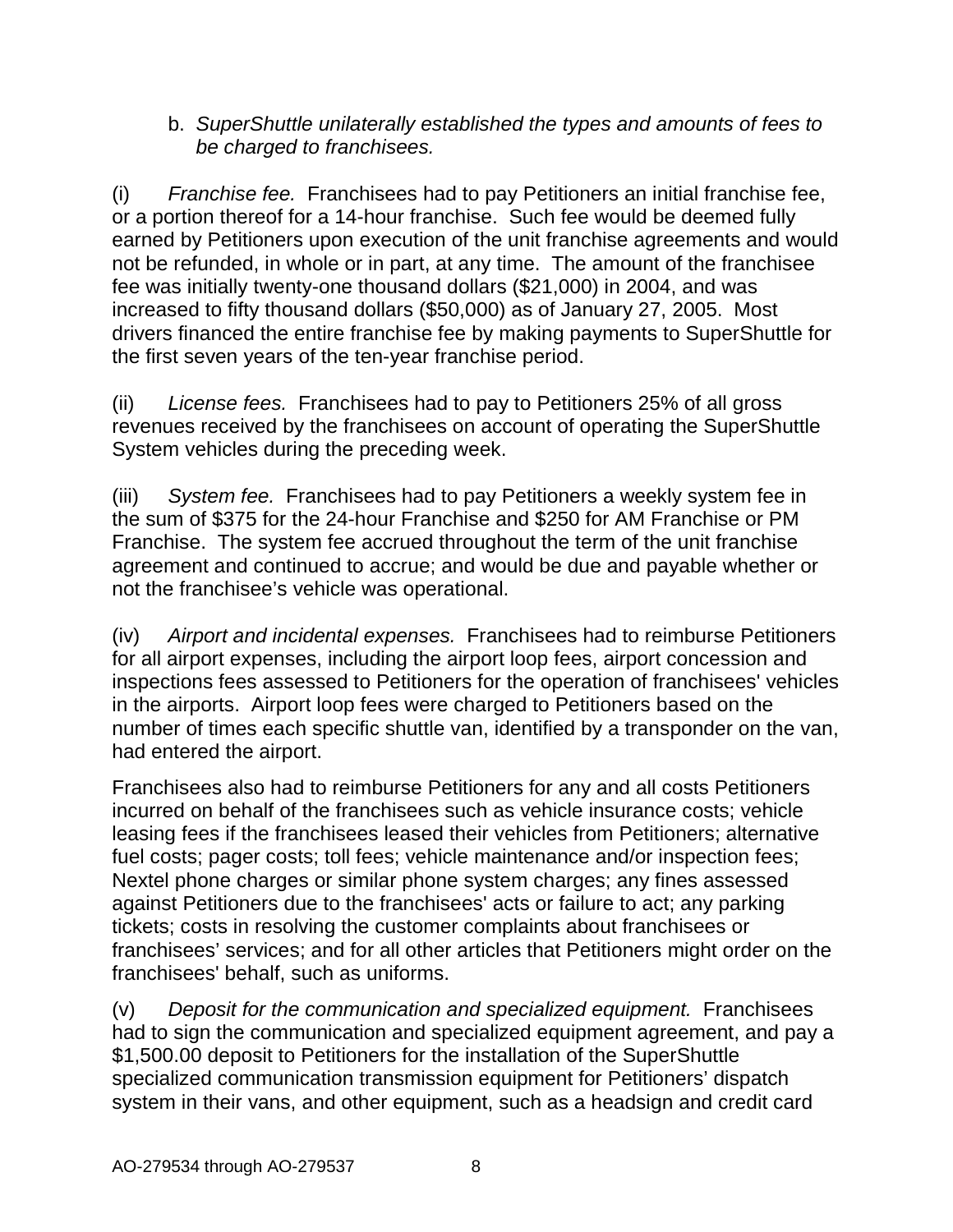processing equipment. Petitioners "loaned" the equipment to the drivers for their use while they were franchisees.

(vi) *Decal fee.* The franchisees had to pay Petitioners a \$250 fee for the application of vehicle decals to the franchisees' vehicles, and removal at the termination of their unit franchise agreements.

(vii) *\$50 handling charge.* A \$50.00 per occurrence handling charge could be assessed the driver's account if a driver or the backup/relief driver did not log into the dispatch system within 30 minutes of the driver's scheduled availability. In addition, if a driver rejected a dispatched trip without having given an appropriate, advanced 2-hour notice that his or her vehicle would be out of service, Petitioners would find an alternate means of transportation, such as taxi service, for the passenger whom the driver had refused to serve. Petitioners, at times, assessed a \$50.00 per occurrence handling charge to the driver's account.

c. *SuperShuttle unilaterally established the formula for calculating the total gross revenue for each van.*

The "Commission's authority over shuttle carriers includes the power to fix rates. (Cal. Const. art. XII, § 4 & 5.) The rates must be just and reasonable. (Cal. Pub. Util. Code  $\S$  451.) The Commission's rate regulation of these carriers is quite flexible, permitting 'zones of rate freedom' (Cal. Pub. Util. § 454.2) as well as the ability to raise or lower rates (Cal. Pub. Util. Code § 491.1). (PUC *Amicus* Br. filed by CPUC with the Court in *Kairy v. SuperShuttle International* (9th Cir. 2011) 660 F.3d 1146, at 7, fn.1.)

The unit franchise agreement obligated the drivers to charge the fares set by Petitioners pursuant to their agreements with the various airports. A driver was not free to change a fare. At times, SuperShuttle would provide discounted rates for special groups or occasions, including discount vouchers and coupons that the drivers were obligated to accept.

Petitioners required the drivers to keep a daily "trip sheet" on which the drivers recorded a list of each fare; pick up and drop off time and location; number of fares; amount of prepaid fares; method of payment, credit card or cash, and where the payment was rendered. The driver would submit to Petitioners any vouchers and credit card slips he or she had received during the week. The credit card payments were payable to and processed by Petitioners or SuperShuttle. The driver kept all cash received from the customers.

Petitioners could track the amounts of revenue to each shuttle van, and on a weekly basis, would calculate the total gross revenue for each van based on the trip sheet submitted by the driver. Gross revenues included all fares, revenue from charter operations, amounts received on account of all vouchers and all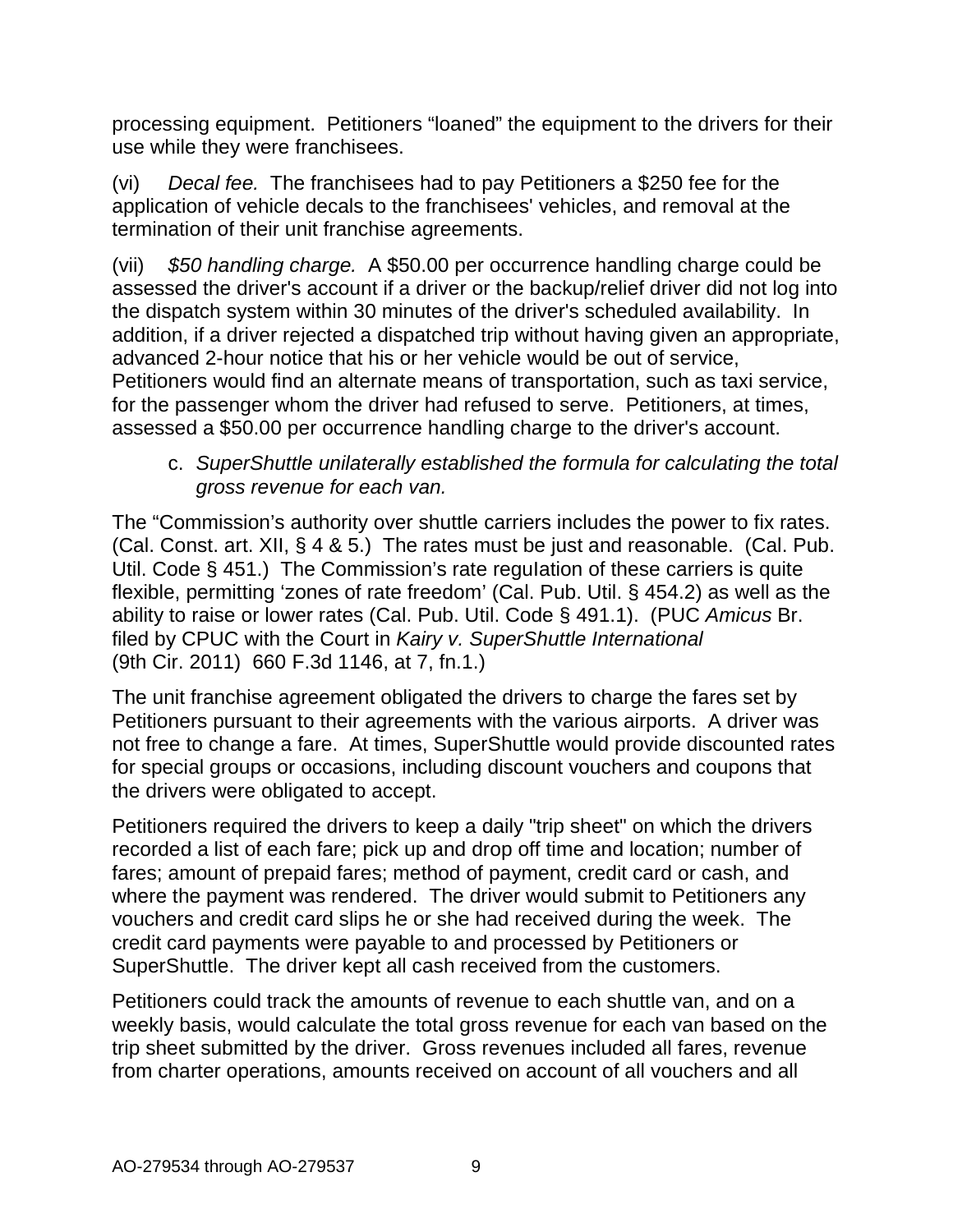other revenue franchisees received on account of operation of their vans pursuant to the unit franchise agreements.

Petitioners would deduct from the gross revenue all the fees and incidental expenses, including but not limited to the franchise, license, and system fees, and airport expenses. Shuttle drivers would receive a payment from Petitioners for the net difference; or remit payment to Petitioners if the gross receipts were insufficient to cover the fees and expenses.

The franchisees' income was therefore dependent on the quantity of fares they carried. If they had sub-drivers operating their vans, they were obligated to pay the same fees to Petitioners for each van. There was no requirement that a driver be on duty on any particular day. Drivers could take vacation whenever they wished. Unless Petitioners agreed ahead of time, the franchisees continued to make their payments to Petitioners for their franchise, van lease and system fee for access to the dispatch system even when they were not working.

d. *SuperShuttle unilaterally established how nonpayment or late payment would be handled.*

The franchisees were obligated to pay all the fees on a weekly basis, to cash out every Monday or Tuesday and to maintain a zero balance on their accounts. When the franchisees fell behind in the payments, the franchise manager would attempt to diagnose the cause for the cash shortage. They would be allowed to continue working, however they would be closely monitored.

e. *SuperShuttle unilaterally established the terms of van ownership and cost of vehicle maintenance.*

Drivers could either lease their vehicles from Petitioners, or purchase them from other drivers or independent car dealers. The vans had to meet the System's specifications, including the make, model, color (blue), size (nine to 15 passenger), age and mechanical condition. Franchisees had to grant Petitioners a security interest in their vans. $4\,$  $4\,$  The drivers could use their vans for personal use during off hours. They could provide private charter service to and from locations not including airports, provided that they notified Petitioners and the CPUC, pay a license fee to SuperShuttle, and use the SuperShuttle set hourly rate of \$55.

f. *SuperShuttle unilaterally established "good causes" for terminating a unit franchise agreement.*

<span id="page-9-0"></span> $<sup>4</sup>$  Sections 6.1 and 6.3 of the Communication and Specialized Equipment Agreement between Petitioners</sup> and the drivers provided that in order "to secure the due, punctual and unconditional performance by Franchisee of its obligations under this Agreement, including without limitation its obligation to return Equipment and Specialized Equipment to City Licensee upon termination of this Agreement", "Franchisee hereby grants to City Licensee a security interest in and to the 'Collateral'" which "means all of Franchisee's right, title and interest in the Vehicle."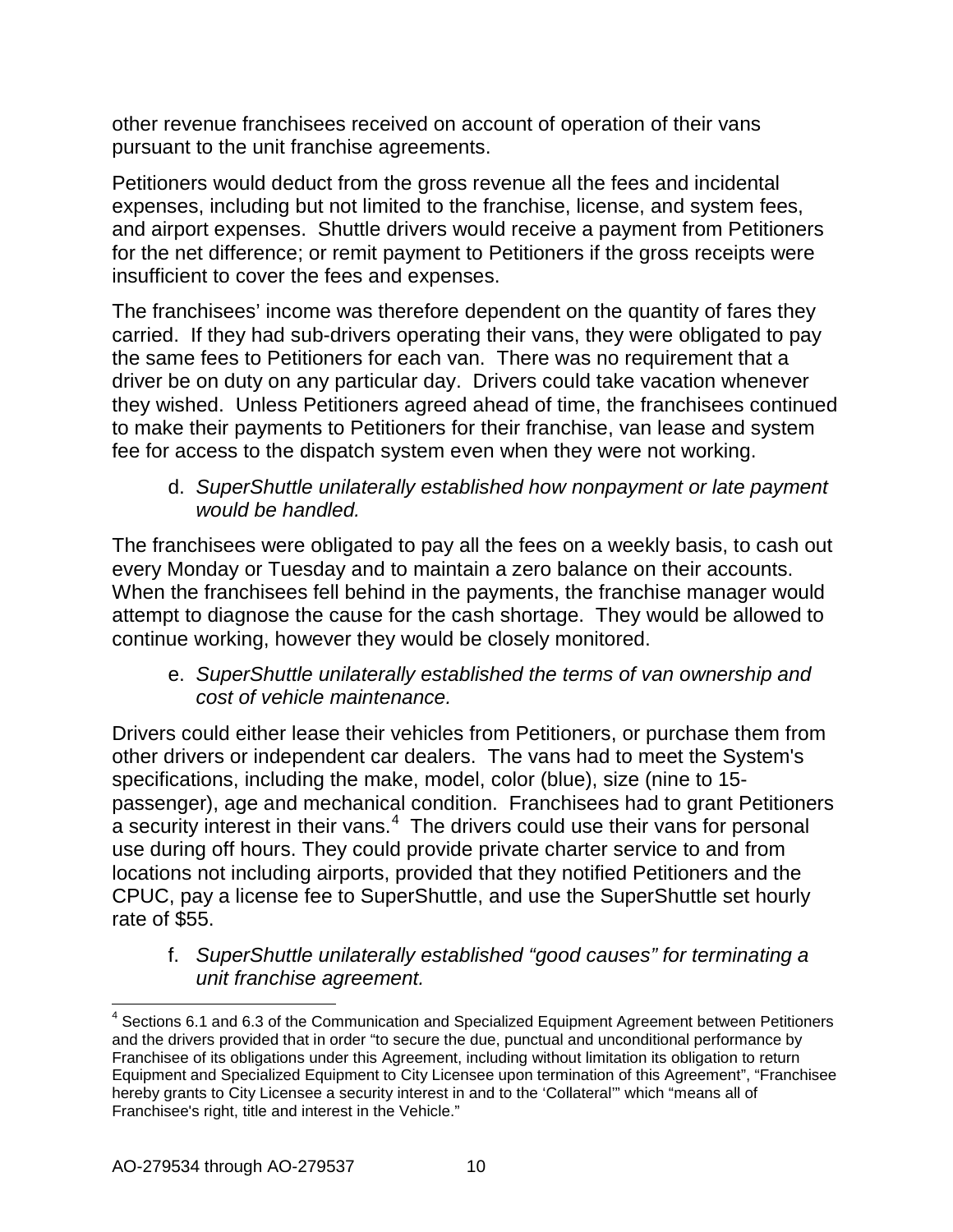Petitioners could "immediately terminate" a unit franchise agreement on delivery of a notice of termination to the franchisee, with no opportunity to cure. Twentyfive events, including but not limited to insolvency; failure on three or more separate occasions to make timely payment of fees; receipt of excessive number of complaints, citations, notices from airport representatives, customers, or federal, state or local regulatory agencies; were "deemed to be an incurable breach" and "good cause" for terminating the agreement.

In addition, the agreement would be terminated after the franchisee had received a notice with "opportunity to cure," but failed to cure noncompliance with any requirement in the unit franchise agreement or the Manual or prescribed by the City Licensee, within three days after notice; or failed to pay any amounts due the City Licensee within three days after receipt of a written notice of default.

"Good cause" to terminate the unit franchise agreement "shall also include City Licensee's determination[,] *in its sole discretion*, that termination of the Agreement is *in the best interest of the SuperShuttle system*." [emphasis added]

The franchisee could terminate the unit franchise agreement at anytime by negotiating with Petitioners; or selling his or her franchise to a new franchisee, with Petitioners' approval. The franchise owner-seller would determine the franchise sale price. Upon termination of the unit franchise agreement, the driver would no longer be liable for any further franchise payments if he or she had signed a waiver when the unit franchise agreement was initially executed. However, the driver would not be reimbursed for any paid franchise fee. At the end of each franchise term, the franchisee had the option to renew the right to operate a SuperShuttle vehicle for two additional terms of five years each.

## 5. *Drivers' perception of the nature of their work and employment status.*

The unit franchise agreements identified the drivers as independent contractors, and many of the drivers understood that to be their correct status. Petitioners strongly recommended that the driver form a business entity to act as the franchisee, and obtain an identification number from the Internal Revenue Service. The business entity may be a corporation, a limited liability company (LLC) or a general or limited partnership in the franchisee's sole discretion.

The franchise agreement allowed franchisee drivers to hire sub-drivers to drive their vans, but only upon Petitioners' approval of the drivers. All sub-drivers had to follow the same rules and regulations as the franchisees themselves. Most franchisee drivers drove their own vans. Less than half of the franchisees hired sub-drivers, and a few had multiple vans and multiple drivers.

The nature of the drivers' work remained the same. Several franchisee drivers considered themselves as performing "essentially the same type" of work,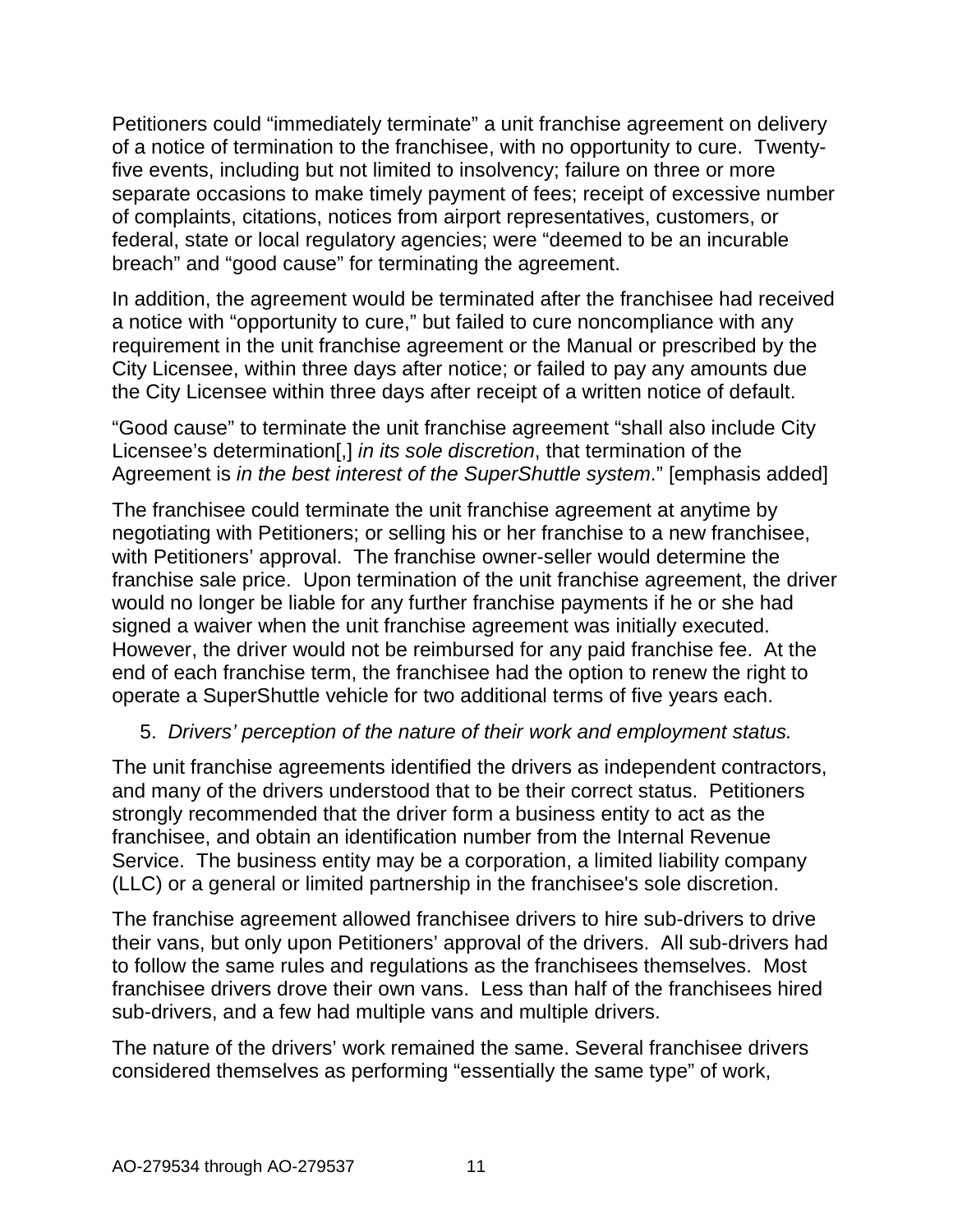transporting passengers to and from the airport that they did as an employee. Petitioners were the drivers' sole source of airport shuttle customers.

Franchisee-driver Zaydoff understood that he was "working for" Petitioner SuperShuttle Los Angeles under a contract wherein Petitioner would collect and give "all quotes for pickups" to the drivers who, in return, would "handle the customers" and paid Petitioner 25% of their gross revenue. If Petitioners did not have any customers, the drivers would not have any customers. Franchiseedriver Donaldson considered himself "operating under SuperShuttle" because their logo on the van made it "pretty obvious" that he was working for them. He thought that it would be "counterproductive" to obtain private charters even though he had the authority to do so since he was paying Petitioner a fee to dispatch business to him. Franchisee-driver Chipman never carried passengers not referred to him by Supershuttle. He thought that he worked for Petitioners only and would be terminated if he were to transport other passengers not dispatched by Petitioner. Franchisee-driver Larry White felt obligated to protect Petitioner's contract with the Sacramento International Airport in order to maintain his livelihood.

Petitioners exerted control over the van interior by prohibiting drivers from keeping personal items therein, even though airport authorities required only clean interiors free from "dust," "debris," "any substance in the seating area which could cause harm, damage, or injury to any passenger or their clothing," and "any papers or objects on dash." Petitioners would conduct quality control of the drivers by utilizing their past customers reservation database to take random telephone surveys of the quality of the franchisees' services, and by making guest surveys and comment cards available to their customers.

- 6. *The local, state and federal government agencies; airport authorities; and other regulatory bodies (collectively, "the regulating authorities") regulate the airport ground transportation business.* 
	- a. *The Federal Trade Commission governs, and the California Department of Corporations oversees franchising.*

The Federal Trade Commission governs franchising, and the Department of Corporations oversees the franchising activity in the State of California. A franchise currently offered in the United States must have a franchise disclosure document (FDD), which was referred to as the unit franchise offering circular (hereafter "UFOC") during the relevant audit period in the instant cases. The franchisor had to give the prospective franchisee at least 10 days to examine the UFOC, and a five-day cooling down period between deciding to purchase the franchise and signing the franchise document; to allow the prospective franchisee an opportunity to have a professional of their choosing, an accountant, an attorney, or an impartial third party, review the documents.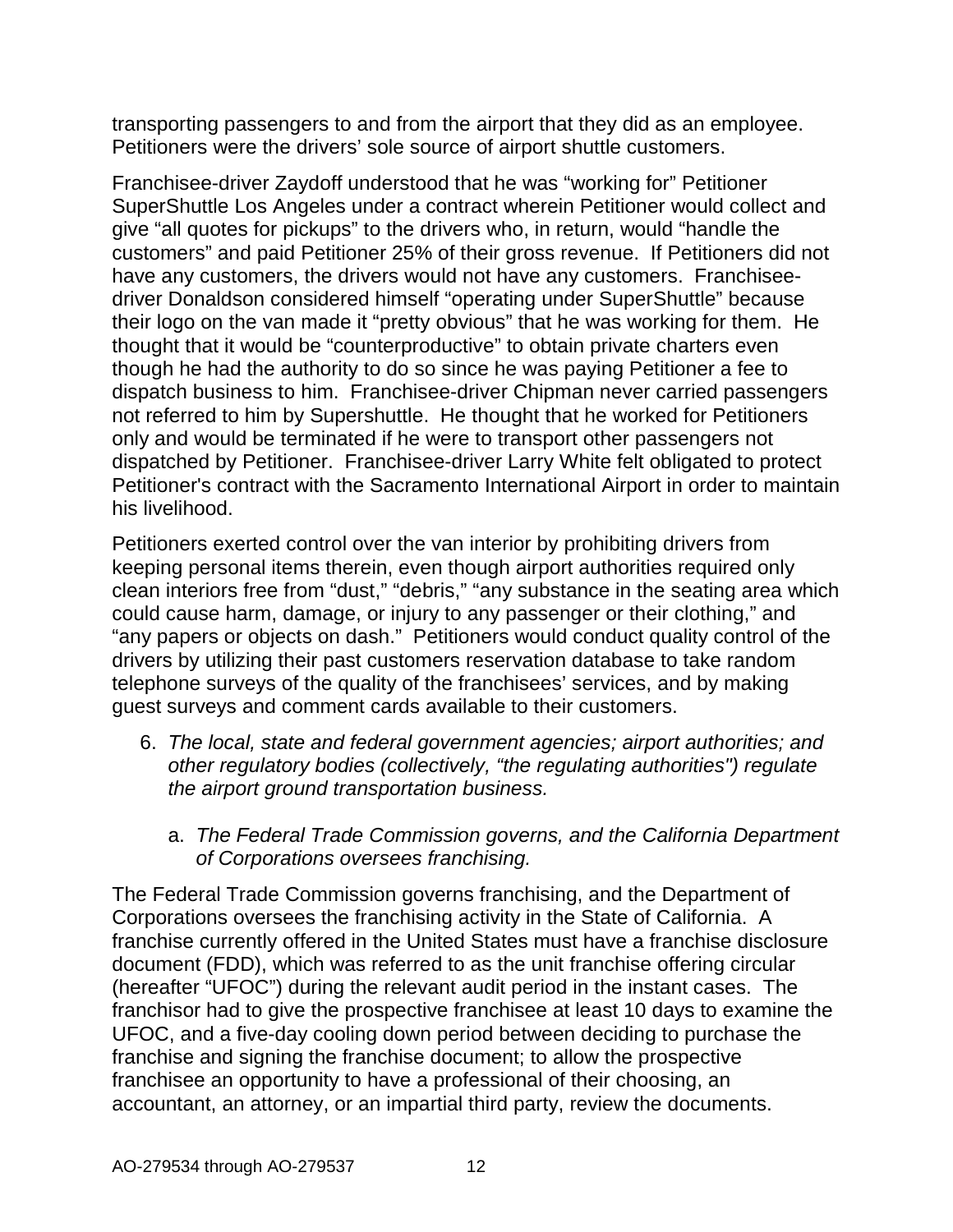#### b. *Petitioners must satisfy the following requirements under Public Utilities Code section 1032, and CPUC General Order 158-A.*

(i) *Equipment list and preventive vehicle maintenance program.* CPUC requires Petitioners to maintain on file with CPUC an equipment list of all vehicles (owned or leased by the drivers) in use under each PSC certificate. (Public Utilities Code § 1032(b)(1)(C); and CPUC Gen. Order 158-A, section 4.01.) CPUC requires Petitioners to have a preventive maintenance program that conforms to safety regulations of the Department of the California Highway Patrol, as described in Title 13 of the California Code of Regulations. (Public Utilities Code § 1032(b)(1)(C); and CPUC Gen. Order 158-A, section 4.02.) Petitioners are authorized to inspect the vehicle from time to time and keep a maintenance record on all the vehicles. The airport inspection of the vehicles, consisting of documentation and visual inspection, is minimal in scope.

(ii) *Drivers' driving record.* CPUC authorizes Petitioners to regularly check the driving records of all persons, whether employees or subcarriers, operating vehicles used in transportation for compensation requiring a class B driver's license under the certificate. (Public Utilities Code § 1032(b)(1)(D); and CPUC General Order 158-A, section 5.02.) Every driver of a vehicle has to be licensed under the California Vehicle Code and has to comply with Motor Carrier Safety provisions identified by the CPUC. The drivers have to participate in the Department of Motor Vehicles "pull notice program" under Vehicle Code Section 1808.1, by submitting their driving records to the CPUC for regular review.

(iii) *Display and removal of carrier's name, and vehicle number.* The SuperShuttle name and the assigned identifying vehicle number must be painted or displayed or otherwise permanently attached to the rear and each side of the exterior of each vehicle. The carrier's name and vehicle numbers shall be sufficiently large and color contrasted as to be readable, during daylight hours, at a distance of 50 feet. All certificate numbers and identification symbols must be removed when a vehicle is sold or transferred. (CPUC Gen. Order 158-A, sections 4.03 and 4.08.) Petitioners charged the drivers a \$250 decal fee for this function.

(iv) *Record-keeping.* Each Petitioner is required to maintain in its office a set of records on the services it performed, including tariffs (charges to passengers for transportation services); timetables; the number of passengers transported by each driver; copies of all lease and sub-carrier agreements; maintenance and safety records; driver records; and consumer complaint records. The CPUC staff has the right to enter Petitioners' premises to inspect Petitioners' books and records and to inspect each and any vehicle used to drive for Petitioners. (CPUC Gen. Order 158-A, sections 6.01-6.02.)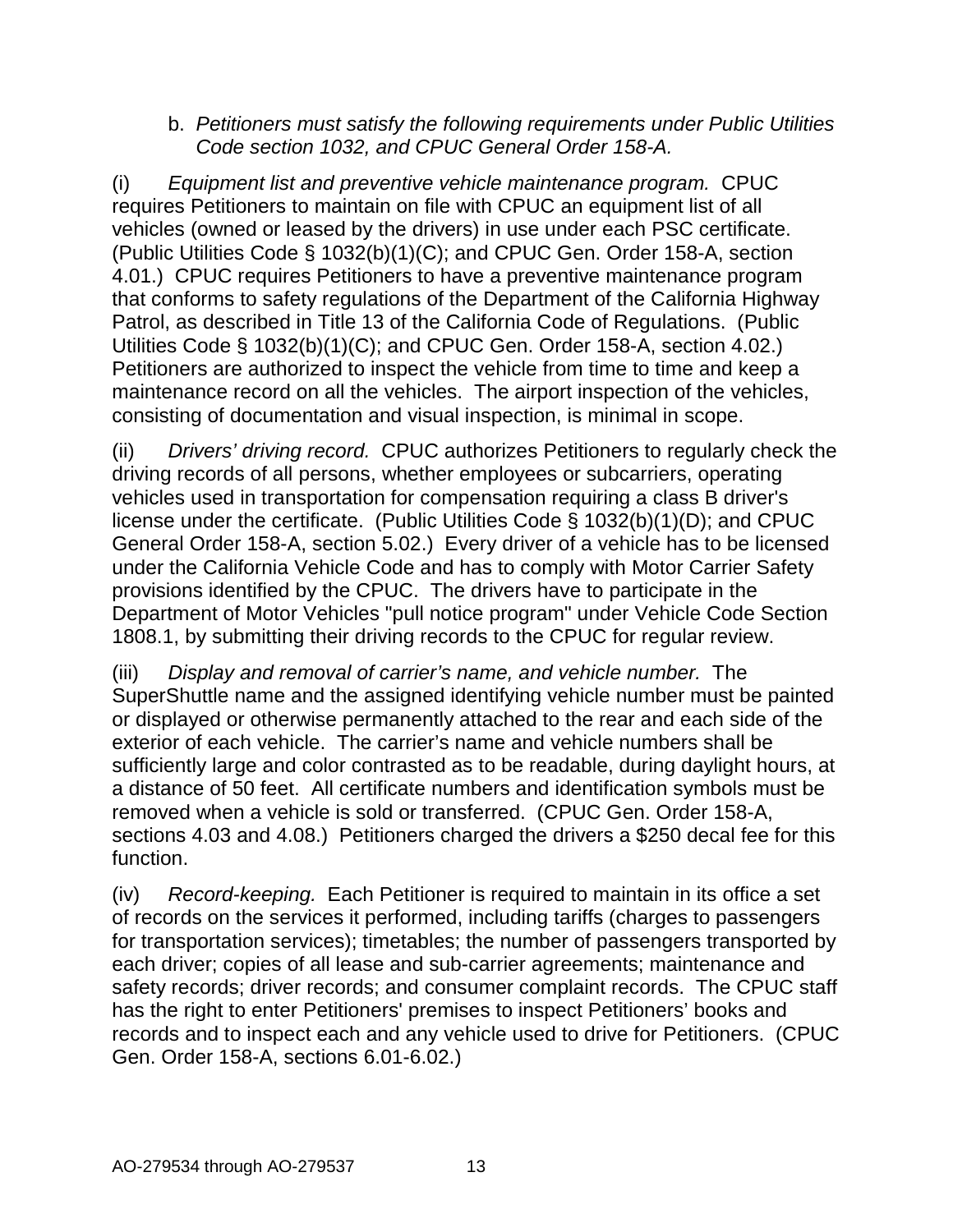(v) *Response to complaints.* Petitioners are required to respond within 15 days to any written complaint concerning transportation service provided or arranged by Petitioners. (CPUC Gen. Order 158-A, section 7.01.)

(vi) *Tariffs and timetables.* Petitioners are required to file their tariffs and service timetables. That information is to be considered public record, for use of the general public, and has to be published in a manner that is readable and easily understood. (CPUC Gen. Order 158-A, sections 8.01 and 8.02.)

(vii) *Posting of pertinent information.* Petitioners have to post information concerning the tariffs, timetables and complaint procedures that customers can use, in each vehicle used to provide service to the airport and in each location where airport tickets are sold. (CPUC Gen. Order 158-A, section 8.04.)

(viii) *Holding CPUC authority as charter party carriers (TCP).* Petitioners are the "carriers," and the franchisee drivers the "sub-carriers." Petitioners enter into unit franchise agreements with the sub-carriers. The sub carriers, also the franchisees, provide the vehicles and the drivers, and are required to hold CPUC authority as charter party carriers (TCP). The unit franchise agreement between the franchisees and Petitioners has to be evidenced by a written document, and shall contain the carriers' names, the charter party carrier numbers, and the services to be provided. (CPUC Gen. Order 158-A, section 3.03.)

The driver has to comply with all CPUC rules and regulations. The driver is also subject to regulation by the California Motor Vehicle Department and the Department of Airports based on agreements Petitioners have entered with various metropolitan airports. The U.S. Department of Transportation also restricts the number of hours per day drivers can drive and determines the required amount of rest periods.

(ix) *Vehicle maintenance.* Petitioners agree to maintain their vehicles used in transportation for compensation in safe operating condition and in compliance with applicable laws and regulations relative to motor vehicle safety. Petitioners require the franchise drivers to maintain the mechanical condition and the appearance of their vehicles in accordance with the SuperShuttle preventative schedule. (Public Utilities Code § 1032(b)(1)(F).)

(x) *Use of alcoholic beverage and drugs are forbidden.* Petitioners are prohibited from allowing drivers to consume or be under the influence of a drug or alcoholic beverage while on duty. (CPUC Gen. Order 158-A, section 5.04.) Petitioners have a safety education and training program in effect for all franchisees or subcarriers operating vehicles used in transportation for compensation. (Public Utilities Code § 1032(b)(1)(E).) A franchisee has to take one to four days of training consisting of certain safety requirements, map reading and training on how to use the Nextel phone system.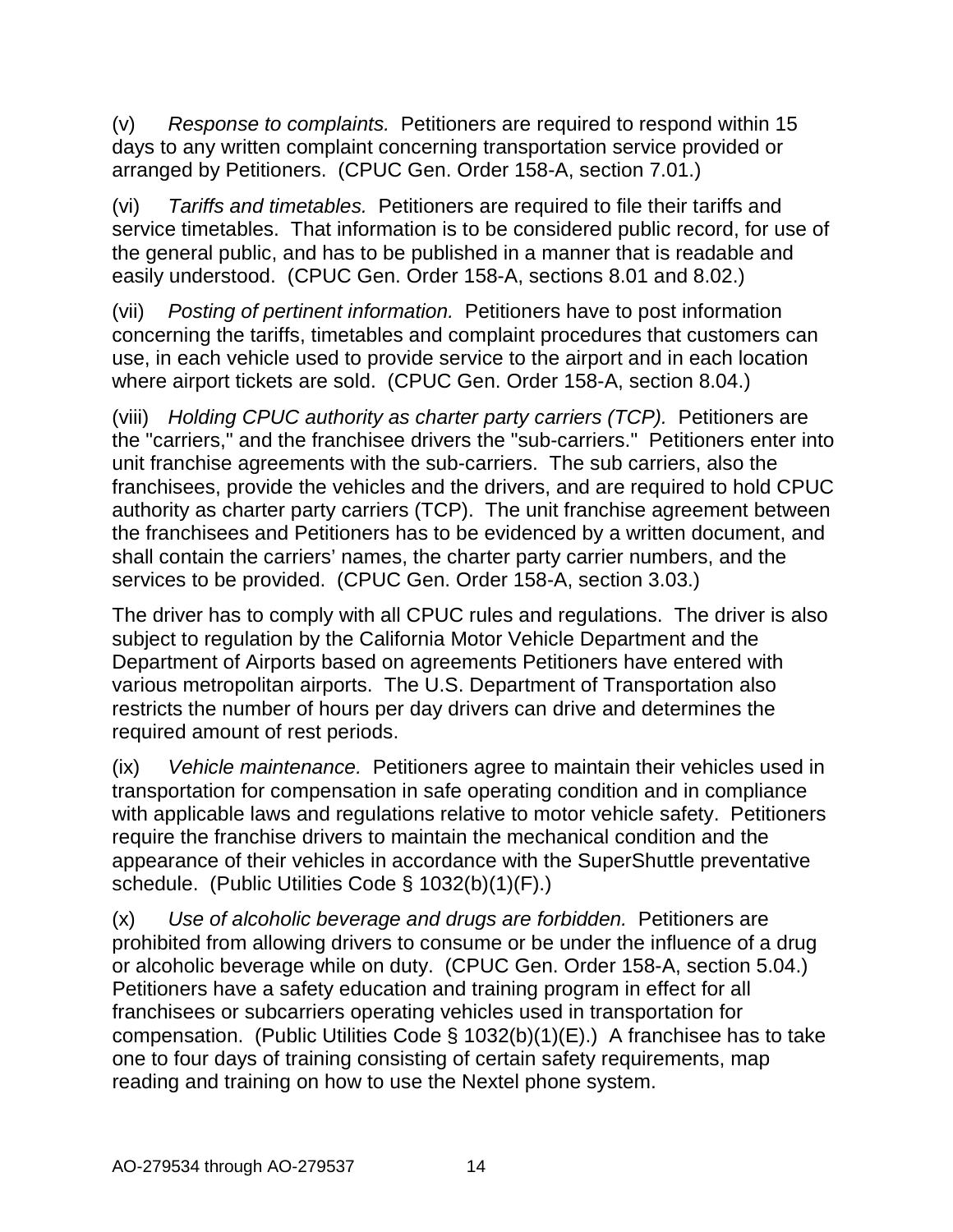7. *Petitioners' concession agreements with airport authority require them to comply with safety or traffic rules and regulations.*

"No carrier shall conduct any operations on the property of or into any airport unless such operations are authorized by both this Commission and the airport authority involved." (CPUC General Order 158-A, Section 3.01.)

"The City Licensee provides shared-ride van shuttle services under concession agreements with airport authorities…. [that] specify the services to be provided and dictate the operating requirements contained in this Unit Franchise Agreement, including without limitation van specifications, driver uniforms and driver conduct." (SuperShuttle Los Angeles Unit Franchise Agreement.)

Each vehicle operated at the airport had to be clean inside and out, free of exterior body damage, mechanically safe, and in excellent working order. All the vehicles had to possess identical color schemes and markings so as to be readily identifiable as belonging to Petitioner. All vehicles had to display Petitioner's name or its "d.b.a.," and vehicle identification number on the front, rear, and sides of each vehicle in a readily identifiable type, style and size.

The Public Utilities Code required uniforms as a means to identify the service provider to the public as being associated with a specific charter party carrier, but there were no provisions in the CPUC regulations or airport rules defining dress code features, such as color, type of hat, sweater, jacket, vest or visor that the drivers should wear. The Los Angeles Airport Authority, for instance, required each driver, while on airport, to wear "neat and clean" uniform which clearly identified the wearer "as an employee" of SuperShuttle Los Angeles, and wear a valid photographic identification badge issued by SuperShuttle Los Angeles of a design approved by the Executive Director of the Airport Authority.

Petitioners mandated the drivers to wear specific colors and hats to create a distinctive visual impression identifiable with SuperShuttle. They could not simply wear a plain jacket over a shirt with a valid photographic identification badge identifying them as a SuperShuttle representative. There was no outward appearance to the public that these drivers were independent business owners.

If drivers were seen without the proper uniform, Petitioner SuperShuttle Los Angeles could lock the driver's computer and the curb coordinator at the Los Angeles airport would send the driver away from the line in the holding lot. A driver for Petitioner SuperShuttle Los Angeles was "fired" for wearing a redcolored jacket when working at the LAX.

## REASONS FOR DECISION

We concur with the result of the administrative law judge's decision based on the following rationale.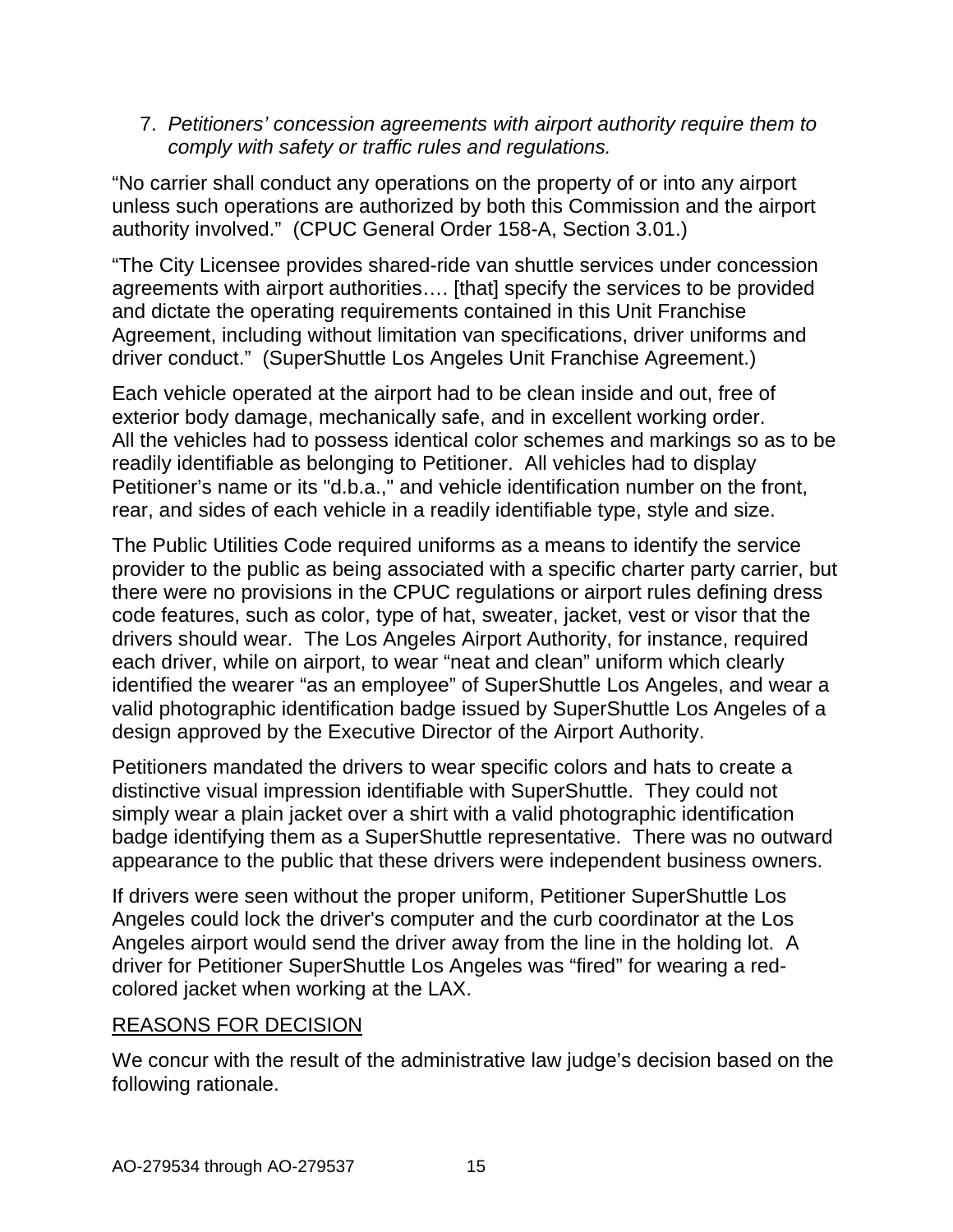"The objects and purposes of the Unemployment Insurance Act are not limited to the raising of revenue. It is a remedial statute and the provisions as to benefits must be liberally construed for the purpose of accomplishing its objects. (*Empire Star Mines Company, Ltd*. v. *California Employment Commission* (1946) 28 Cal.2d 33, 38.) The legislatively declared public policy of the state requires the extension of unemployment insurance benefits to persons "unemployed through no fault of their own." (Unemp. Ins. Code, § 100.)

In determining whether a person rendering service to another is an "employee" or an excluded "independent contractor," the "control-of-work-details test … must be applied with deference to the purposes of the protective legislation." (*S. G. Borello & Sons, Inc. v. Department of Industrial Relations* (1989) 48 Cal.3d 341, at p. 353. See *Laeng* v. *Workmen's Comp. Appeals Bd*. (1972) 6 Cal.3d 771, 777–778.)

California decisions applying statutes for the protection of employees "uniformly declare that '[t]he principal test of an employment relationship is whether the person to whom service is rendered has the right to control the manner and means of accomplishing the result desired. . . .' [Citations, including unemployment insurance benefits cases that draw direct analogy to workers' compensation law.]" (*S. G. Borello v. Department of Industrial Relations, supra,*  48 Cal. 3d at p. 358. See also, *Santa Cruz Transportation, Inc. v. Unemployment Ins. Appeals Bd* (1991) 235 Cal. App. 3d 1363, at p. 1371; and Precedent Decision P-T-495, affirmed by *Messenger Courier Association of the Americas et al v. Unemp. Ins. Appeals Board,* (2009) 175 Cal. App. 4th 1074.)

In *S. G. Borello & Sons, Inc. v. Department of Industrial Relations, supra,*  48 Cal.3d 341, the California Supreme Court has upheld a determination of employee status by the Department of Industrial Relations' Division of Labor Standards Enforcement ("DLSE") following the state agency's evidentiary hearing. The Court ruled that "the determination of employee or independentcontractor status is one of fact if dependent upon the resolution of disputed evidence or inferences, and the Division's decision must be upheld if substantially supported." (*Id*., at p. 349.) Deference to the DLSE's determination of employment status is implied. Accordingly, for the purpose of administering the unemployment insurance benefits program, this Board has the power to make a factual determination of employee or independent-contractor status of franchisee driver that is dependent upon the resolution of disputed evidence or inferences, and to draw direct analogy to workers' compensation law and Labor Code statutes enforced by DIR.

Contributions are due the Department from employers with respect to wages paid in employment for unemployment insurance (Unemp. Ins. Code, § 976), disability insurance (Unemp. Ins. Code, § 984), employment training (Unemp. Ins. Code, § 976.6), and personal income taxes (Unemp. Ins. Code, § 13020). California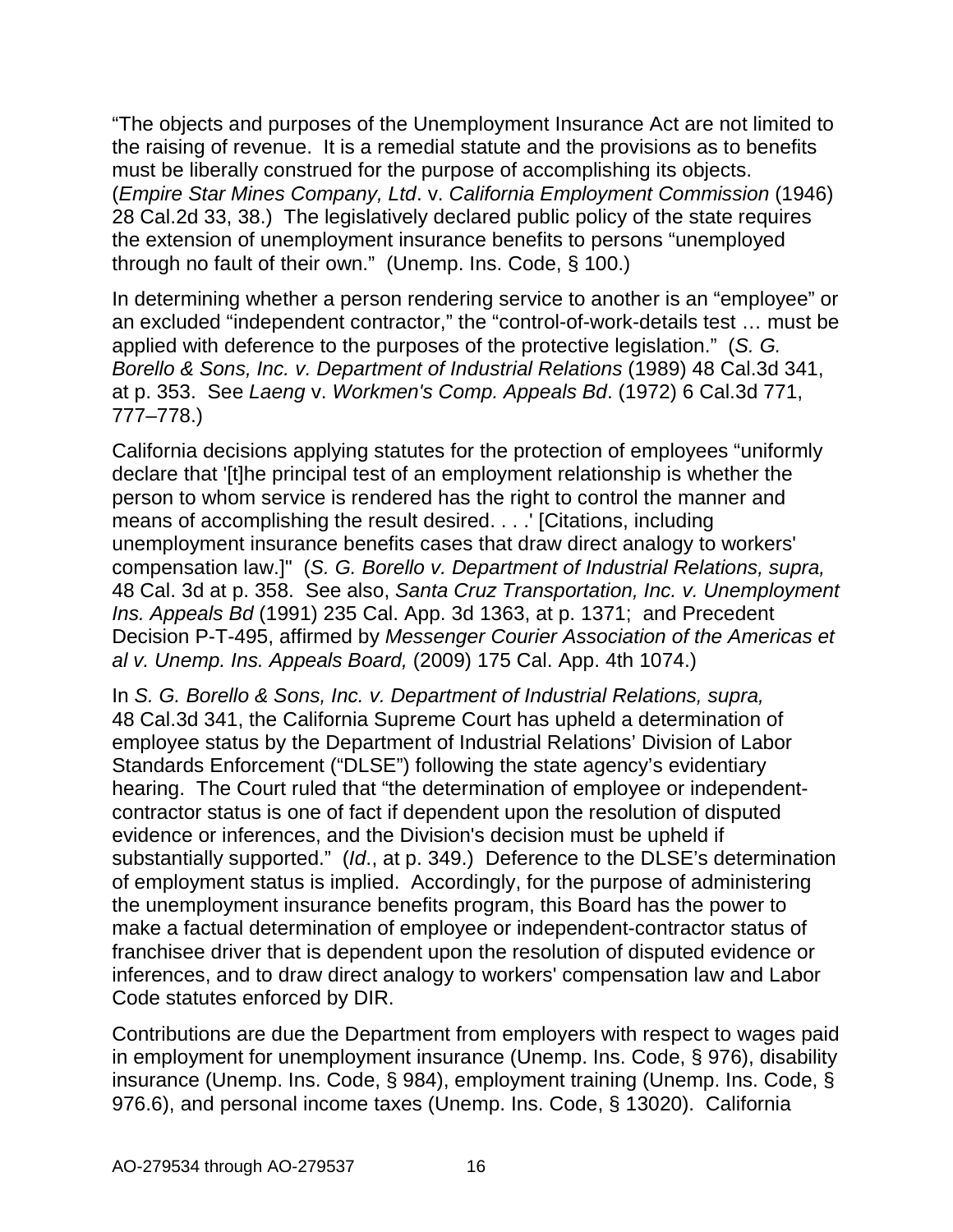unemployment insurance taxes accrue only on amounts paid as remuneration for services rendered by employees.

If the Department is not satisfied with any return or report made by any employing unit of the amount of employer or wage earner contributions, it may compute the amount required to be paid upon the basis of facts contained in the return or reports or may make an estimate upon the basis of any information in its possession and make an assessment of the amount of the deficiency. (Unemp. Ins. Code, § 1127.)

## I. *Petitioners have the burden of proof by a preponderance of the evidence.*

"By statute, any person rendering 'service' to another is presumed to be an employee except as excluded from that status by law. ( Lab. Code, § 3357.)" (*Yellow Cab Cooperative, Inc., v. Workers' Comp. Appeals Board* (1991) 226 Cal.App.3d 1288, 1293; see *Laeng* v. *Workmen's Comp. Appeals Bd*. (1972) 6 Cal.3d 771, 777–778.)

"[T]he fact that one is performing work and labor for another is *prima facie* evidence of employment and such person is presumed to be a servant in the absence of evidence to the contrary. [Citation]" (*Robinson v. George* (1940) 16 Cal. 2d 238, 242; *see also Cristler v. Express Messenger Sys., Inc*., (2009) 171 Cal. App. 4th 72, 83. $^5$  $^5$ ) "Once the employee establishes a prima facie case, the burden shifts to the employer, which may prove, if it can, that the presumed employee was an independent contractor." (*Narayan v. EGL, Inc.* (9<sup>th</sup> Cir. 2010) 616 F.3d 895, 900.) "It is best understood as creating a presumption that a service provider is presumed to be an employee unless the principal affirmatively proves otherwise." (*Yellow Cab Cooperative, Inc., v. Workers' Comp. Appeals Board, supra,* 226 Cal.App.3d at p. 1295.)

The courts have long held that the burden of proof generally is on the party attacking the employment relationship. Petitioner therefore has the burden of proof in the instant tax matter. (*Isenberg v. California Employment Stabilization Commission* (1947) 30 Cal.2d 34, 38, relying on *Robinson* v. *George*[, 16 Cal.2d](http://www.lexis.com/research/buttonTFLink?_m=4556867222217bcd242bf0a122fd4401&_xfercite=%3ccite%20cc%3d%22USA%22%3e%3c%21%5bCDATA%5b30%20Cal.%202d%2034%5d%5d%3e%3c%2fcite%3e&_butType=3&_butStat=2&_butNum=35&_butInline=1&_butinfo=%3ccite%20cc%3d%22USA%22%3e%3c%21%5bCDATA%5b16%20Cal.%202d%20238%2c%20244%5d%5d%3e%3c%2fcite%3e&_fmtstr=FULL&docnum=1&_startdoc=1&wchp=dGLzVzB-zSkAW&_md5=bc66289ae5aad27a0c0e0424e91b4fe3)  [238, 244;](http://www.lexis.com/research/buttonTFLink?_m=4556867222217bcd242bf0a122fd4401&_xfercite=%3ccite%20cc%3d%22USA%22%3e%3c%21%5bCDATA%5b30%20Cal.%202d%2034%5d%5d%3e%3c%2fcite%3e&_butType=3&_butStat=2&_butNum=35&_butInline=1&_butinfo=%3ccite%20cc%3d%22USA%22%3e%3c%21%5bCDATA%5b16%20Cal.%202d%20238%2c%20244%5d%5d%3e%3c%2fcite%3e&_fmtstr=FULL&docnum=1&_startdoc=1&wchp=dGLzVzB-zSkAW&_md5=bc66289ae5aad27a0c0e0424e91b4fe3) *Aladdin Oil Company v. Perluss* (1964) 230 Cal.App.2d 603, 610 [in actions for refunds of taxes, the burden of proof is upon the taxpayer-plaintiff]; *Smith v. Unemployment Ins. Appeals Board* (1976) 62 Cal.App.3d 206, 213 [the burden is upon the party seeking to recover an unemployment tax assessment to prove that it was illegally assessed]; and *[Santa Cruz Transportation Inc. v.](http://www.lexis.com/research/buttonTFLink?_m=a8cdba79eaae84a9b3dfae2598f17b79&_xfercite=%3ccite%20cc%3d%22USA%22%3e%3c%21%5bCDATA%5b175%20Cal.%20App.%204th%201074%5d%5d%3e%3c%2fcite%3e&_butType=3&_butStat=2&_butNum=166&_butInline=1&_butinfo=%3ccite%20cc%3d%22USA%22%3e%3c%21%5bCDATA%5b235%20Cal.%20App.%203d%201363%2c%201367%5d%5d%3e%3c%2fcite%3e&_fmtstr=FULL&docnum=3&_startdoc=1&wchp=dGLbVzt-zSkAz&_md5=62c7b1f20a25a3977fad19ad654f3bf4)  [Unemployment Ins. Appeals Bd](http://www.lexis.com/research/buttonTFLink?_m=a8cdba79eaae84a9b3dfae2598f17b79&_xfercite=%3ccite%20cc%3d%22USA%22%3e%3c%21%5bCDATA%5b175%20Cal.%20App.%204th%201074%5d%5d%3e%3c%2fcite%3e&_butType=3&_butStat=2&_butNum=166&_butInline=1&_butinfo=%3ccite%20cc%3d%22USA%22%3e%3c%21%5bCDATA%5b235%20Cal.%20App.%203d%201363%2c%201367%5d%5d%3e%3c%2fcite%3e&_fmtstr=FULL&docnum=3&_startdoc=1&wchp=dGLbVzt-zSkAz&_md5=62c7b1f20a25a3977fad19ad654f3bf4), supra,* 235 Cal.App.3d at 1367.)

<span id="page-16-0"></span> <sup>5</sup> After reviewing the court decision in *Cristler v. Express Messenger Systems, Inc.,* (2009) 171 Cal. App. 4th 72, 81, we have decided that their class definition of drivers is based on facts that are distinguishable from those in the instant case, and is thus not controlling here.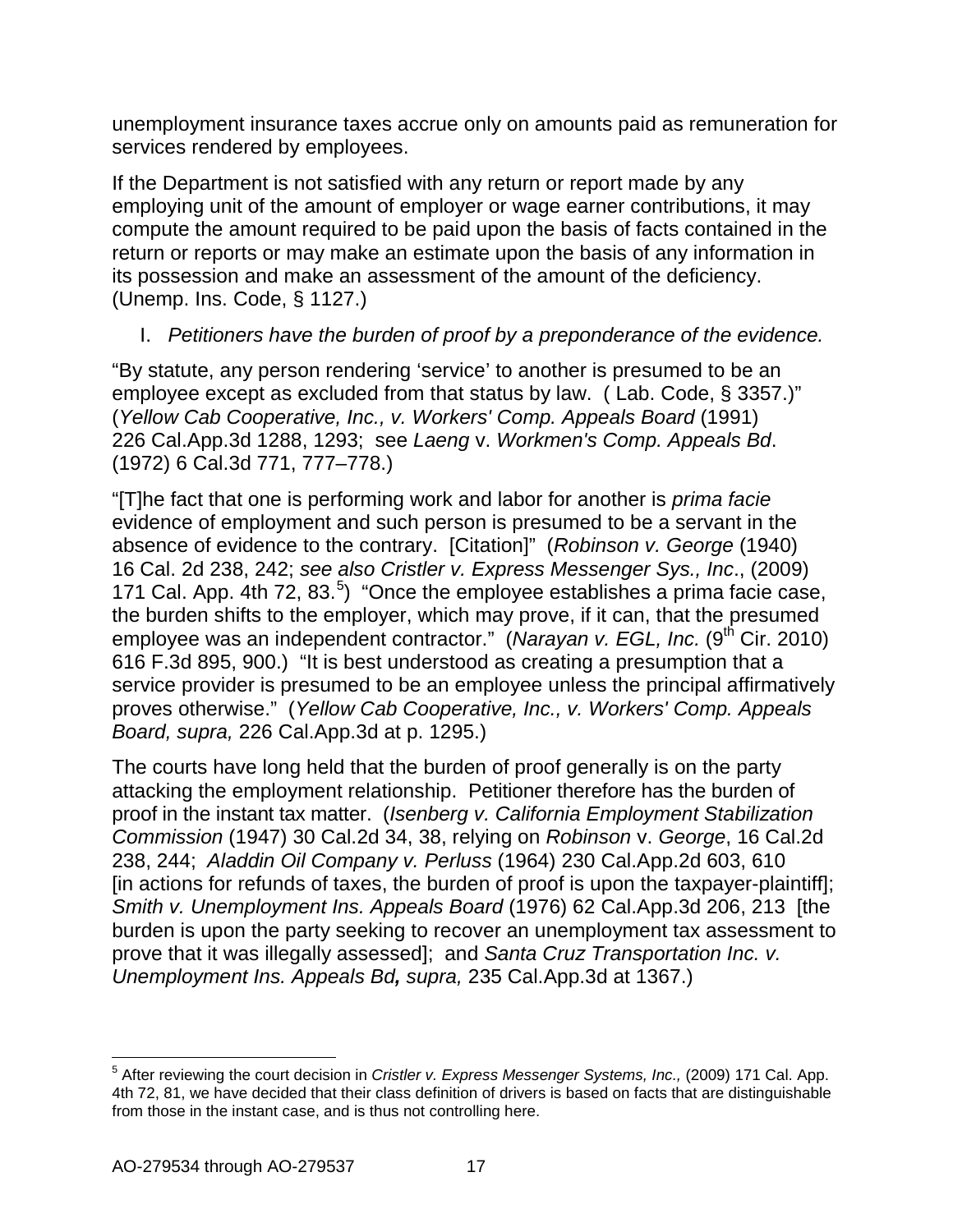The California Unemployment Insurance Appeals Board (hereafter "Board") has held that petitioner generally bears the burden of proof in a tax case and it is by a preponderance of the evidence. (P-T-493; Evidence Code § 115.)

II. *Analysis of the employment relationship between Petitioners and the franchisee-drivers.*

The relationships of employer and employee and of principal and independent contractor have long been recognized to be mutually exclusive. They cannot exist simultaneously with respect to the same transaction. The proof of the one status automatically precludes the existence of the other. Accordingly, the services of an independent contractor are not "employment" within the meaning of Unemployment Insurance Code, section 601, and the remuneration paid for such services is not taxable. (Precedent Decision P-T-2.)

"Employment" means service, including service in interstate commerce, performed by an employee for wages or under any contract of hire, written or oral, express, or implied. (Unemp. Ins. Code, § 601.) "Employee" includes any individual who, under the usual common law rules applicable in determining the employer-employee relationship, has the status of an employee. (Unemp. Ins. Code, § 621(b).)

A. *The label of "franchisee" is not dispositive of Petitioners' relationship with the drivers.*

The essence of the common law test of employment is the "control of details," whether the principal has the right to control the manner and means by which the worker accomplishes the result desired. (*Empire Star Mines Company, Ltd*. *v. California Employment Commission, supra,* 28 Cal.2d at pp.43-44.)

Here, Petitioners, SuperShuttle International, Inc. and its wholly-owned subsidiaries are PSCs authorized and licensed by CPUC to provide shared ride shuttle services. They conduct their business as shared ride ground transportation providers in San Francisco, Los Angeles and Sacramento. Their stated mission is to operate and provide "a demand responsive and/or scheduled airport shuttle" service.

Petitioners used employees in all of their operations until 1993 when they decided to convert the employee model to the independent contractor - franchisee model in order to avert financial trouble and save costs.<sup>[6](#page-17-0)</sup> Petitioners argue that franchisee-drivers are operating a business independent of and distinct from those of SuperShuttle and the Petitioners according to the unit

<span id="page-17-0"></span> $6$  Yellow Cab Cooperative, Inc. made a similar business decision. "Prior to 1976, the drivers of Yellow cabs were unionized employees. In 1976 the company went into bankruptcy. In 1979 it adopted a system under which drivers leased cabs and were no longer deemed employees of the company." (*Yellow Cab Cooperative, Inc. v. Workers' Comp. Appeals Board* (1991) 226 Cal.App.3d 1288, 1291.)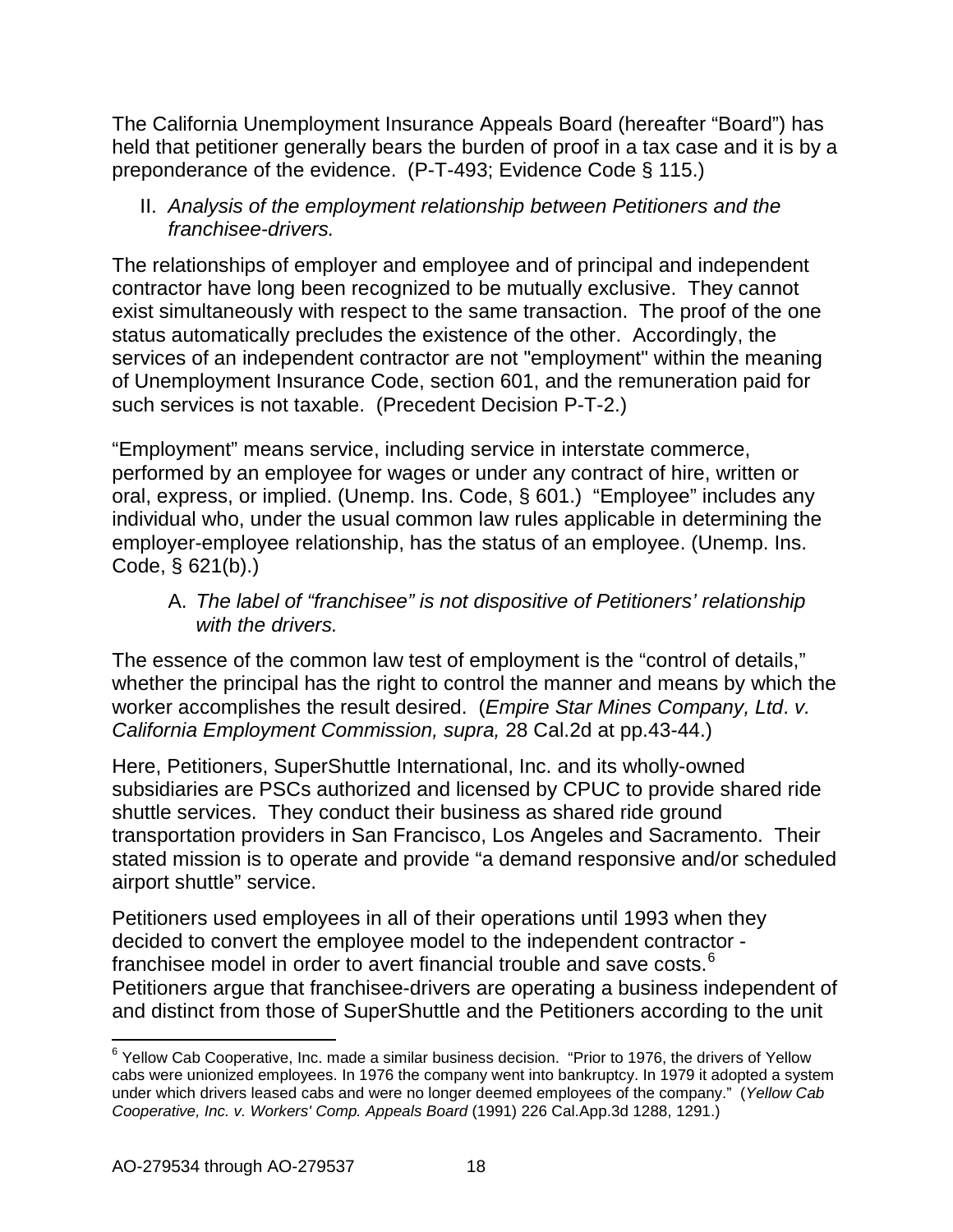franchise agreement of Petitioner SuperShuttle Los Angeles which states verbatim, "FRANCHISEE IS NOT AN EMPLOYEE OF EITHER SUPERSHUTTLE OR CITY LICENSEE".

Contrarily, the evidentiary record has established that the drivers continue to perform the identical work they had carried out when they were previously known as employees, even after the conversion of their employment status from "employee" to "franchisee." Drivers continue to transport passengers who have made reservations directly with SuperShuttle, to and from designated airports.

Even though Petitioners reclassified the drivers from "employees" to "franchisees," "[t]he parties' label is not dispositive and will be ignored if their actual conduct establishes a different relationship." (*Estrada v. FedEX Ground Package System, Inc.* (2007) 154 Cal. App. 4th 1, 11.) "The label placed by the parties on their relationship is not dispositive, and subterfuges are not countenanced. [Citations.]" (*S. G. Borello v. Department of Industrial Relations, supra,* 48 Cal.3d at p. 349.) "The agreement characterizing the relationship as one of 'client -- independent contractor' will be ignored if the parties, by their actual conduct, act like "employer -- employee." (*Toyota Motor Sales U.S.A., Inc.* (1990) 220 Cal. App. 3d**.** 864**,** at 877 (*Toyota*); *Empire Star Mines Co. v. Cal. Emp. Com., supra*, 28 Cal.2d at p. 45; *Tieberg* v. *Unemployment Ins. App. Bd.* (1970) 2 Cal.3d at p. 952.) Thus, we do not find the label of "franchisee" to be dispositive of the relationship between Petitioners and the drivers.

## B. *The franchise agreement contains many indicia of control.*

Like the lease between Yellow Cab and the taxi driver in *Santa Cruz Transportation*, the unit franchise agreement in the instant case contains "many indicia of control" that give the franchisor-petitioners the right of substantial control over the franchisee-shuttle drivers. (*Santa Cruz Transportation, Inc. v. Unemployment Ins. Appeals Board, supra,* 235 Cal.App.3d at p. 1372.)

The unit franchise agreement and the operations manual set forth the SuperShuttle System standards that all individual franchisees have to accept. The SuperShuttle standards consist not only of requirements imposed by regulating authorities such as the CPUC and airport authorities; but also set forth additional obligations determined unilaterally by SuperShuttle to be necessary for the overall quality and growth of the SuperShuttle brand*.*

California courts have recognized that a franchisor's interest in the reputation of its entire marketing system may allow it to exercise certain controls over the enterprise without running the risk of transforming its independent contractor franchise into an agent. (*Kaplan v. Coldwell Banker* (1997) 57 Cal.App.4<sup>th</sup> 958, 961, citing *Cislaw v. Southland Corp.* [\(1992\) 4 Cal.App.4th, at p. 1292.](http://www.lexis.com/research/buttonTFLink?_m=9ac543d31d9ebf26d82f7db6eba849bc&_xfercite=%3ccite%20cc%3d%22USA%22%3e%3c%21%5bCDATA%5b57%20Cal.%20App.%204th%20958%5d%5d%3e%3c%2fcite%3e&_butType=3&_butStat=2&_butNum=15&_butInline=1&_butinfo=%3ccite%20cc%3d%22USA%22%3e%3c%21%5bCDATA%5b4%20Cal.%20App.%204th%201284%5d%5d%3e%3c%2fcite%3e&_fmtstr=FULL&docnum=1&_startdoc=1&wchp=dGLzVzV-zSkAW&_md5=d37c6c366d6e97111848c9e95b090a66)) However, an agency relationship may exist if the franchisor retains to itself control exceeding that necessary to protect its legitimate interests.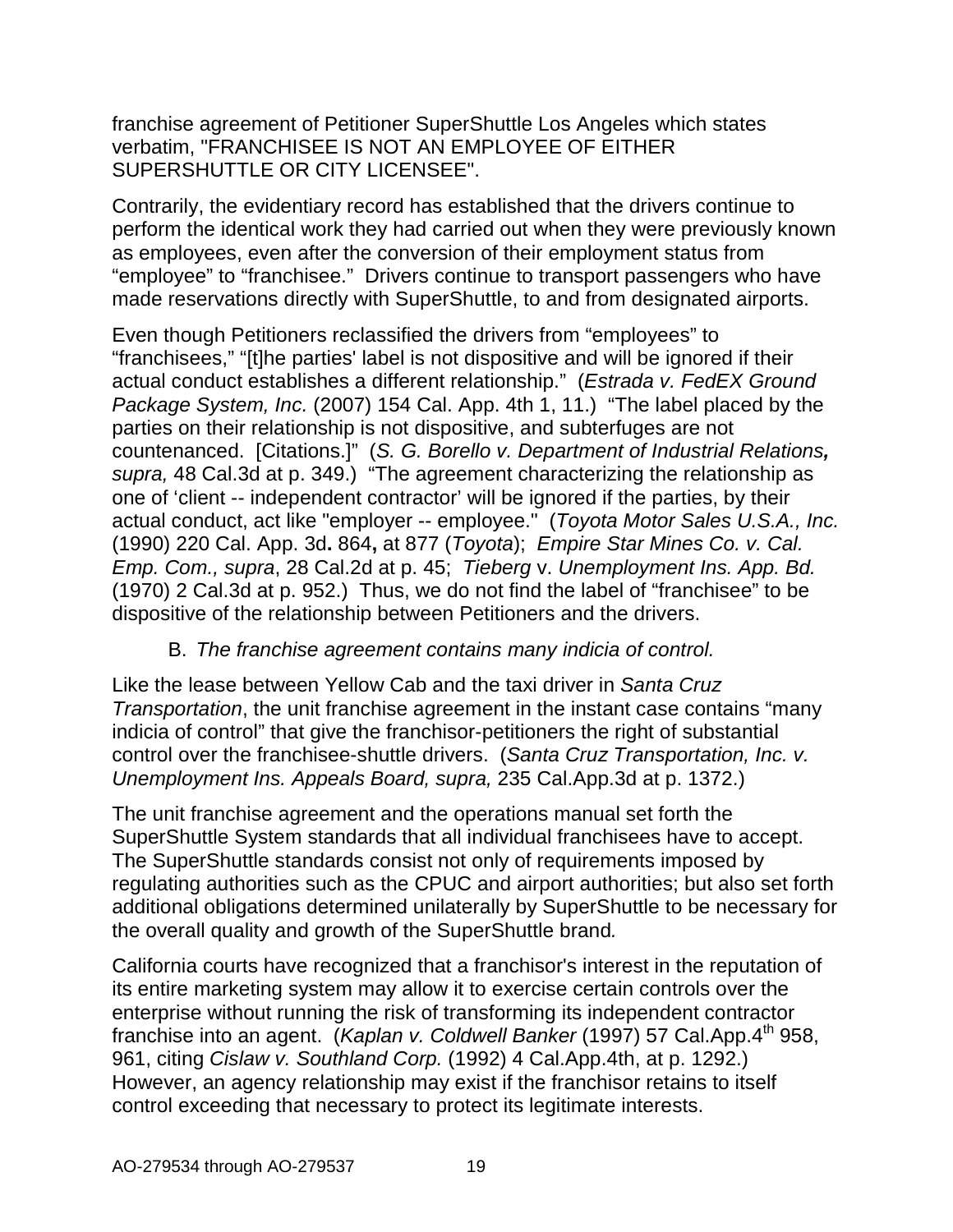(*Id.* at p. 1295-1296 ["The above franchise agreements gave the franchisor control beyond that necessary to protect and maintain its interest in its trademark, trade name and goodwill."].)

> 1. *The franchise agreement requires the franchisee to accept all assignments, within certain specified hours and a certain geographic area determined by Petitioners.*

Petitioners' objectives of serving customers "promptly, courteously, and safely;" and upholding the SuperShuttle brand image can be achieved only by exerting substantial control over the driver through the dispatch and bidding "systems." Thus, Petitioners' contentions that franchisees "decided whether to transport incoming or out-going passengers, provided private charter services for passengers with no connection to SuperShuttle, negotiated inducements with SuperShuttle" do not support a conclusion that the drivers are other than employees.

Unlike the leaseholders in *Empire Star*, whom the court found were not employees because they determined for themselves what work they would do, where and when they would mine, and how it should be done, drivers in the instant cases are not "free" to determine the nature, terms and conditions of their jobs. (*Empire Star Mines Company, Ltd*. *v. California Employment Commission*, *supra*, 28 Cal.2d at pp. 44–45, 49.) Petitioners have substantial control over the entire "systems," from reservations, route design, bidding, dispatch, to the final delivery of passengers to their destinations. Petitioners have complete control over the centralized reservations systems, a highly technical computerized algorithm program, that serve as the backbone of their business of providing "demand responsive and/or scheduled airport shuttle" service to their customers."

Contrary to Petitioners' contention that the "franchisees enjoyed significant freedoms and, as business owners, were responsible for independently making significant business decisions" such as setting "their own hours of work," "whether to work a particular day"; the evidence shows that the drivers' control over their hours and days of operation is restricted to the Petitioners' designated duration of the 24-hour, AM or PM franchise, and to the drivers' economic need to work. Franchisees must provide shared ride airport shuttle transportation service, within "scheduled hours" and designated "territory," to customers who have made reservations directly with SuperShuttle. Drivers are obligated under the unit franchise agreement to provide Petitioners with a schedule of availability in advance. There is an adverse consequesnce if they do not accept trips assigned to them while they are logged into the dispatch system.

Petitioners' control over the beginning and ending times of each of the AM and PM Franchises is akin to that of Yellow Cab Cooperative, Inc. "[U]nder the lease Yellow Cab designates the time period when a daily shift begins and ends. (Cf.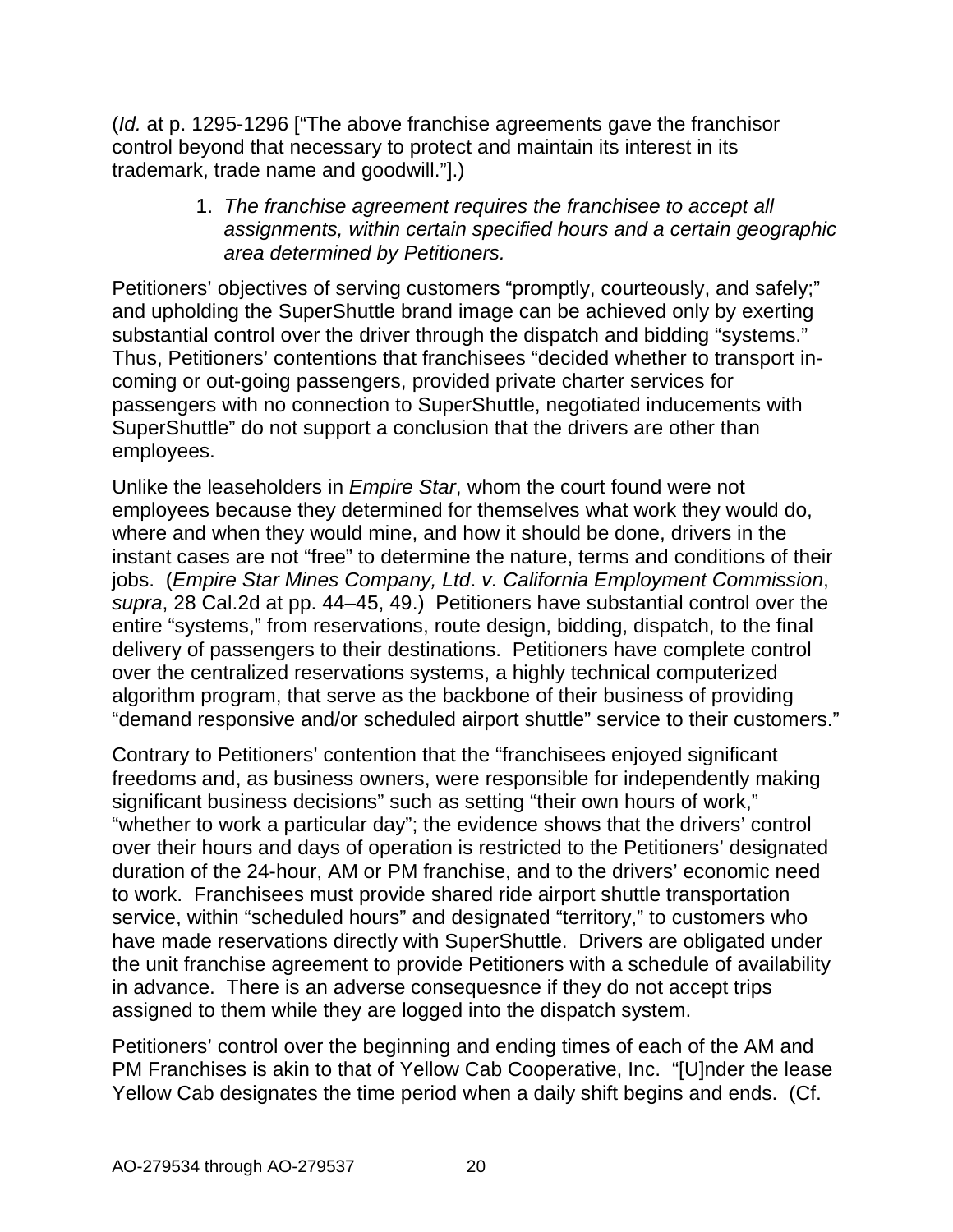[*Yellow Cab Cooperative, Inc., supra,* 226 Cal.App.3d] at pp. 1298-1299. 'Yellow controlled drivers' hours by assigning shifts. Yellow imposed this control so that it could lease each cab to more than one driver in one day. This practice resembled a paradigmatic employment relationship and significantly restricted applicant's independence.') (*[Santa Cruz Transportation, Inc. v. Unemployment](http://www.lexis.com/research/buttonTFLink?_m=a8cdba79eaae84a9b3dfae2598f17b79&_xfercite=%3ccite%20cc%3d%22USA%22%3e%3c%21%5bCDATA%5b175%20Cal.%20App.%204th%201074%5d%5d%3e%3c%2fcite%3e&_butType=3&_butStat=2&_butNum=166&_butInline=1&_butinfo=%3ccite%20cc%3d%22USA%22%3e%3c%21%5bCDATA%5b235%20Cal.%20App.%203d%201363%2c%201367%5d%5d%3e%3c%2fcite%3e&_fmtstr=FULL&docnum=3&_startdoc=1&wchp=dGLbVzt-zSkAz&_md5=62c7b1f20a25a3977fad19ad654f3bf4)  Ins. Appeals Board, supra,* [235 Cal.App.3d at p. 1372.\)](http://www.lexis.com/research/buttonTFLink?_m=a8cdba79eaae84a9b3dfae2598f17b79&_xfercite=%3ccite%20cc%3d%22USA%22%3e%3c%21%5bCDATA%5b175%20Cal.%20App.%204th%201074%5d%5d%3e%3c%2fcite%3e&_butType=3&_butStat=2&_butNum=166&_butInline=1&_butinfo=%3ccite%20cc%3d%22USA%22%3e%3c%21%5bCDATA%5b235%20Cal.%20App.%203d%201363%2c%201367%5d%5d%3e%3c%2fcite%3e&_fmtstr=FULL&docnum=3&_startdoc=1&wchp=dGLbVzt-zSkAz&_md5=62c7b1f20a25a3977fad19ad654f3bf4)

Petitioners exercise a broad control over the operation of the enterprise under a provision requiring the franchise holders to conduct their daily job activities within a designated territory; and to maintain and manage their work hours according to pre-determined "AM or PM Franchise" schedules, in accordance with the general policies of the franchisor. (*Nichols v. Arthur Murray, Inc.* (1967) 248 Cal.App.2d, 610, at pp. 615-616*[7](#page-20-0)* .)

As stated in *Toyota*, "a certain amount of freedom of action that is inherent in the nature of the work does not change the character of the employment where the employer has general supervision and control over it. [Citation]" (*Toyota Motor Sales U.S.A., Inc. v. The Superior Court of Los Angeles County, supra,*  220 Cal. App. 3d, at p. 875.) "Such factors generally have been considered to be simply a freedom inherent in the nature of the work and not determinative of the employment relation." (*Id.,* at p. 876.)

The franchisee's freedom may appear to exceed that of a typical employee, but it is largely illusory. Petitioners do not require drivers to be on duty on any particular day, and permit them to take vacation whenever they wish. Unless Petitioners agree ahead of time, however, the franchisees must continue to make their payments to Petitioners for their franchise, van lease and system fee for access to the dispatch system even when they are not working. To earn a livelihood, franchisee drivers have to work productively, and that means logging on the Nextel bidding system, bidding for routes and transporting passengers. (*Yellow Cab Cooperative, Inc., v. Workers' Comp. Appeals Board, supra,* 226 Cal.App.3d at p. 1295.)

The bidding system provides little room for autonomy for the drivers. Detailed information of the trip, including the address, pick up location, city, state, zip, fare, tip, payment method, and number of passengers is not displayed on the Nextel device until after the drivers hit the "bid" button. A franchisee that rejects

<span id="page-20-0"></span> <sup>7</sup> In *Nichols v. Arthur Murray, Inc., supra, 248 Cal.App.2d 610*, the court affirmed a judgment against the franchisor on an actual agency basis. The franchise agreement conferred upon the franchisor the right to control the employment of all employees of the franchise holder; to fix the minimum tuition rates to be charged, to designate the location of the studio, its layout and decoration; to control all advertising by the franchise holder; and to exercise a broad control over the operation of the enterprise under a provision requiring the franchise holder to conduct, maintain and manage the studio in accordance with the general policies of the franchisor, and "directing that failure to maintain such policies shall be sufficient cause for immediate cancellation of the agreement." (*Id*. at p. 615.)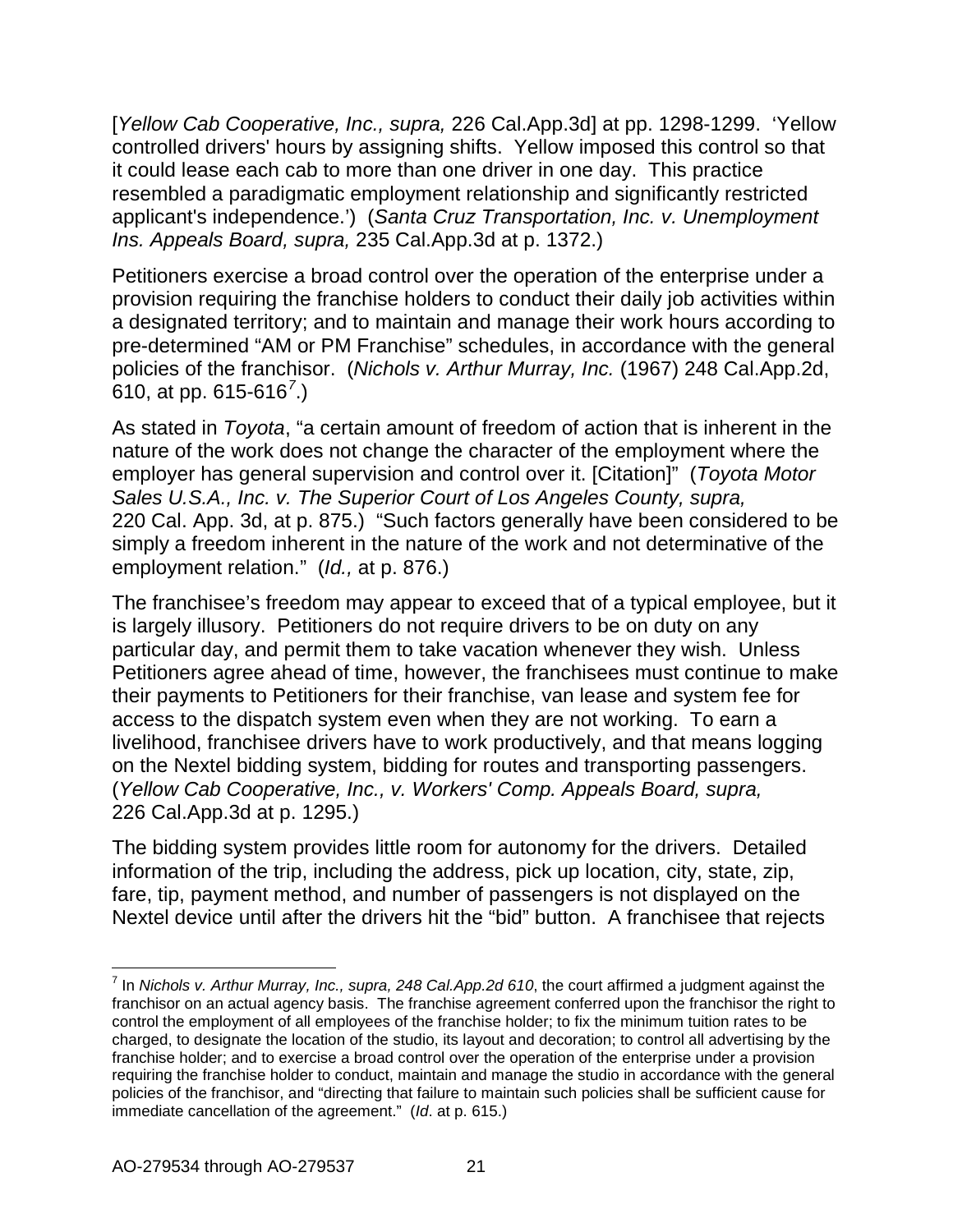a route after hitting the "bid" button may receive a verbal reprimand or even suffer an adverse financial consequence.

Dispatchers use a "bid monitor" that is part of the "systems" to view driver availability and pending rides, strategically group passengers on the most optimal routes, monitor the execution of each trip, and assign trips directly. A dispatcher can manipulate the assignment process by designing specially packaged bids, or assigning a more lucrative "piggyback" route to a particular driver, thus blocking certain trips from the bidding process. Conversely, the drivers' earning capacity is partially dependent on the dispatchers' cooperation and willingness to assemble "piggyback" packages that can compensate for the adverse economic consequence of unprofitable routes.

The dispatcher arranges for a taxi or alternative service to pick up passengers if the shuttle vans are late. The dispatchers' tracking of assigned routes and direct involvement in making alternative transportation of passengers weakens Petitioners' contention that "transportation of passengers is the business of the franchisees." Petitioners are doing more than "maintaining and increasing the value of the franchises through their marketing plan." They are actively controlling the business of operating and providing "a demand responsive and/or scheduled airport shuttle" service to their customers.

The *Borello* statutory test of "control" may be satisfied even where "complete control" or "control over details" is lacking -- at least where the principal retains pervasive control over "all meaningful aspects of the operation," the worker's duties are an integral part of the operation, the nature of the work makes detailed control unnecessary, and adherence to statutory purpose favors a finding of coverage. (*S. G. Borello v. Department of Industrial Relations, supra,* at pp. 355-358.) As will be discussed in further details below, the franchisee drivers' duties are an integral part of the SuperShuttle "System," and Petitioners' substantial control over the operation as a whole and pervasive control over "all meaningful aspects of the operation," have made detailed control unnecessary.

Petitioners further contend on appeal to this Board that "[t]he responsibility of a franchisee in providing passenger transportation is typical of the responsibilities of any independent contractor. While they are required to provide an end result that meets the quality standards of the franchisor, how they do so is up to them." This contention is without merit. Petitioners can use the Nextel system to track the drivers' day-to-day work details, and conduct quality control of drivers by inviting past customers to participate in random telephone surveys of the franchisees' service quality, or to complete and submit comment cards.

The drivers have limited opportunity to pursue entrepreneurism by enhancing the profitability of their own franchises. While drivers can view a summary of the financial information related to their franchises on their Nextel phones; the Nextel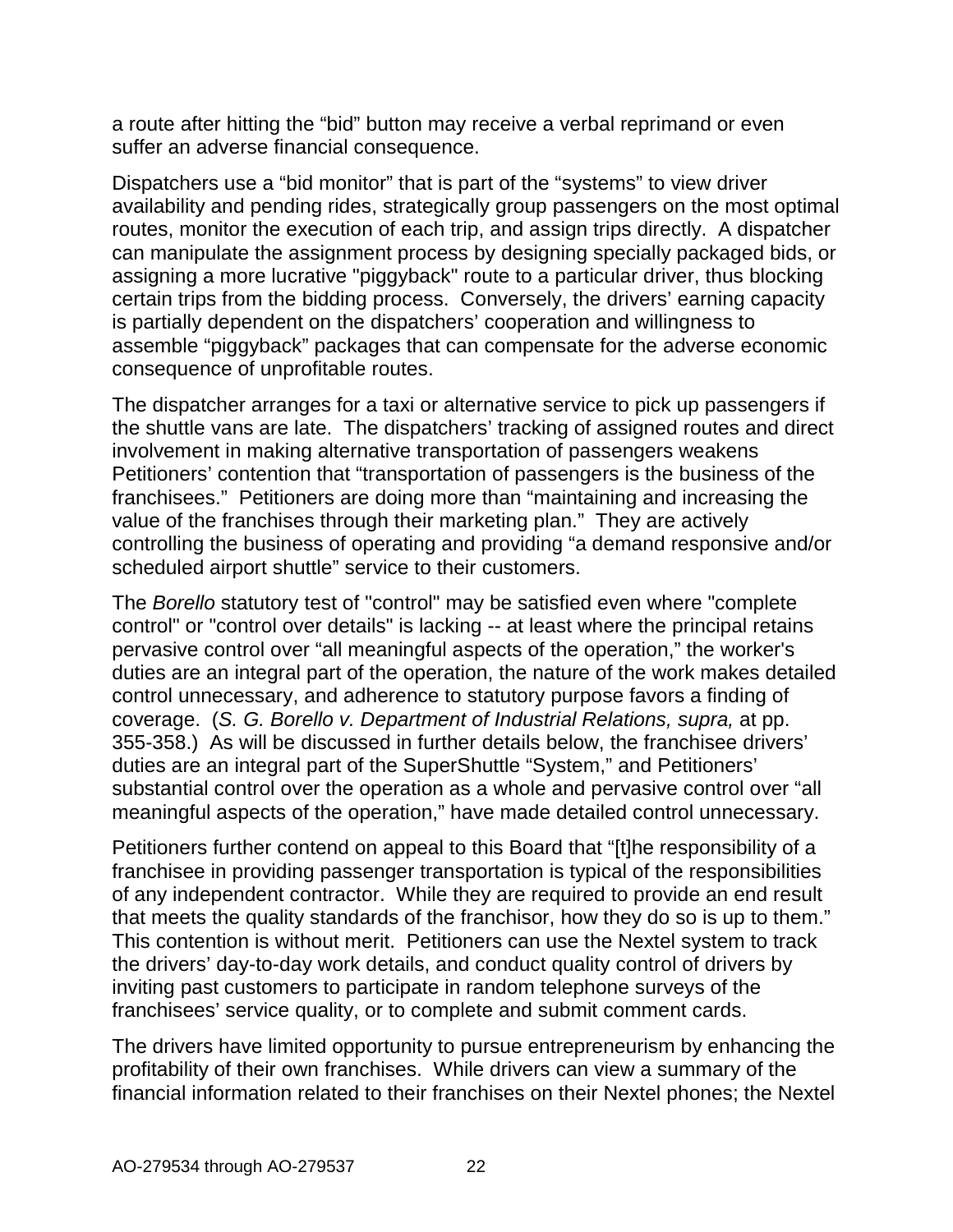system is not an interactive tool with which the drivers can use to manage their day-to-day work activities, or analyze the profitability of their routes.

Petitioner's exertion of all the necessary control over the operation as a whole is analogous to that of JKH in *JKH Enterprises, Inc. v. Department of Industrial Relations* (2006) *142* Cal. App. 4th 1046. The *JKH Enterprises* court stated, "By obtaining the clients in need of the service and providing the workers to conduct it, JKH retained all *necessary* control over the operation as a whole. Under *Borello*, and similar to its facts, these circumstances are enough to find an employment relationship for purposes of the Workers' Compensation Act, even in the absence of JKH exercising control over the details of the work and with JKH being more concerned with the results of the work rather than the means of its accomplishment." (*Id*. at p. 1064.) A business entity may not avoid its statutory obligations by carving up its business process into minute steps, then asserting that it lacks "control" over the exact means by which one such step is performed by the responsible drivers. (*S. G. Borello v. Department of Industrial Relations, supra,* 48 Cal. 3d at p. 357.)

> 2. *The franchise agreement gives Petitioners the right to terminate the agreement based on "good cause," and to determine in their sole discretion that termination is in the best interest of the SuperShuttle "System."*

Petitioners have unilaterally defined "good cause" for terminating a unit franchise agreement. "Good cause" to terminate the agreement "shall also include City Licensee's determination[,] *in its sole discretion*, that termination of the Agreement is *in the best interest of the SuperShuttle system*." [emphasis added] This contract provision gives Petitioners the right to terminate the franchise agreement "virtually at will." (*Porter* v. *[Arthur Murray, Inc](http://www.lexis.com/research/buttonTFLink?_m=d4d88dd3bae33c4688c225fbff18c922&_xfercite=%3ccite%20cc%3d%22USA%22%3e%3c%21%5bCDATA%5b4%20Cal.%20App.%204th%201284%5d%5d%3e%3c%2fcite%3e&_butType=3&_butStat=2&_butNum=38&_butInline=1&_butinfo=%3ccite%20cc%3d%22USA%22%3e%3c%21%5bCDATA%5b249%20Cal.%20App.%202d%20410%5d%5d%3e%3c%2fcite%3e&_fmtstr=FULL&docnum=1&_startdoc=1&wchp=dGLbVzk-zSkAz&_md5=676f7ad952f44739c4b956e8d6f184d4)*. (1967) [249 Cal.App.2d, at p. 421;](http://www.lexis.com/research/buttonTFLink?_m=d4d88dd3bae33c4688c225fbff18c922&_xfercite=%3ccite%20cc%3d%22USA%22%3e%3c%21%5bCDATA%5b4%20Cal.%20App.%204th%201284%5d%5d%3e%3c%2fcite%3e&_butType=3&_butStat=2&_butNum=38&_butInline=1&_butinfo=%3ccite%20cc%3d%22USA%22%3e%3c%21%5bCDATA%5b249%20Cal.%20App.%202d%20410%5d%5d%3e%3c%2fcite%3e&_fmtstr=FULL&docnum=1&_startdoc=1&wchp=dGLbVzk-zSkAz&_md5=676f7ad952f44739c4b956e8d6f184d4) *Empire Star Mines Company, Ltd*. *v. California Employment Commission*, *supra,* 28 Cal.2d, at pp.43-44 ["Strong evidence in support of an employment relationship is the right to discharge at will, without cause."]; see *Cislaw v. Southland Corp., supra,* 4 Cal.App.4th at pp. 1289-1290.)

Conclusive proof of an employer-employee relationship is provided by Petitioners' right to terminate a franchise agreement if they determine, in their "sole discretion," that termination "is in the best interest of the SuperShuttle system." "Perhaps no single circumstance is more conclusive to show the relationship of an employee than the right of the employer to end the service whenever he sees fit to do so." (*Empire Star Mines Company, Ltd*. *v. California Employment Commission, supra,* 220 Cal. App. 3d, at 875; *Toyota Motor Sales*  U.S.A., Inc. v. The Superior Court of Los Angeles County, supra, 220 Cal.App. 3d at p. 875.)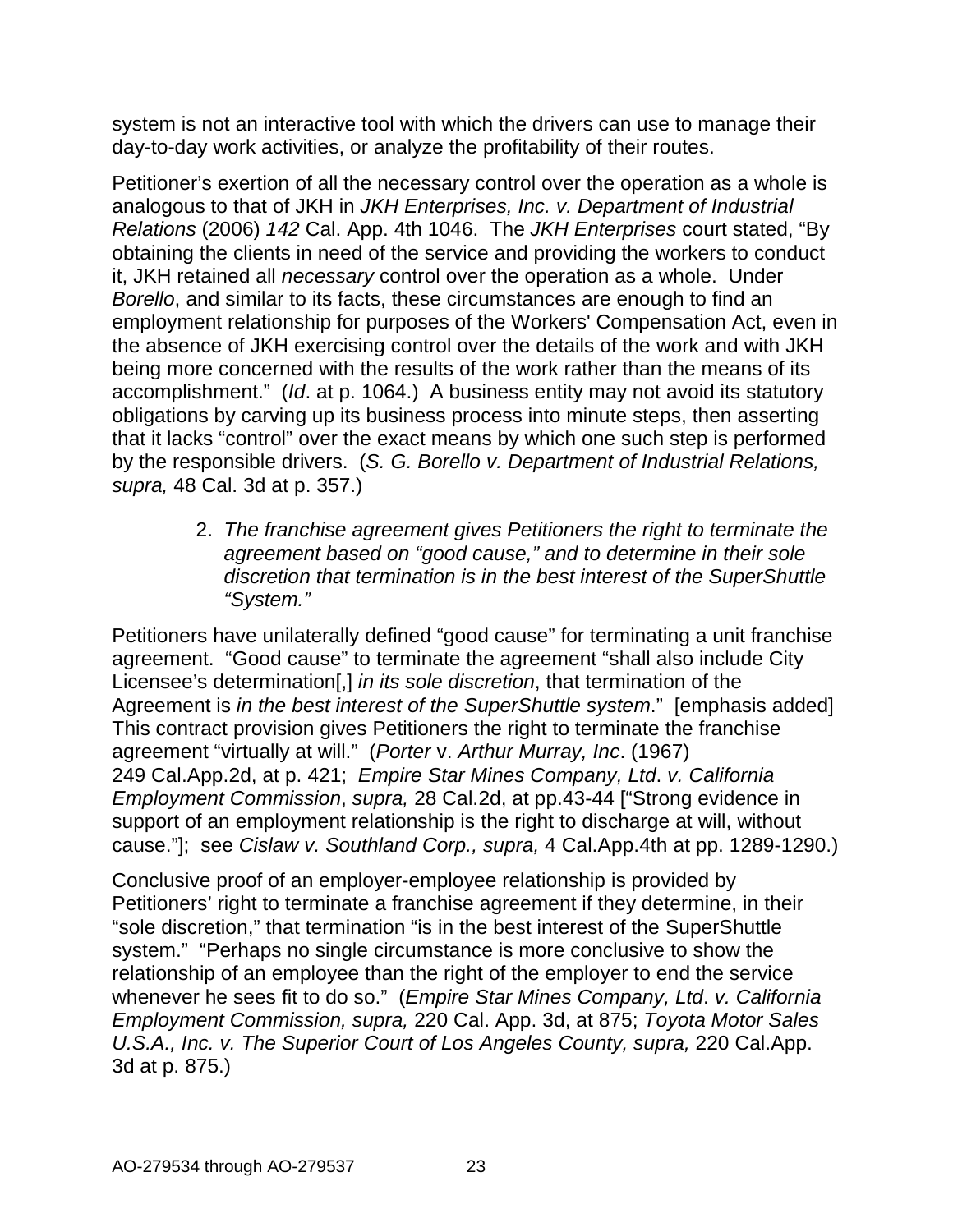In addition, Petitioners can "immediately terminate" a unit franchise agreement on delivery of a notice of termination to the driver and with no opportunity to cure. Twenty-five events, including but not limited to, insolvency, failure on three or more separate occasions to make timely payment of fees, receipt of excessive number of complaints, citations, notices from airport representatives, customers, or federal, state or local regulatory agencies, are "deemed to be an incurable breach" and "good cause" for terminating the agreement.

In *[Kuchta v. Allied Builders Corp.](http://www.lexis.com/research/buttonTFLink?_m=d4d88dd3bae33c4688c225fbff18c922&_xfercite=%3ccite%20cc%3d%22USA%22%3e%3c%21%5bCDATA%5b4%20Cal.%20App.%204th%201284%5d%5d%3e%3c%2fcite%3e&_butType=3&_butStat=2&_butNum=70&_butInline=1&_butinfo=%3ccite%20cc%3d%22USA%22%3e%3c%21%5bCDATA%5b21%20Cal.%20App.%203d%20541%5d%5d%3e%3c%2fcite%3e&_fmtstr=FULL&docnum=1&_startdoc=1&wchp=dGLbVzk-zSkAz&_md5=b3d9c76959cd8394b6b2a805ce3e6c11)* (1971) 21 Cal.App.3d, 541, the court found that the franchise agreement provided a plethora of controls and supervisory privileges on behalf of the franchisor, based on the franchisor's right to cancel the franchise relationship at any time by reason of [the franchisee's] insolvency, failure to maintain sufficient gross sales, or failure to comply with any contractual obligation, including [the franchisee's] duty to comply with all building codes and to obtain necessary building permits." (*Id.* at p. 550) In sustaining the punitive damage award against the franchisor, the court held that the franchisee "may be equated in all respects with an *employee***,** officer or manager." (*Ibid*.) [emphasis added]

Petitioners' right to terminate a franchise agreement based on excessive number of complaints from customers is akin to "the lease [that] cites failure to maintain good public relations as a specific reason for termination. This is an unquestionable control upon Gallegos's behavior as a taxicab driver." (*[Santa Cruz Transportation, Inc. v. Unemployment Ins. Appeals Board, supra,](http://www.lexis.com/research/buttonTFLink?_m=a8cdba79eaae84a9b3dfae2598f17b79&_xfercite=%3ccite%20cc%3d%22USA%22%3e%3c%21%5bCDATA%5b175%20Cal.%20App.%204th%201074%5d%5d%3e%3c%2fcite%3e&_butType=3&_butStat=2&_butNum=166&_butInline=1&_butinfo=%3ccite%20cc%3d%22USA%22%3e%3c%21%5bCDATA%5b235%20Cal.%20App.%203d%201363%2c%201367%5d%5d%3e%3c%2fcite%3e&_fmtstr=FULL&docnum=3&_startdoc=1&wchp=dGLbVzt-zSkAz&_md5=62c7b1f20a25a3977fad19ad654f3bf4)* [235 Cal.App.3d at p. 1372.\)](http://www.lexis.com/research/buttonTFLink?_m=a8cdba79eaae84a9b3dfae2598f17b79&_xfercite=%3ccite%20cc%3d%22USA%22%3e%3c%21%5bCDATA%5b175%20Cal.%20App.%204th%201074%5d%5d%3e%3c%2fcite%3e&_butType=3&_butStat=2&_butNum=166&_butInline=1&_butinfo=%3ccite%20cc%3d%22USA%22%3e%3c%21%5bCDATA%5b235%20Cal.%20App.%203d%201363%2c%201367%5d%5d%3e%3c%2fcite%3e&_fmtstr=FULL&docnum=3&_startdoc=1&wchp=dGLbVzt-zSkAz&_md5=62c7b1f20a25a3977fad19ad654f3bf4) It strongly suggests that the franchise agreement has provided a plethora of controls and supervisory privileges on behalf of Petitioners. (*[Kuchta v. Allied Builders Corp., supra,](http://www.lexis.com/research/buttonTFLink?_m=d4d88dd3bae33c4688c225fbff18c922&_xfercite=%3ccite%20cc%3d%22USA%22%3e%3c%21%5bCDATA%5b4%20Cal.%20App.%204th%201284%5d%5d%3e%3c%2fcite%3e&_butType=3&_butStat=2&_butNum=70&_butInline=1&_butinfo=%3ccite%20cc%3d%22USA%22%3e%3c%21%5bCDATA%5b21%20Cal.%20App.%203d%20541%5d%5d%3e%3c%2fcite%3e&_fmtstr=FULL&docnum=1&_startdoc=1&wchp=dGLbVzk-zSkAz&_md5=b3d9c76959cd8394b6b2a805ce3e6c11)* 21 Cal.App.3d, at p. 550 ["The most significant control an *employer* has over the acts of an official is the right to terminate his employment for misconduct. Allied had even this control over the franchisee."].)

The court in *Nichols* stated that the subject franchise agreement between the franchisor and the franchise holder, in substance, conferred upon the franchisor the right "to exercise a broad control over the operation of the enterprise under a provision …directing that failure to maintain [the franchisor's] policies shall be sufficient cause for immediate cancellation of the agreement." (*Nichols v. Arthur Murray, Inc., supra,* 248 Cal.App.2d, at pp. 615-616*.*)

> 3. *The franchise agreement requires the drivers to maintain and submit trip sheets.*

CPUC requires each petitioner to maintain in its office a set of records on the services it performed which included tariffs, timetables, and the number of passengers transported by each of its drivers; copies of all lease and sub-carrier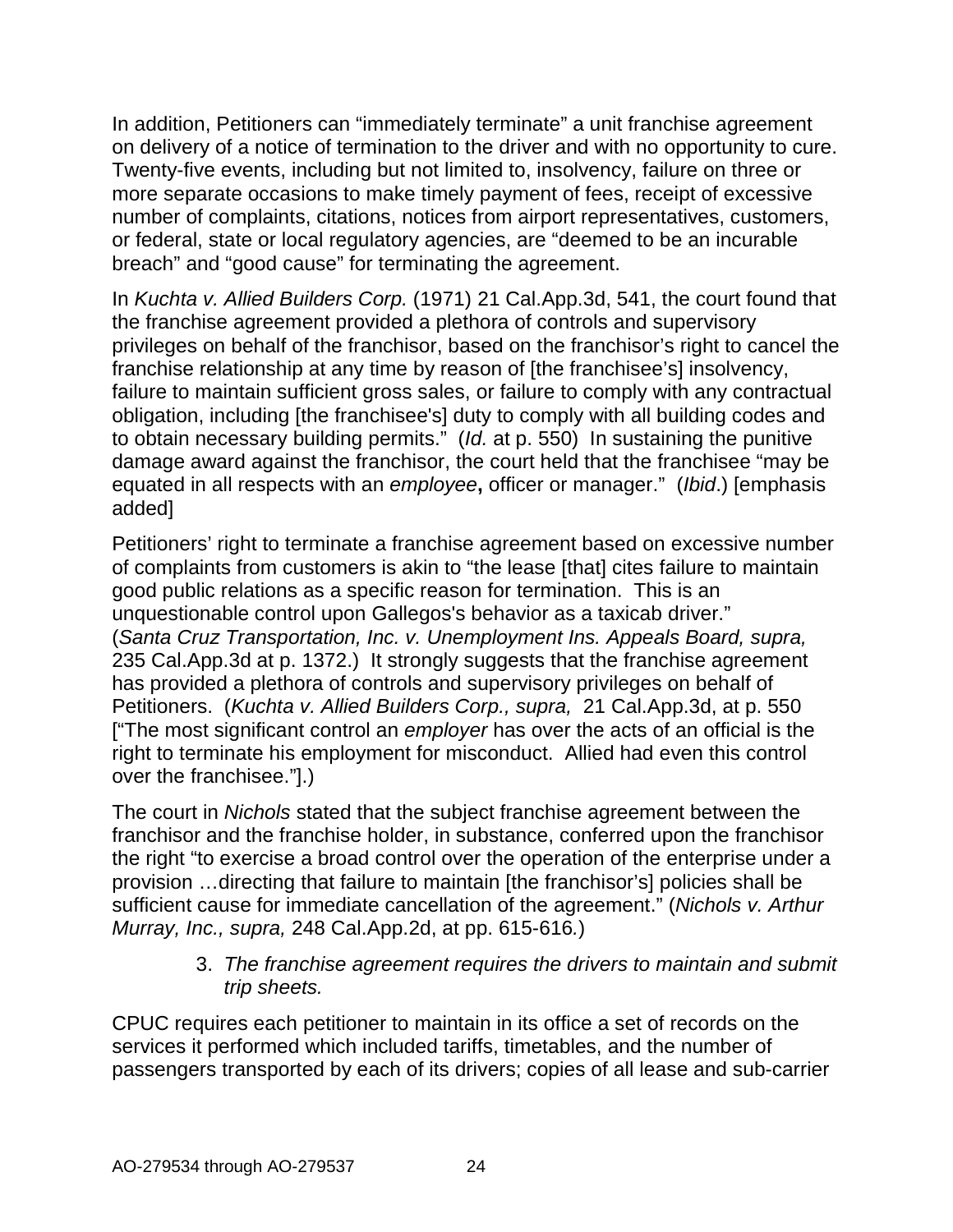agreements; maintenance and safety records; driver records; and consumer complaint records. (CPUC Gen. Order 158-A, sections 6.01 and 6.02.)

The evidence here shows that petitioners require the franchisee-drivers to "maintain and accurately report" to Petitioners "all information" beyond what is required under CPUC General Order 158-A, sections 6.01 and 6.02 that Petitioners "may from time to time require." Petitioners also require all drivers to "maintain and submit" a daily "trip sheet" on which they record a list of each fare; pick up and drop off time and location; number of fares; amount of prepaid fares; method of payment, credit card or cash, and where the payment is rendered.

The franchisee-drivers' obligation to keep a "trip sheet" in the instant case is similar to that in *Nichols*, wherein the franchise holder was required to maintain records, and submit copies thereof weekly to the franchisor, setting forth the names and addresses of pupils enrolled during the week, the amounts paid by all pupils, number of lessons taken by each pupil, and the names of all pupils taking lessons. The court in *Nichols* affirmed the trial court's judgment against the franchisor on an actual agency basis. (See *Nichols v. Arthur Murray, Inc., supra,*  248 Cal.App.2d, at pp. 615-616.) In *Santa Cruz Transportation*, the Court stated, "'[T]he presence of a trip sheet requirement militates strongly in favor of employer control." [Citation]'" (*Santa Cruz Transportation, Inc. v. Unemployment Ins. Appeals Board, supra,* 235 Cal.App.3d at p. 1372.)

### 4. *The franchise agreement requires the drivers to pay all fees with respect to gross revenues, in addition to the franchise fee.*

The franchisee is required to pay a franchise fee under section 31005 of the Corporations Code. In the instant case, Petitioners unilaterally set the amount of the franchisee fee at twenty-one thousand dollars (\$21,000) in 2004, and within a year, increased it to fifty thousand dollars (\$50,000) in 2005. Petitioners are deemed to have fully earned the franchise fee upon execution of the unit franchise agreements and would not have to refund it, in whole or in part, to the franchisees at any time.

Petitioners' contention that the "franchisees invested their money and their entrepreneurial skills in acquiring and building their franchise businesses" is illusory. A franchisee could sell his or her franchise to a new franchisee upon Petitioners' approval, at a sale price to be determined by the seller. However, there is barely any evidence showing that any franchisees have actually recovered their original investments or profited from the sale of their franchises. Upon termination of the unit franchise agreement, the driver would no longer be liable for any further franchise payments only if he or she had signed a waiver at the time when the unit franchise agreement was executed.

In addition, Petitioners require the franchisees to share the overhead expenses associated with maintaining the equipment, dispatching, cashiering, and other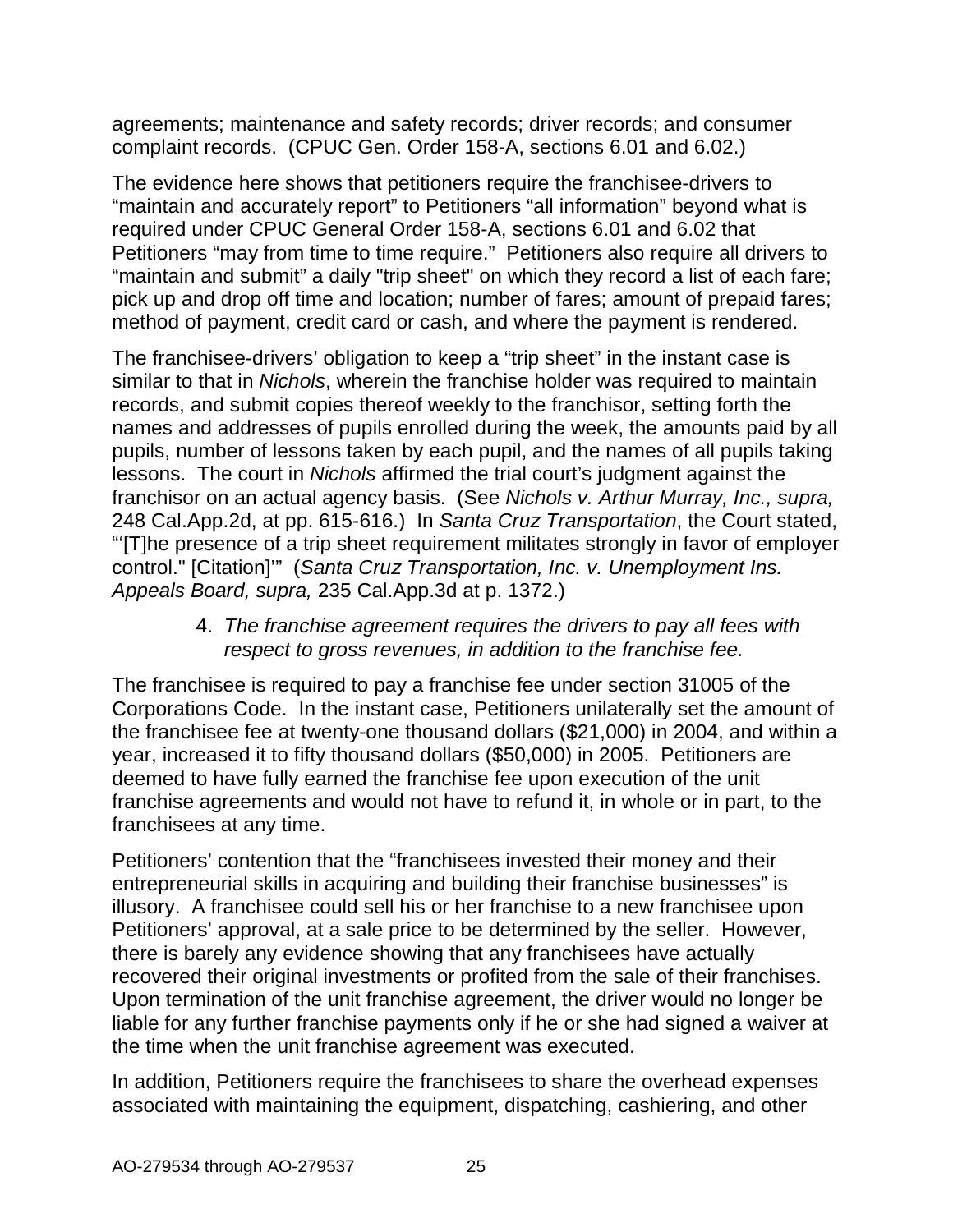business-related expenses. Franchisees have to reimburse Petitioners for any and all costs Petitioners incurred on behalf of the franchisees such as vehicle insurance costs; vehicle leasing fees if the franchisees lease their vehicles from Petitioners; alternative fuel costs; pager costs; toll fees; vehicle maintenance and/or inspection fees; Nextel phone charges or similar phone system charges; any fines assessed against Petitioners due to the franchisees' acts or failure to act; any parking tickets; costs in resolving the customer complaints about franchisees or franchisees' services; and for all other articles that Petitioners may order on the franchisees' behalf, such as uniforms. In addition, franchisees are responsible for payment of the license fees and system fee; reimbursement to Petitioners for all airport and incidental expenses; payment of a \$1,500.00 deposit for the communication and specialized equipment, a \$250 decal fee, and a \$50.00 per occurrence handling charge for failure to pick up a passenger.

The purposes of these fees and incidental expenses, other than that of the franchise fee, are unrelated to the protection of Petitioners' trade name, good will and business image. The fee and incidental expense provisions in the unit franchise agreement vest in Petitioners "the right to control a substantial part of the obligations incurred in the operation of the business through its right to require and assert the nature, extent and amount of most of the contemplated expenses incident to the operation." (*Nichols v. Arthur Murray, Inc., supra,*  248 Cal.App.2d, at p. 617.)

The *Toyota* court stated that the franchisee driver's payment of his own payroll and income taxes and expenses related to his own worker's compensation insurance, are "merely the legal consequences of an independent contractor status not a means of proving it. An employer cannot change the status of an employee to one of independent contractor by illegally requiring him to assume burdens which the law imposes directly on the employer." (*Toyota Motor Sales U.S.A., Inc. v. The Superior Court of Los Angeles County, supra,* 220 Cal.App. 3d at p. 877.) Similarly, the fact that the Petitioners have imposed overhead expenses on their employees as if they were independent contractors does not make them independent contractors.

> 5. *The franchise agreement obligates the drivers to charge the fares set by Petitioners pursuant to Petitioners' agreements with the various airports.*

The unit franchise agreement obligates the drivers to accept assignments to transport passengers and to charge the fares set by Petitioners pursuant to Petitioners' agreements with the various airports. The CPUC's authority over shuttle carriers includes the power to fix rates. (Cal. Const. art. XII, § 4 & 5). The rates must be just and reasonable. (Cal. Pub. Util. Code § 45 1). The CPUC's rate regulation of these carriers is quite flexible, permitting "zones of rate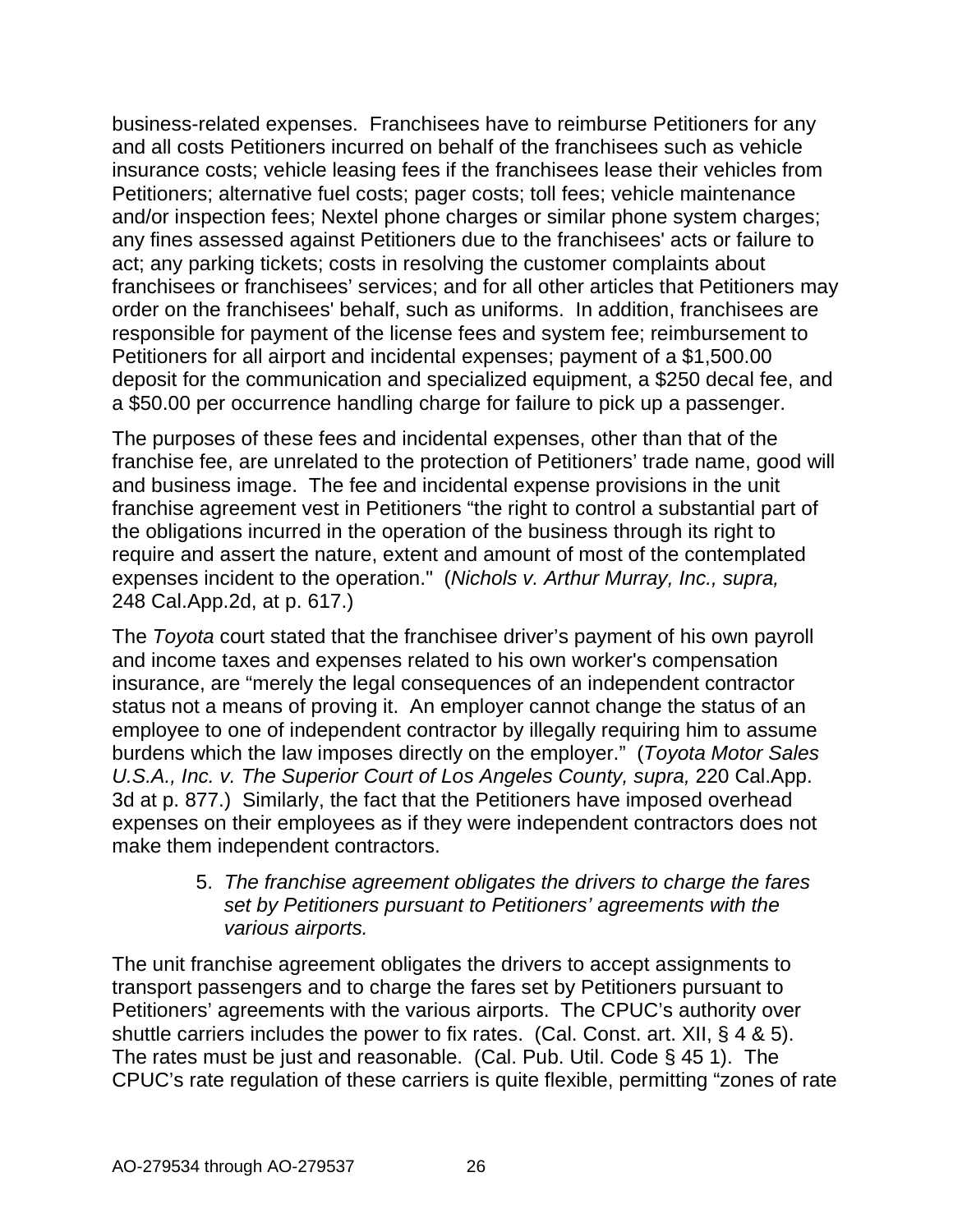freedom," (Cal. pub. Util. Code § 454.2), as well as the ability to raise or lower rates. (Cal. Pub. Util. Code § 491.1). $^8$  $^8$ 

The fact that the rates are subject to the approval of various regulating agencies does not, by itself, shows an absence of control by Petitioners over the drivers. "That the City of Santa Cruz set taxicab fare rates has no tendency in reason to prove Yellow Cab's lack of control over Gallegos." (*[Santa Cruz Transportation,](http://www.lexis.com/research/buttonTFLink?_m=a8cdba79eaae84a9b3dfae2598f17b79&_xfercite=%3ccite%20cc%3d%22USA%22%3e%3c%21%5bCDATA%5b175%20Cal.%20App.%204th%201074%5d%5d%3e%3c%2fcite%3e&_butType=3&_butStat=2&_butNum=166&_butInline=1&_butinfo=%3ccite%20cc%3d%22USA%22%3e%3c%21%5bCDATA%5b235%20Cal.%20App.%203d%201363%2c%201367%5d%5d%3e%3c%2fcite%3e&_fmtstr=FULL&docnum=3&_startdoc=1&wchp=dGLbVzt-zSkAz&_md5=62c7b1f20a25a3977fad19ad654f3bf4)  [Inc. v. Unemployment Ins. Appeals Board, supra,](http://www.lexis.com/research/buttonTFLink?_m=a8cdba79eaae84a9b3dfae2598f17b79&_xfercite=%3ccite%20cc%3d%22USA%22%3e%3c%21%5bCDATA%5b175%20Cal.%20App.%204th%201074%5d%5d%3e%3c%2fcite%3e&_butType=3&_butStat=2&_butNum=166&_butInline=1&_butinfo=%3ccite%20cc%3d%22USA%22%3e%3c%21%5bCDATA%5b235%20Cal.%20App.%203d%201363%2c%201367%5d%5d%3e%3c%2fcite%3e&_fmtstr=FULL&docnum=3&_startdoc=1&wchp=dGLbVzt-zSkAz&_md5=62c7b1f20a25a3977fad19ad654f3bf4)* 235 Cal.App.3d at p. 1375.)

In *Nichols*, the court affirmed a judgment against the franchisor on an actual agency basis, in part because the franchise agreement conferred upon the franchisor the right to fix the minimum tuition rates, and to require the franchise holder to honor unused lessons purchased by a pupil from another franchise holder. (*Nichols v. Arthur Murray, Inc., supra,* 248 Cal.App.2d, at pp. 615-616.)

In the instant case, a driver is not free to change a fare. Moreover, SuperShuttle would occasionally provide discounted rates for special groups or occasions, including discount vouchers and coupons that drivers have to agree to accept. On the rare occasions when the drivers conduct "occasional charter operations," they have to use the SuperShuttle set hourly rate of \$55. Such evidence shows the existence of an agency relationship between Petitioners and the drivers.

### 6. *The franchise agreement permits the hiring of sub-drivers upon Petitioners' approval of the sub-drivers.*

Drivers are allowed to hire sub-drivers to operate their vans; but only upon Petitioners' approval of the drivers. (See, *Nichols v. Arthur Murray, Inc., supra, 248 Cal.App.2d, at pp. 615-*616, wherein the court found the franchise holder to be agents of the principal Arthur Murray, Inc. partially based on the principal's right to control the employment of all employees.)

Petitioner SuperShuttle Los Angeles instructed at least one driver to terminate his partnership with another driver because the other driver wore a red-colored jacket when working at the LAX. The court in *Empire Star*, in determining the independent contractor status of leaseholders, found that no leaseholder was ever requested to discharge anyone. (*Empire Star Mines Company, Ltd*. v. *California Employment Commission, supra*, 28 Cal.2d at pp. 44–45, 49.)

<span id="page-26-0"></span> $8$  The CPUC "may fix rates and establish rules for the transportation of passengers and property by transportation companies, prohibit discrimination, and award reparation for the exaction of unreasonable, excessive, or discriminatory charges. A transportation company may not raise a rate or incidental charge except after a showing to and a decision by the commission that the increase is justified[.]" (Cal. Const. art. XII, § 4.)

<sup>&</sup>quot;Notwithstanding Section 491, the commission may authorize a passenger stage corporation, upon one day's notice, to reduce its rates and charges to not less than those of a competing passenger transportation service operating over substantially the same route pursuant to federal operating authority. The commission may attach any conditions it finds reasonable or necessary." (Pub. Util. Code, § 491.1.)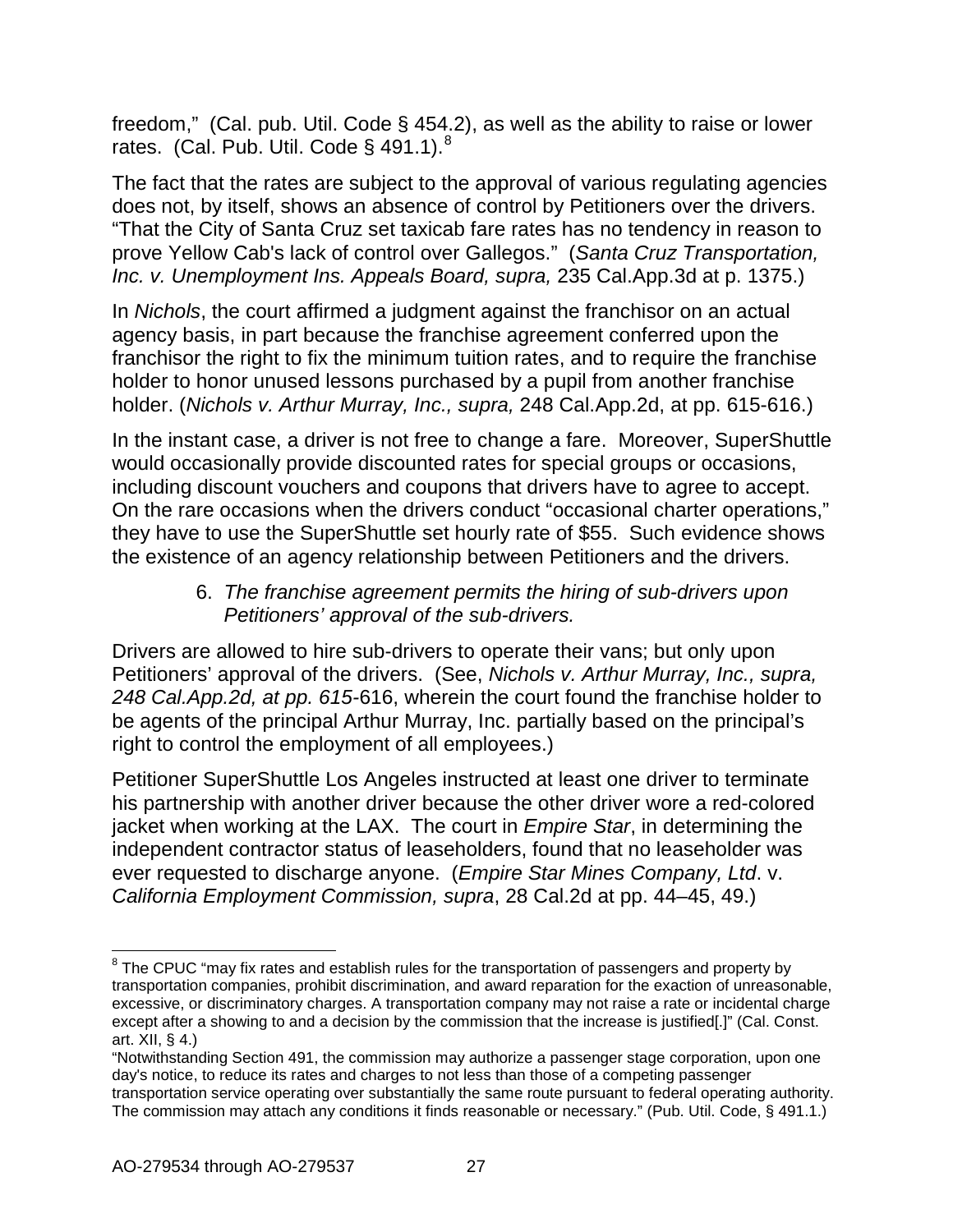7. *The franchise agreement requires franchisees to purchase or lease a van meeting the System's specifications, including but not limited to make, model, color, size, age and mechanical condition.*

Petitioners' contention on appeal that drivers have "complete discretion over whether to buy new, used or lease vans, or invest in alternative fuel vehicles" is insufficient to show that the drivers are independent of Petitioners' control.

In *Nichols*, the court affirmed a judgment against the franchisor on an actual agency basis in part because the franchisor designated the location of the studio, its layout and decoration. (*Nichols v. Arthur Murray, Inc., supra,* 248 Cal.App.2d, at pp. 615-616.)

Here, drivers' vehicles are analogous to "the studio" in *Nichols.* Drivers have to grant Petitioners a security interest in the vans they use to transport SuperShuttle passengers; and modify their vehicles in accordance with the specifications set forth in the operations manual. The vans have to meet the System's specifications, including but not limited to make, model, color (blue), size (nine to 15-passenger), age and mechanical condition. Drivers have to distinctively paint and mark their vans with the SuperShuttle logo and colors. Thus, SuperShuttle and Petitioners have demonstrated their control over the franchisee drivers. (*Yellow Cab Cooperative, Inc., v. Workers' Comp. Appeals Board, supra,* 226 Cal.App.3d at p. 1294.)

> 8. *Under the franchise agreement, franchisees shall not engage in any advertising or promotional activities.*

In the instant case, SuperShuttle and Petitioners control all advertising upon the rationale that a franchise entitles the driver to a nonexclusive right to the SuperShuttle trademark, marketing plan and advertising. The franchisee-drivers are not allowed to advertise their services to the public, and the business cards they hand out to the customers are printed and distributed by SuperShuttle with contact information only for SuperShuttle and not for their own franchises.<sup>[9](#page-27-0)</sup>

In *Nichols,* by analogy, the court determined that Arthur Murray, Inc. was the principal of an agent, as opposed to an independent contractor, when it controlled all advertising of the franchise holder's services. (*Nichols v. Arthur Murray, Inc., supra,* 248 Cal.App.2d, at pp. 615-616.)

> 9. *Under a franchise agreement, the drivers are not allowed to keep personal items within their own shuttle vans.*

<span id="page-27-0"></span> $9$  At hearing, Petitioners produced the business card of only one franchisee, Robert Ash, who owned two franchises, two vans, and had a separate charter operation. He had a driver for the second van and a third backup driver. He had obtained contract work outside of the SuperShuttle system under the name of his limited liability company, Rob's Ultimate Transportation.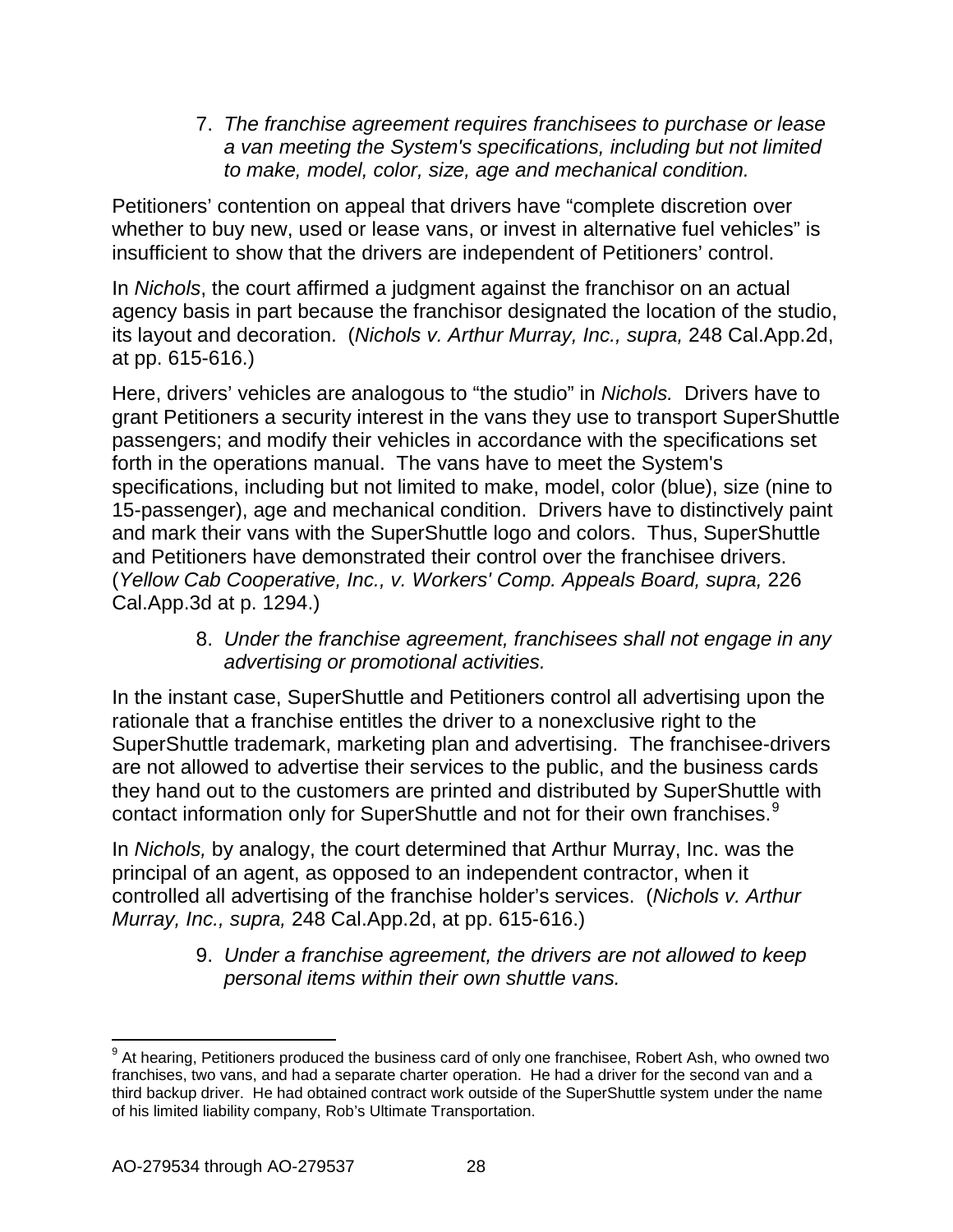Drivers are not allowed to keep personal items within their own shuttle vans. The First Amendment to Airport on Demand Van Service Agreement, executed on April 19, 2005 between Sacramento County Airport System and SuperShuttle, contains this provision on "cleanliness." Every ground transportation vehicle shall be required to have clean interiors free from "dust," "debris," "any substance in *the seating area which could cause harm, damage, or injury to any passenger or their clothing*," and "*any papers or objects on dash*." [emphasis added]

The above-stated prohibition restricts dust and debris in the interiors, harmful substance in the seating area, and papers or objects on the dash, but Petitioners' blanket restrictions extend to personal items in the entire van interior. Petitioners' control in this regard extends beyond what the airport authorities require and beyond what is necessary to protect the value of their goodwill and trademarks.

### C. *Examination of secondary factors supports an employee status determination.*

The *Empire Star* court did not solely consider "control" in evaluating the employment relationship. The court noted other factors that should be taken into consideration. Pertinent to the facts in the cases at hand are these factors: (1) whether or not the drivers are engaged in a distinct occupation or business; (2) whether the operation of an airport shuttle van for the transportation of passengers is the kind of occupation or work usually done under the direction of the principal or by a specialist without supervision; (3) the skill required in the operation of a nine- to 15-passenger van; (4) whether Petitioners or the drivers supply the instrumentalities, tools, and the place of work for the drivers doing the driving; (5) the length of time for which the services are to be performed; (6) the method of payment, whether by the time or by the fare; (7) whether or not transportation of passengers to and from airports is a part of Petitioner's regular business; and (8) whether or not the drivers and Petitioners believe they are creating the relationship of employer-employee.

## 1. *The drivers are not engaged in any distinct occupations or businesses.*

Petitioners strongly recommend to the franchisee-drivers to form a business entity and to obtain an identification number from the Internal Revenue Service. However, the preponderance of the evidence has established that few franchisee drivers engage in separate and distinct occupations of their own. (*Grant v. Woods* (1977) 71 Cal. App. 3d at p. 653; *Air Couriers International v. Employment Development Department* (2007) 150 Cal.App.4th 923**,** at p. 939, "Drivers were not being engaged in a separate profession or operating an independent business and infrequently declined job assignments.")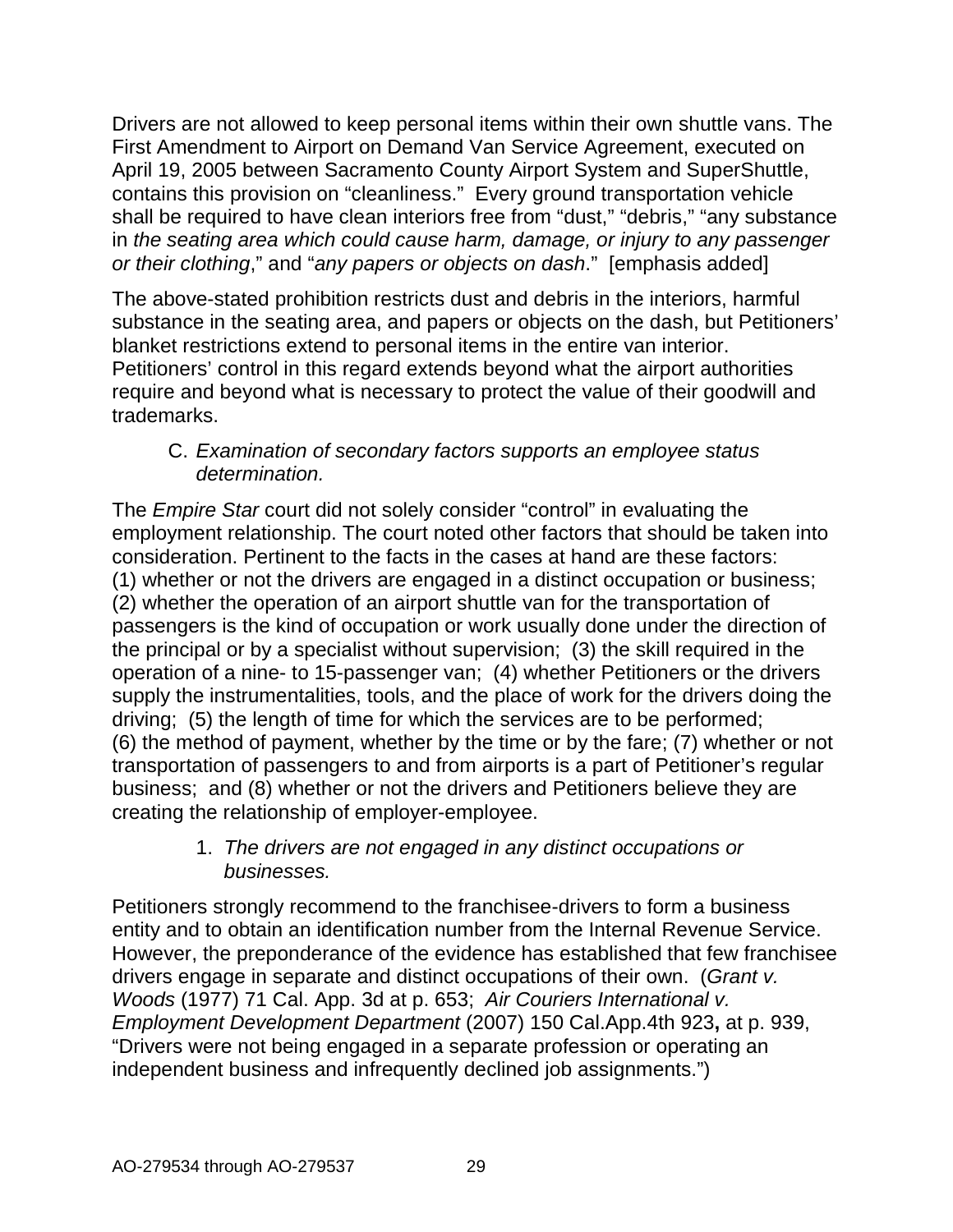They incur no opportunity for "profit" or "loss." Like employees, they are simply paid by the quantity of fares they transport. They rely solely on Petitioners' dispatch of customers for their subsistence and livelihood. (*S. G. [Borello v.](http://www.lexis.com/research/buttonTFLink?_m=b66e3a881d11884cb2d1f8c0870a572d&_xfercite=%3ccite%20cc%3d%22USA%22%3e%3c%21%5bCDATA%5b192%20Cal.%20App.%204th%20419%5d%5d%3e%3c%2fcite%3e&_butType=3&_butStat=2&_butNum=29&_butInline=1&_butinfo=%3ccite%20cc%3d%22USA%22%3e%3c%21%5bCDATA%5b48%20Cal.%203d%20341%2c%20351%5d%5d%3e%3c%2fcite%3e&_fmtstr=FULL&docnum=1&_startdoc=1&wchp=dGLzVzB-zSkAW&_md5=489d5ef00937ff055474e7ae34e8d345)  [Department of Industrial Relations, supra](http://www.lexis.com/research/buttonTFLink?_m=b66e3a881d11884cb2d1f8c0870a572d&_xfercite=%3ccite%20cc%3d%22USA%22%3e%3c%21%5bCDATA%5b192%20Cal.%20App.%204th%20419%5d%5d%3e%3c%2fcite%3e&_butType=3&_butStat=2&_butNum=29&_butInline=1&_butinfo=%3ccite%20cc%3d%22USA%22%3e%3c%21%5bCDATA%5b48%20Cal.%203d%20341%2c%20351%5d%5d%3e%3c%2fcite%3e&_fmtstr=FULL&docnum=1&_startdoc=1&wchp=dGLzVzB-zSkAW&_md5=489d5ef00937ff055474e7ae34e8d345)*, 48 Cal.3d at pp. 351-358.)

Many franchisees hire sub-drivers upon Petitioners' approval of the drivers, or form a partnership with another driver. All sub-drivers have to follow the same rules and regulations as the franchisees themselves. Both drivers and subdrivers perform the same work. With the exception of only a few franchisees that have multiple vans and multiple drivers, almost all drivers who hire sub-drivers are not in the business of operating their own airport shuttle transportation services and hiring employees for that purpose.

Franchisees may conduct "occasional charter operations," which are incidental scheduled transportation between locations other than the airport, without using Petitioners' dispatch system, provided that they notify Petitioners and the CPUC, pay a license fee to SuperShuttle, and use the SuperShuttle set hourly rate of \$55. However, the evidence shows that few franchisees actually conduct private charter operations, or own and operate their own distinct business.

The Public Utilities Code requires uniforms as a means of identifying to the public the service provider's association with a specific charter party carrier, but the CPUC regulations or airport rules contain no definition for a dress code, such as color, type of hat, sweater, jacket, vest or visor that the drivers should wear.

The SuperShuttle dress code requires the drivers to wear black pants, black shorts, black shoes, black socks, and a blue or white shirt with a black tie, in order to create a distinctive visual impression identifiable with SuperShuttle. There is no outward appearance to the public that these drivers are proprietors of their own business enterprises. Petitioners have the prerogative to lock a driver's computer if that driver does not comply with the SuperShuttle dress code, and to "fire" a driver for wearing a red-colored jacket when working at the LAX. A dress code requirement is an indicium of control by Petitioners over the franchiseedrivers, as well as a strong indication that the franchisee-drivers are not engaged in a distinct occupation or business. (*Santa Cruz Transportation, Inc. v. Unemployment Ins. Appeals Board, supra,* 235 Cal. App. 3d at p. 1372.)

> 2. *The operation of an airport shuttle van for the transportation of passengers is usually not done under the direction of the principal or by a specialist without supervision.*

Driving an airport shuttle van does not involve the kind of expertise which requires entrustment to an independent professional. The skill required on the job is such that it can be done by employees rather than specially skilled independent drivers. (*Santa Cruz Transportation, Inc. v. Unemployment Ins. Appeals Board, supra,* 235 Cal.App.3d, at p. 1373.)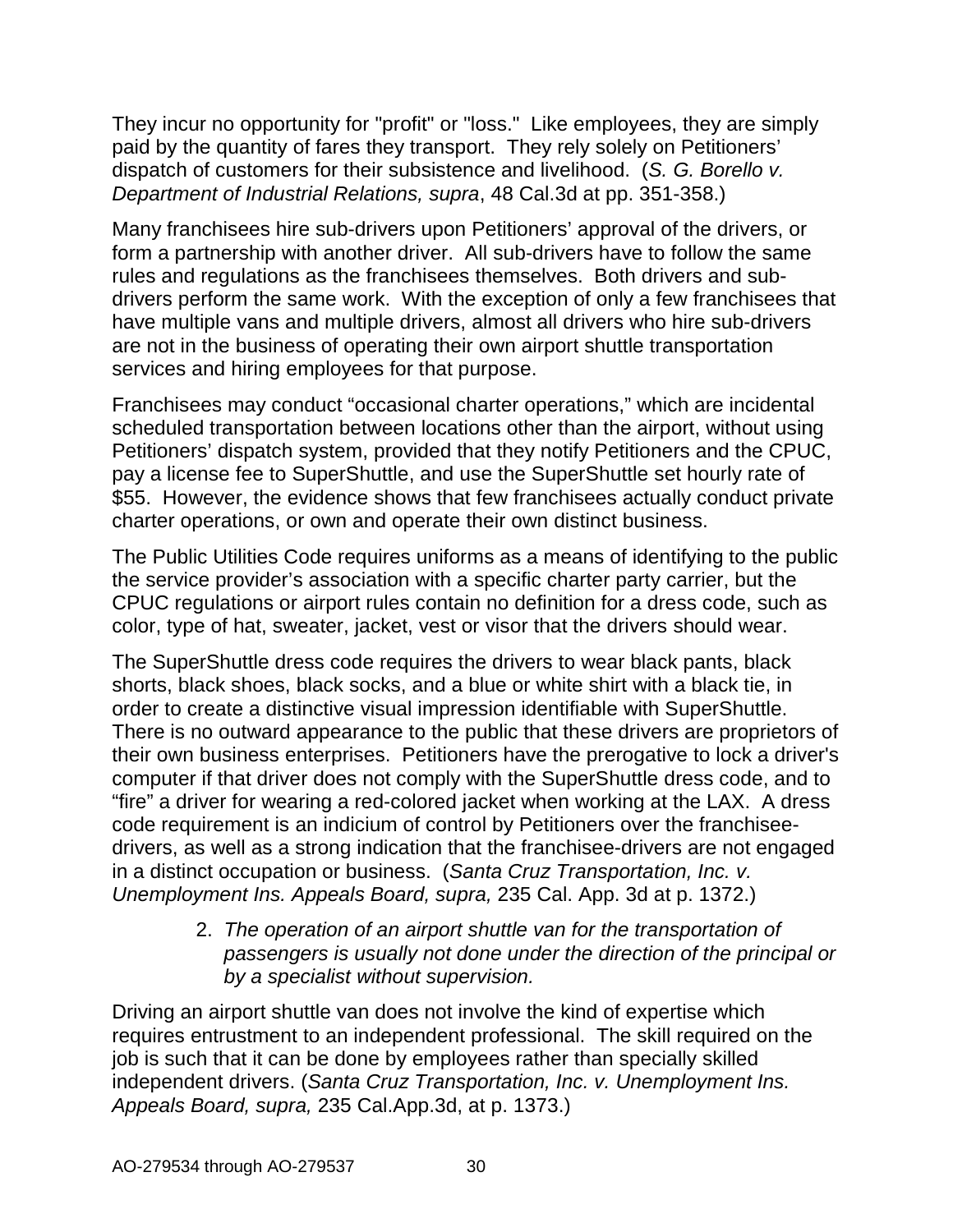The *Air Couriers* court noted that simplicity of the work (taking packages from point A to point B), and regularity of daily routes in drivers' schedules, even though the driver had the discretion on when to take breaks or vacation, made detailed supervision, or control, unnecessary. Drivers were given delivery deadlines and had to notify the dispatchers when the delivery was complete. (*Air Couriers International v. Employment Development Department, supra,* 150 Cal.App.4th at pp. 947-948.)

### 3. *There is no affirmative evidence that specially skilled independent drivers are required to accomplish the desired result.*

We do not find sufficient evidence to support Petitioners' contention that the "drivers must exercise considerable skill - not only in negotiating the airports and city traffic, but also in doing so in compliance with the myriad legal requirements, and regulations which impact their chosen profession."

All drivers, whether employees or subcarriers, operating vehicles used in transportation for compensation are required to possess a class B driver's license under the PSC certificate. (Public Utilities Code § 1032(b)(1)(D), and CPUC General Order 158-A, section 5.02) Every vehicle driver who is licensed under the California Vehicle Code and willing to comply with Motor Carrier Safety provisions identified by the CPUC, is qualified to be a franchisee driver for Petitioners.

An analogy can be drawn between the skill level of an airport shuttle van driver and that of a taxicab or a courier driver. As stated in *Santa Cruz Transportation*, "there was no evidence that taxicab driving is an unskilled occupation. This finding is not affirmative evidence that taxicab driving is a skilled occupation, which might justify an inference of independent contractor status." (*[Santa Cruz](http://www.lexis.com/research/buttonTFLink?_m=a8cdba79eaae84a9b3dfae2598f17b79&_xfercite=%3ccite%20cc%3d%22USA%22%3e%3c%21%5bCDATA%5b175%20Cal.%20App.%204th%201074%5d%5d%3e%3c%2fcite%3e&_butType=3&_butStat=2&_butNum=166&_butInline=1&_butinfo=%3ccite%20cc%3d%22USA%22%3e%3c%21%5bCDATA%5b235%20Cal.%20App.%203d%201363%2c%201367%5d%5d%3e%3c%2fcite%3e&_fmtstr=FULL&docnum=3&_startdoc=1&wchp=dGLbVzt-zSkAz&_md5=62c7b1f20a25a3977fad19ad654f3bf4) [Transportation, Inc. v. Unemployment Ins. Appeals Board, supra,](http://www.lexis.com/research/buttonTFLink?_m=a8cdba79eaae84a9b3dfae2598f17b79&_xfercite=%3ccite%20cc%3d%22USA%22%3e%3c%21%5bCDATA%5b175%20Cal.%20App.%204th%201074%5d%5d%3e%3c%2fcite%3e&_butType=3&_butStat=2&_butNum=166&_butInline=1&_butinfo=%3ccite%20cc%3d%22USA%22%3e%3c%21%5bCDATA%5b235%20Cal.%20App.%203d%201363%2c%201367%5d%5d%3e%3c%2fcite%3e&_fmtstr=FULL&docnum=3&_startdoc=1&wchp=dGLbVzt-zSkAz&_md5=62c7b1f20a25a3977fad19ad654f3bf4)* 235 Cal.App.3d [at p. 1377.\)](http://www.lexis.com/research/buttonTFLink?_m=a8cdba79eaae84a9b3dfae2598f17b79&_xfercite=%3ccite%20cc%3d%22USA%22%3e%3c%21%5bCDATA%5b175%20Cal.%20App.%204th%201074%5d%5d%3e%3c%2fcite%3e&_butType=3&_butStat=2&_butNum=166&_butInline=1&_butinfo=%3ccite%20cc%3d%22USA%22%3e%3c%21%5bCDATA%5b235%20Cal.%20App.%203d%201363%2c%201367%5d%5d%3e%3c%2fcite%3e&_fmtstr=FULL&docnum=3&_startdoc=1&wchp=dGLbVzt-zSkAz&_md5=62c7b1f20a25a3977fad19ad654f3bf4) The work of a courier driver "did not require a high degree of skill and it was an integral part of the employer's business. The employer was thus determined to be exercising all *necessary* control over the operation as a whole." "The minimal degree of control that the employer exercised over the details of the work was not considered dispositive[.]" (*JKH Enterprises, Inc. v. Department Of Industrial Relations, supra,* 142 Cal. App. 4th at p. 1064.)

> 4. *Drivers provide the vans, but Petitioners supply the centralized reservation system and the customers; and control the geographical area of routes.*

Franchisees are not required to possess any special vehicles. They are required to possess vans that meet the System's specifications, including but not limited to make, model, color (blue), size (nine to 15-passenger), age and mechanical condition. Franchisees are required to modify the vehicles in accordance with the specifications set forth in the operation manual. Drivers can either lease their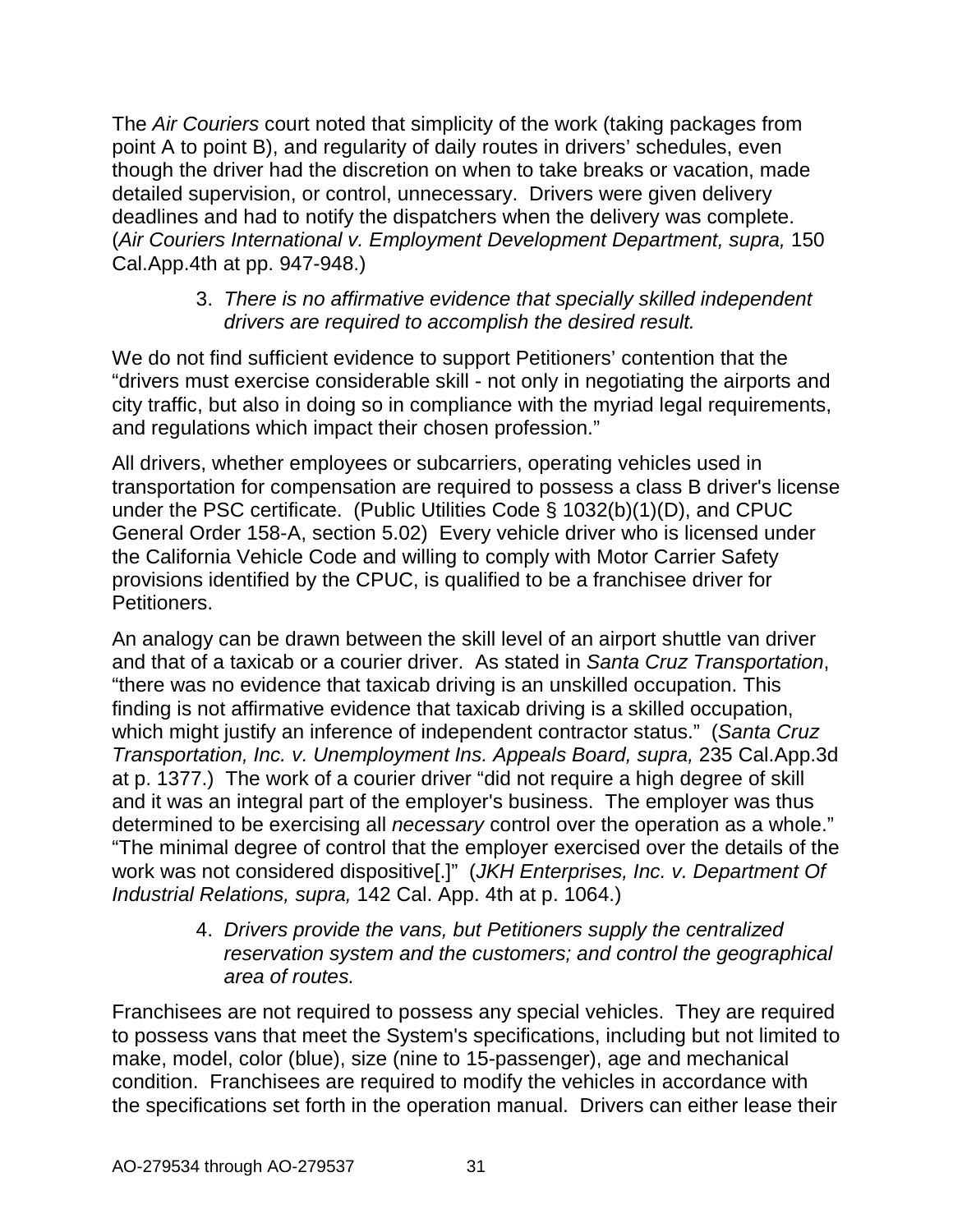vehicles from Petitioners, or purchase them from other drivers or independent car dealers, but they have to grant Petitioners a security interest in their vans. (*Air Couriers International v. Employment Development Department, supra,* 150 Cal.App.4th at pp. 947-948.)

As stated herein previously, Petitioners provide and have complete control over the centralized reservations system, a highly technical computerized algorithm program that is the backbone of their dispatch system and business of providing "demand responsive and/or scheduled airport shuttle" service to their customers. Petitioners "loaned" to the drivers the SuperShuttle specialized communication transmission equipments, and other equipment, such as a headsign and credit card processing equipment upon the drivers' payment of a \$1,500 deposit.

## 5. *Drivers are mandated to enter into 10-year franchise agreement.*

Most franchisees purchased a 10-year franchise that is renewable for two terms of five years each, thus, the drivers are tenured for lengthy periods of time. (*Grant v. Woods*, *supra*, 71 Cal. App. 3d at p. 653.) In *Air Couriers*, the court concluded that the drivers were properly classified as employees for the purposes of the Unemployment Insurance Act, since most drivers had lengthy tenures in performing an integral and entirely essential aspect of the employer's business. (*Air Couriers International v. Employment Development Department, supra,* 150 Cal.App.4th at p. 939.)

### 6. *Petitioners unilaterally establish the formula for calculating the drivers' gross revenue, and the method of payments to the drivers.*

Petitioners require the drivers to record on a daily "trip sheet." The drivers must submit to Petitioners any vouchers and credit card slips they have received during the week. The credit card payments are payable to and processed by Petitioners or SuperShuttle. The driver keeps all cash received from the customers. On a weekly basis, Petitioners calculate the total gross revenue for each van based on the trip sheet submitted by the driver for that van. Petitioners then deduct from the gross revenue all the fees and expenses, including but not limited to the franchise, license, and system fees, and airport expenses.

The franchisees' income is dependent on the quantity of fares they transport. If they have sub-drivers operating their vans, they are obligated to pay the same fees to Petitioners for each van, but may pay their sub-drivers less than the weekly net proceeds generated by operation of that van. Drivers do not have to be on duty on any particular day, but unless Petitioners agree ahead of time, the franchisees continue to make their payments to petitioners for their franchise, license and system fees; van lease if applicable; and for access to the dispatch system even when they are not working.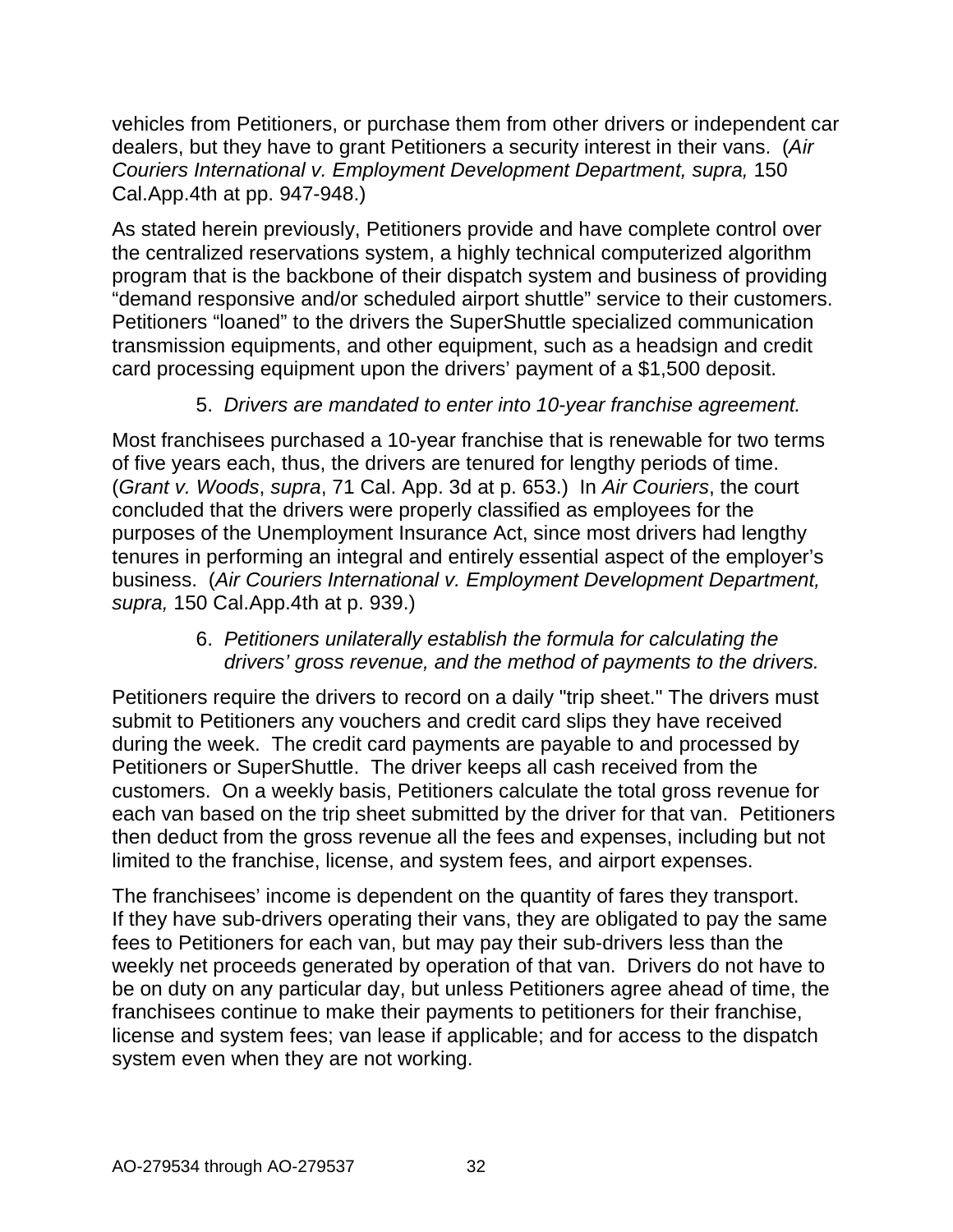In *Santa Cruz*, the court determined that the fixed lease payment to Yellow Cab did not amount to an entrepreneurial risk and make the taxi driver more like independent businessperson than was the case in *Borello*. "The court there found little entrepreneurial character in the work because the workers were paid according to the size and grade of their crop, they did not set the price, and the risk that the crop might be unharvestable was no different from the risk they would run if they were employees." "In the first two respects the cabdrivers' work here is closely analogous: drivers did not set their own rates but were paid according to the number and distance of fares they carried. The only risk they ran beyond that in *Borello* was that in the worst case they might lose money on a given shift." (*Santa Cruz Transportation, Inc. v. Unemployment Ins. Appeals Board, supra,* 235 Cal.App.3d, at p.1375.) "[T]here is no basis for characterizing this risk as 'entrepreneurial.' There is no evidence that earnings varied with the drivers' skills, entrepreneurial or otherwise. The evidence on this point does not tip the balance far enough to warrant a result different from that in *Borello*." (*Ibid*.)

The evidence in the instant case has established that the franchisee-drivers do not set the rates of the fares, but are paid according to the quantity of fares less the sum of all the fees fixed by Petitioners. In accordance with the rationale in *Santa Cruz*, the franchisee-drivers are not exposed to any entrepreneurial risk since their earnings do not vary with their skills.

> 7. *The drivers perform an integral and entirely essential aspect of Petitioners' "demand responsive and/or scheduled airport shuttle services."*

The franchisee-drivers perform an integral and entirely essential aspect of the Petitioners' business. As stated in the SuperShuttle Unit Franchise Operation Manual, *"franchisees and employees … are critical in delivering* high quality *service*." [emphasis added] The drivers' work, though "on demand" by nature, is long-term in the business of airport shuttle transportation. This permanent integration of the drivers into the heart of Petitioners' business is a strong indicator that the drivers function as employees under the Unemployment Insurance Act. (*Santa Cruz Transportation, Inc. v. Unemployment Ins. Appeals Board, supra,* 150 Cal.App.4th at p. 939.)

As the court stated in *Arzate et al v. Bridge Terminal Transport* (2011) 192 Cal. App. 4th 419, 427, "while defendant asserts that its business is to "mak[e] arrangements between customers and the owner-operators of trucks for the movement of containers" and that plaintiffs "did not perform work that was part of [defendant's] regular business," that claim is belied by defendant's own documentation, which states, correctly, that defendant is a "common carrier by motor vehicle, engaged in the business of transportation of property … ." Thus, the work plaintiffs do "is a part of the regular business of the principal", a factor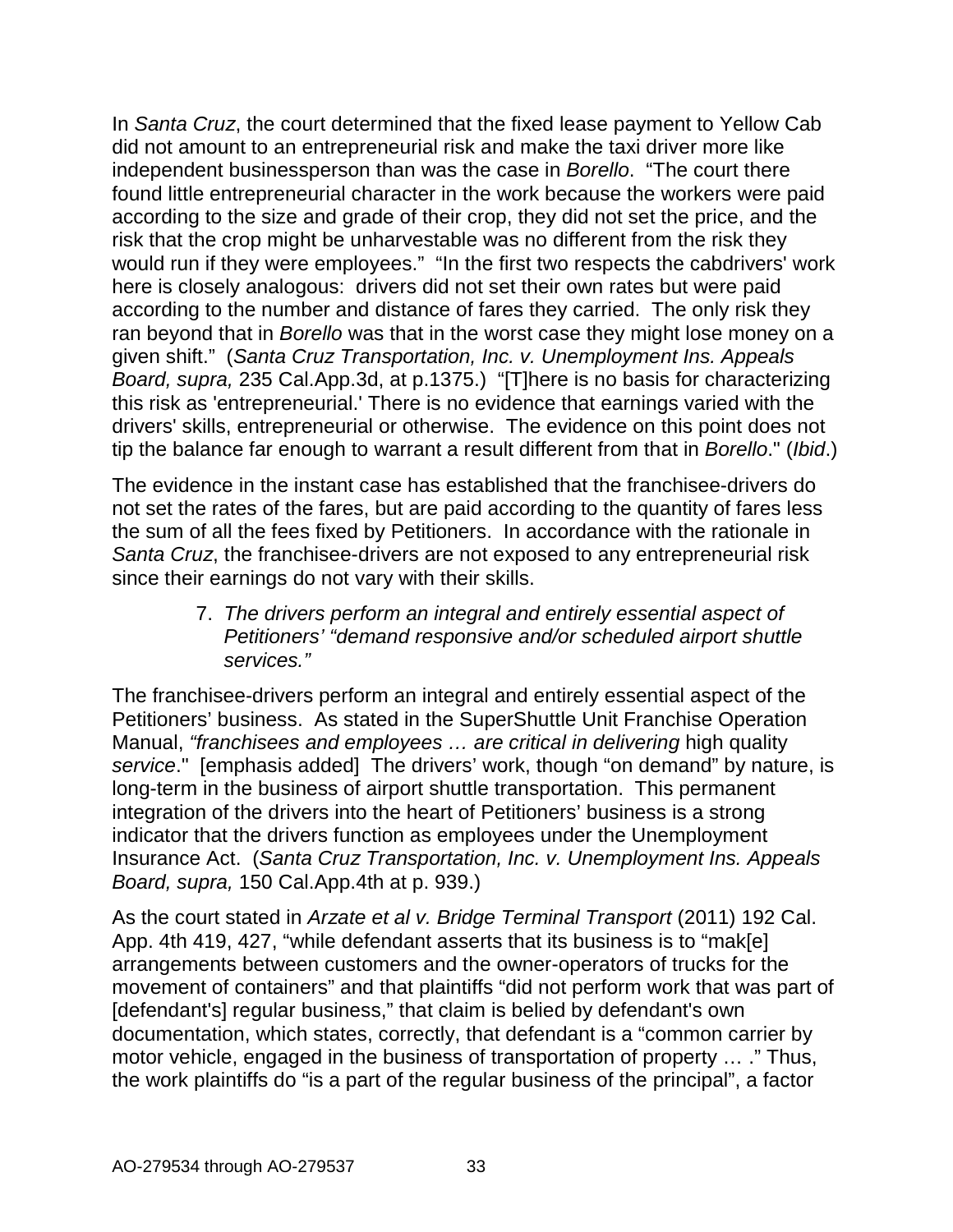suggesting employee status. (*S. G. [Borello v. Department of Industrial Relations,](http://www.lexis.com/research/buttonTFLink?_m=b66e3a881d11884cb2d1f8c0870a572d&_xfercite=%3ccite%20cc%3d%22USA%22%3e%3c%21%5bCDATA%5b192%20Cal.%20App.%204th%20419%5d%5d%3e%3c%2fcite%3e&_butType=3&_butStat=2&_butNum=29&_butInline=1&_butinfo=%3ccite%20cc%3d%22USA%22%3e%3c%21%5bCDATA%5b48%20Cal.%203d%20341%2c%20351%5d%5d%3e%3c%2fcite%3e&_fmtstr=FULL&docnum=1&_startdoc=1&wchp=dGLzVzB-zSkAW&_md5=489d5ef00937ff055474e7ae34e8d345)  supra,* [48 Cal. 3d 341, 351.](http://www.lexis.com/research/buttonTFLink?_m=b66e3a881d11884cb2d1f8c0870a572d&_xfercite=%3ccite%20cc%3d%22USA%22%3e%3c%21%5bCDATA%5b192%20Cal.%20App.%204th%20419%5d%5d%3e%3c%2fcite%3e&_butType=3&_butStat=2&_butNum=29&_butInline=1&_butinfo=%3ccite%20cc%3d%22USA%22%3e%3c%21%5bCDATA%5b48%20Cal.%203d%20341%2c%20351%5d%5d%3e%3c%2fcite%3e&_fmtstr=FULL&docnum=1&_startdoc=1&wchp=dGLzVzB-zSkAW&_md5=489d5ef00937ff055474e7ae34e8d345))

"The modern tendency is to find employment when the work being done is an integral part of the regular business of the employer, and when the worker, relative to the employer, does not furnish an independent business or professional service." (*S. G. Borello v. Department of Industrial Relations, supra*, 48 Cal.3d at p.357.)

Contrary to Petitioners' description, the essence of their enterprise is not merely granting to the franchisees the right to use the "reservation system" and be "part of SuperShuttle's comprehensive marketing plan," as "required under franchise law." They cultivate the passenger market by soliciting passengers, processing requests for service through a centralized reservation and dispatching system, requiring shuttle vans be distinctively painted and marked with their brand colors of blue and yellow and SuperShuttle logo, and concerning themselves with various matters unrelated to the franchisor-franchisee relationship.

Petitioners' stated mission is not merely to sell a reservation system or a marketing plan to franchisees, but to operate an airport transportation business by using franchisee drivers to accomplish their mission. The drivers, as active instruments of the SuperShuttle enterprise, provide an essential and indispensable service to Petitioners. Petitioners cannot survive without the drivers. (*S. G. Borello v. Department of Industrial Relations*, *supra*, 71 Cal. App. 3d at p. 653; *Santa Cruz Transportation, Inc. v. Unemployment Ins. Appeals Board, supra,* 235 Cal.App.3d, at p. 1376.)

> 8. *Petitioners believe that they have created a franchisor-franchisee relationship that classifies the drivers as "independent contractors," but the drivers believe the nature of their work as "employees" has not changed since their status was converted to "franchisees."*

The unit franchise agreements identify the drivers as independent contractors, and many of the drivers believe that to be their correct status. However, the drivers' testimony at hearing has established that the nature of their work as "employees" has not changed since their status was converted to "franchisees." Franchisee-drivers perform essentially the identical work they had carried out when they were previously known as employees, even after the conversion of their employment status from "employee" to "franchisee." Drivers continue to transport passengers who have made reservations directly with SuperShuttle, to and from designated airports.

III. *Conclusion*

The fact that the franchisee airport shuttle van drivers are performing work and labor for Petitioners is *prima facie* evidence of employment, and the drivers are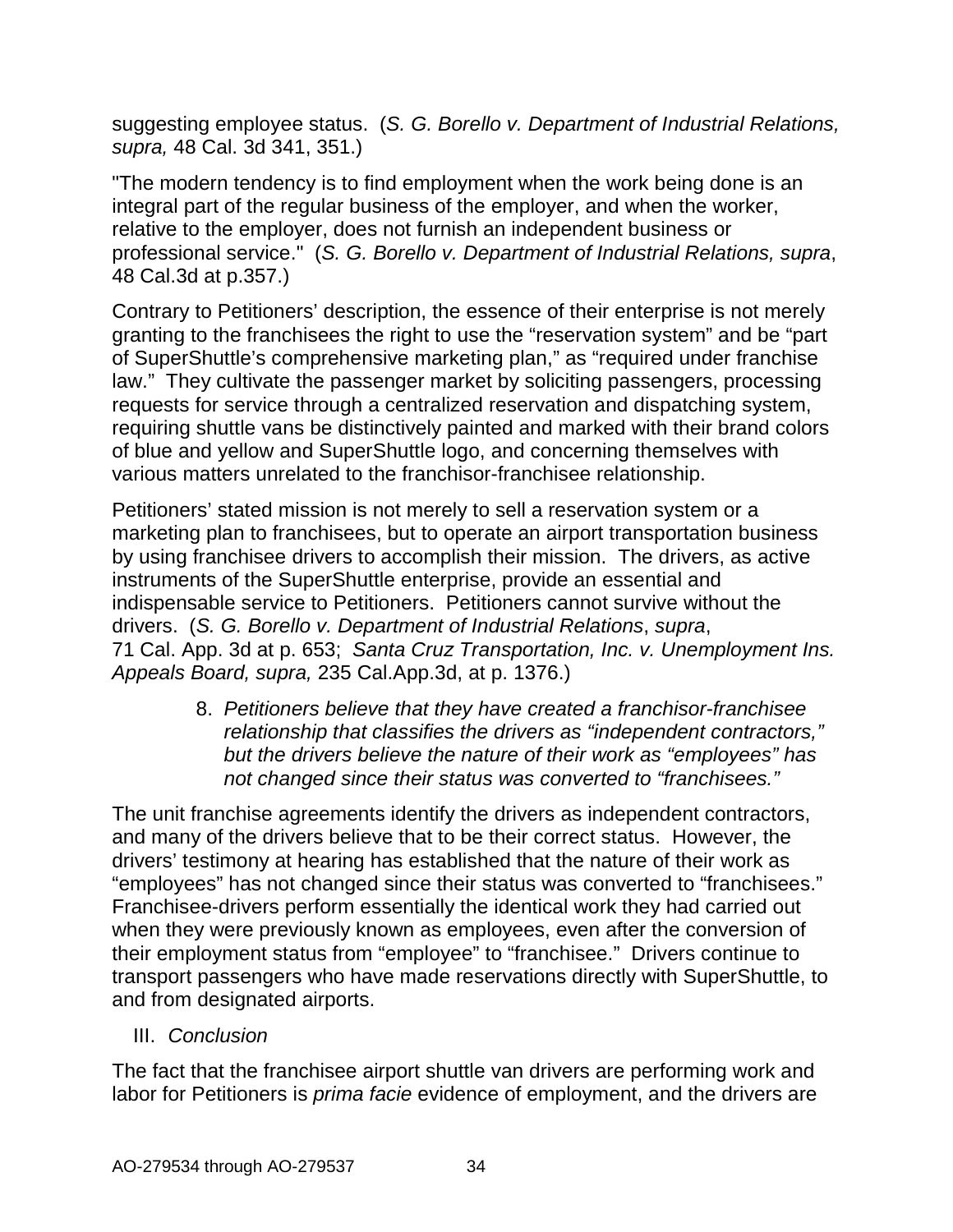presumed to be employees unless Petitioners affirmatively prove otherwise. After evaluating the franchise agreement and the relationship between Petitioners and the franchisee drivers, we conclude that Petitioners have not sustained their burden of proof in establishing that the franchisee shuttle van drivers are independent contractors. Thus, we find that the franchisee airport shuttle van drivers are employees under common law and California law.<sup>[10](#page-34-0)</sup> The

Petitioners cited two federal district court decisions in their Appellants' Brief. The first case was *Juarez v. Jani-King of California, Inc.* in which the Court granted Jani-King's motion for summary judgment with respect to the plaintiff's labor claims. (Case No. 09-03495 SC, United States District Court for The Northern District Of California, 2012 U.S. Dist. LEXIS 7406, 2012 WL 177564, January 23, 2012). Subsequently, the United States District Court for The Northern District Of California, entered an "order granting plaintiffs' motion for certification pursuant to [28 U.S.C. § 1292\(b\)](http://www.lexis.com/research/buttonTFLink?_m=cd80e12abacee4480cd12e96ba704b35&_xfercite=%3ccite%20cc%3d%22USA%22%3e%3c%21%5bCDATA%5b2012%20U.S.%20Dist.%20LEXIS%2019766%5d%5d%3e%3c%2fcite%3e&_butType=4&_butStat=0&_butNum=2&_butInline=1&_butinfo=28%20U.S.C.%201292&_fmtstr=FULL&docnum=1&_startdoc=1&wchp=dGLbVzk-zSkAb&_md5=c0d77a62ec5c928f882c11821779b6b0) and staying further proceedings pending appeal." The court reasoned, "A district court may certify for appellate review any order that, in the court's opinion, "[1] involves a controlling question of law [2] as to which there is substantial ground for difference of opinion and [3] [where] an immediate appeal from the order may materially advance the ultimate termination of the litigation." [28 U.S.C. § 1292\(b\).](http://www.lexis.com/research/buttonTFLink?_m=cd80e12abacee4480cd12e96ba704b35&_xfercite=%3ccite%20cc%3d%22USA%22%3e%3c%21%5bCDATA%5b2012%20U.S.%20Dist.%20LEXIS%2019766%5d%5d%3e%3c%2fcite%3e&_butType=4&_butStat=0&_butNum=7&_butInline=1&_butinfo=28%20U.S.C.%201292&_fmtstr=FULL&docnum=1&_startdoc=1&wchp=dGLbVzk-zSkAb&_md5=74a62f84630901f3b5b92398edcad0be)" (Case No. 09-03495 SC, 2012 U.S. Dist. LEXIS 19766, February 16, 2012.) Under these circumstances, it would not prudent for this Board to refer to the court decision entered on January 23, 2012, and reported in U.S. Dist. LEXIS 7406, 2012 WL 177564.

The second case is *Ruiz v. Affinity Logistics Corporation* (Case No. 05CV2125 JLS (KSC), United States District Court For The Southern District Of California, 2012 U.S. Dist. LEXIS 121477, 2012 WL 3672561, August 27, 2012.) Affinity, a Georgia corporation, provided regulated, for-hire home delivery and transportation logistics support services to various home furnishing retailers, including Sears. The facts in *Ruiz* are distinguishable from those in the instant cases. For instance, before starting his work for Affinity, Ruiz formed his own business, R&S Logistics ("R&S"), by obtaining a Federal Employer Identification Number and establishing a separate business banking account for R&S. (*Id.* at \*5) Ruiz had total control over his start and end time. (*Id.* at \*14.) Affinity's control over work details and requirements were attributable to a need to comply with federal regulation or with [their clients'] requirements. (*Id.* at \*16.) The drivers "selected or were assigned their routes based on scores they received from customer surveys conducted by Affinity's clients. (*Id.* at \*21.) There was a "mutual termination provision" in the contract between Affinity and Ruiz which could be terminated "without cause upon sixty-days written notice." (*Id.* at \*27.) Ruiz and other drivers were required to possess substantial skill in proper delivery and appliance-installation, "especially considering the dangers involved in installing appliances hooked to gas lines, or the potential water damage that may arise." (*Id.* at \*30-31.) The drivers "were, on occasion, able to negotiate a higher payment for an individual delivery which proved to be particularly difficult." (*Id.* at \*38.) Ruiz and other drivers "were required to and did form their own businesses before contracting with Affinity." (*Id.* at \*42.)

We do not find *Ruiz* to be persuasive authority, due to the numerous factual differences between that case and our cases. In addition, "[T]he rule [of stare decisis] under discussion has no application where there is more than one appellate court decision, and such appellate decisions are in conflict. In such a situation, the court exercising inferior jurisdiction can and must make a choice between the conflicting

<span id="page-34-0"></span> $10$  Petitioners placed erroneous reliance on a panel decision of this Board that had no precedential value, "M & M Luxury Shuttle Inc.," No. AO-160078(T), issued on June 17, 2008, affirming OA Decision No. 2056607 that was mailed by the San Francisco Office of Appeals on January 11, 2008. The rules regarding precedent decisions of this agency are contained in Unemployment Insurance Code section 409, and California Code of Regulations, Title 22, section 5109. We take official notice under California Code of Regulations, title 22, section 5009(a) that Case No. AO-160078(T) was not designated a precedent decision by the Appeals Board and was not published as such. It is not listed in the index of said decisions. Neither this Board nor any other entity is bound by the holding of Case No. AO-160078(T). (P-T-495, at p. 7, fn.5.)